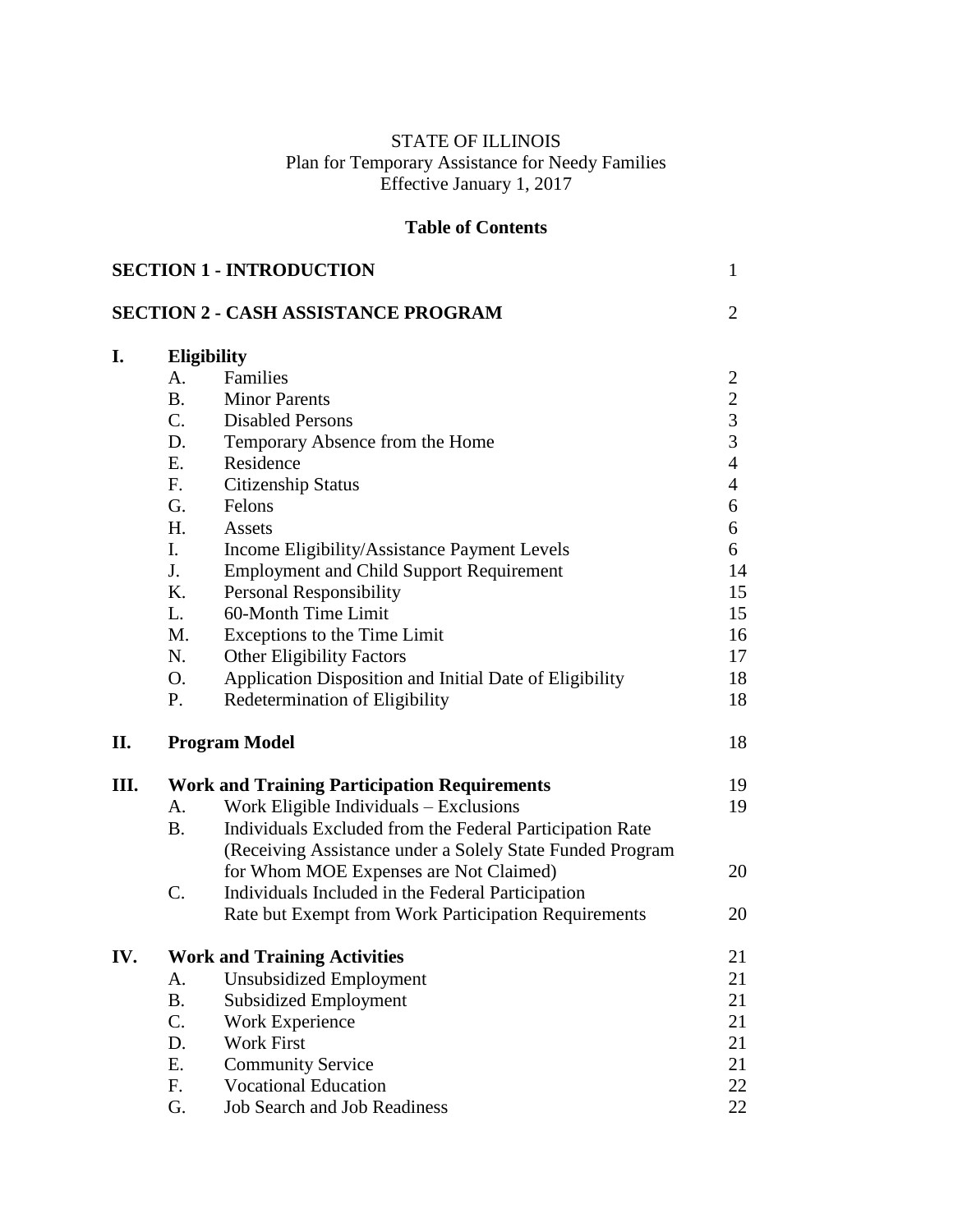|      | Η.<br><b>Job Skills Training</b>                   |                                                               | 22 |
|------|----------------------------------------------------|---------------------------------------------------------------|----|
|      | I.                                                 | <b>Education Directly Related to Employment</b>               | 22 |
|      | J.                                                 | <b>Satisfactory Attendance at Secondary School</b>            | 22 |
|      | Κ.<br><b>Bachelor or Associate Degree Program</b>  |                                                               | 23 |
| V.   | <b>Other Self Sufficiency Activities</b>           |                                                               | 23 |
|      | <b>Alcohol and Substance Abuse Treatment</b><br>A. |                                                               | 23 |
|      | <b>B.</b><br><b>Family Violence Program</b>        |                                                               | 23 |
|      | $C_{\cdot}$<br><b>Mental Health Treatment</b>      |                                                               | 23 |
|      | D.<br><b>Foster Parenting</b>                      |                                                               | 23 |
|      | Ε.<br>Parents with Children under Age One          |                                                               | 23 |
| VI.  | <b>Work Verification Plan</b>                      |                                                               | 24 |
| VII. | <b>Sanctions</b>                                   |                                                               | 24 |
|      | <b>VIII.</b> Client Rights                         |                                                               | 26 |
|      | <b>Client Notifications</b><br>А.                  |                                                               | 26 |
|      | <b>B.</b><br><b>Right to Appeal</b>                |                                                               | 26 |
|      | $C_{\cdot}$<br><b>Client Grievance Procedure</b>   |                                                               | 27 |
|      | Non-Discrimination<br>D.                           |                                                               | 27 |
|      | E.<br><b>Interpretive Services</b>                 |                                                               | 27 |
|      | Confidentiality<br>F.                              |                                                               | 27 |
|      | G.                                                 | Anti-Displacement and Grievance Procedure                     | 28 |
| IX.  | <b>Additional Program Provisions</b>               |                                                               | 29 |
|      | <b>Benefit Delivery</b><br>A.                      |                                                               | 29 |
|      | <b>Statewide Program Uniformity</b><br>B.          |                                                               | 30 |
|      | C.<br><b>Child Support Enforcement Link</b>        |                                                               | 30 |
|      | <b>Recoupment of Overpayments</b><br>D.            |                                                               | 30 |
|      | <b>Native American Tribes</b><br>Ε.                |                                                               | 31 |
|      | F.<br><b>EBT</b> Restrictions                      |                                                               | 31 |
|      | G.<br>Comprehensive One-Stop Centers               |                                                               | 31 |
|      | AND STATE MAINTENANCE OF EFFORT FUNDS              | <b>SECTION 3 - ADDITIONAL USES OF TANF BLOCK GRANT FUNDS</b>  | 32 |
| I.   | <b>Program Funded by TANF Block Grant Funds</b>    |                                                               | 32 |
| П.   | To Families with Income Below 200%                 | <b>Programs Funded by TANF Block Grant Funds or MOE Funds</b> | 32 |
| III. | <b>Purpose 3 or Purpose 4</b>                      | <b>Programs Funded by TANF Block Grant Funds that Meet</b>    | 34 |
| IV.  | <b>Programs Funded by MOE</b>                      |                                                               | 34 |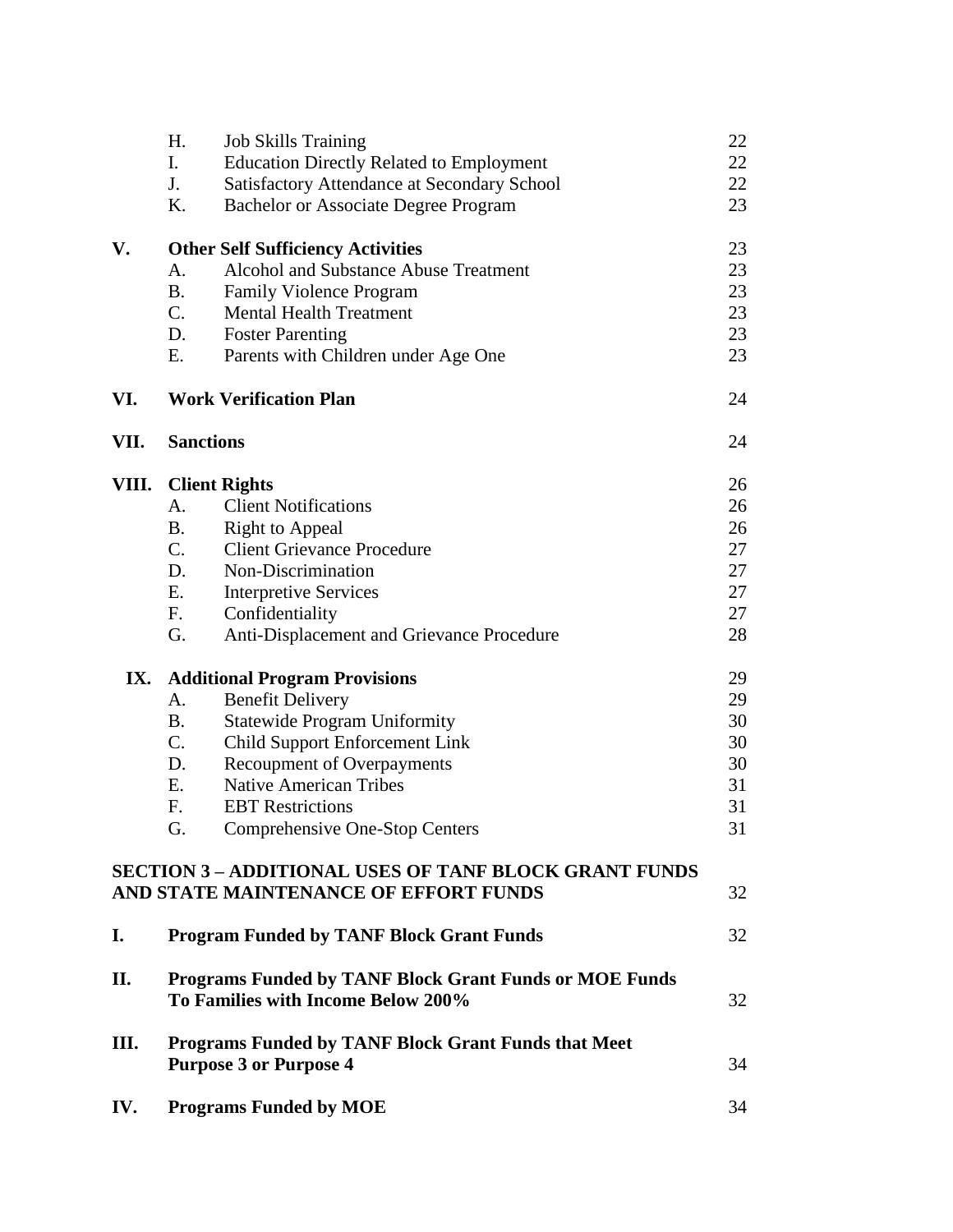| V.  | <b>Subsidized Employment Programs</b>                                                | 35 |
|-----|--------------------------------------------------------------------------------------|----|
|     | <b>SECTION 4 - PROGRAMS TO ATTACK DEPENDENCE</b><br><b>RELATED ISSUES</b>            | 36 |
| L.  | <b>Teen Pregnancy Prevention Strategies and Programs</b>                             | 36 |
| II. | Programs that Provide Education on the Problem of<br><b>Rape/Sexual Assault</b>      | 38 |
|     | <b>SECTION 5 - PROGRAMS TO PROMOTE HEALTHY</b><br><b>RELATIONSHIPS AND MARRIAGES</b> | 39 |
|     | <b>SECTION 6 - LIST OF FEDERAL CERTIFICATIONS AND</b><br><b>ASSURANCES</b>           | 40 |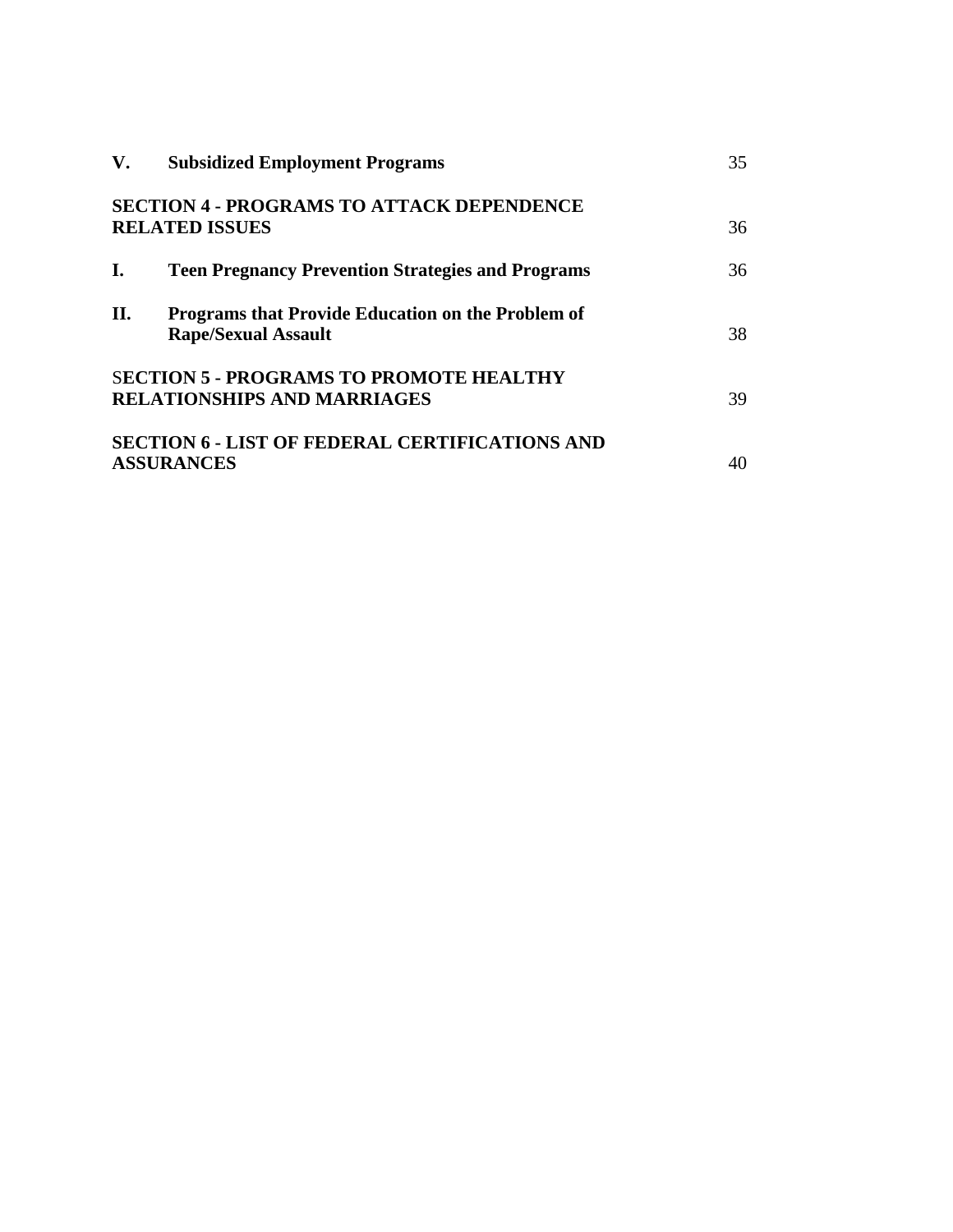## **SECTION 1 - INTRODUCTION**

The state of Illinois has developed this State Plan (Plan) to provide Temporary Assistance for Needy Families in accordance with Section 402 of the Social Security Act as revised by the Personal Responsibility and Work Opportunity Reconciliation Act of 1996 (Public Law 104-193) and further amended by the Deficit Reduction Act of 2005 (Public Law 109-171). The Plan retains and builds upon concepts successfully implemented in recent years that have dramatically altered welfare in Illinois and provided the impetus for thousands of families to become fully or partially self-supporting.

The Plan describes the program to be administered commencing January 1, 2017, through December 31, 2018.

The Illinois Department of Human Services (IDHS) is the administering agency.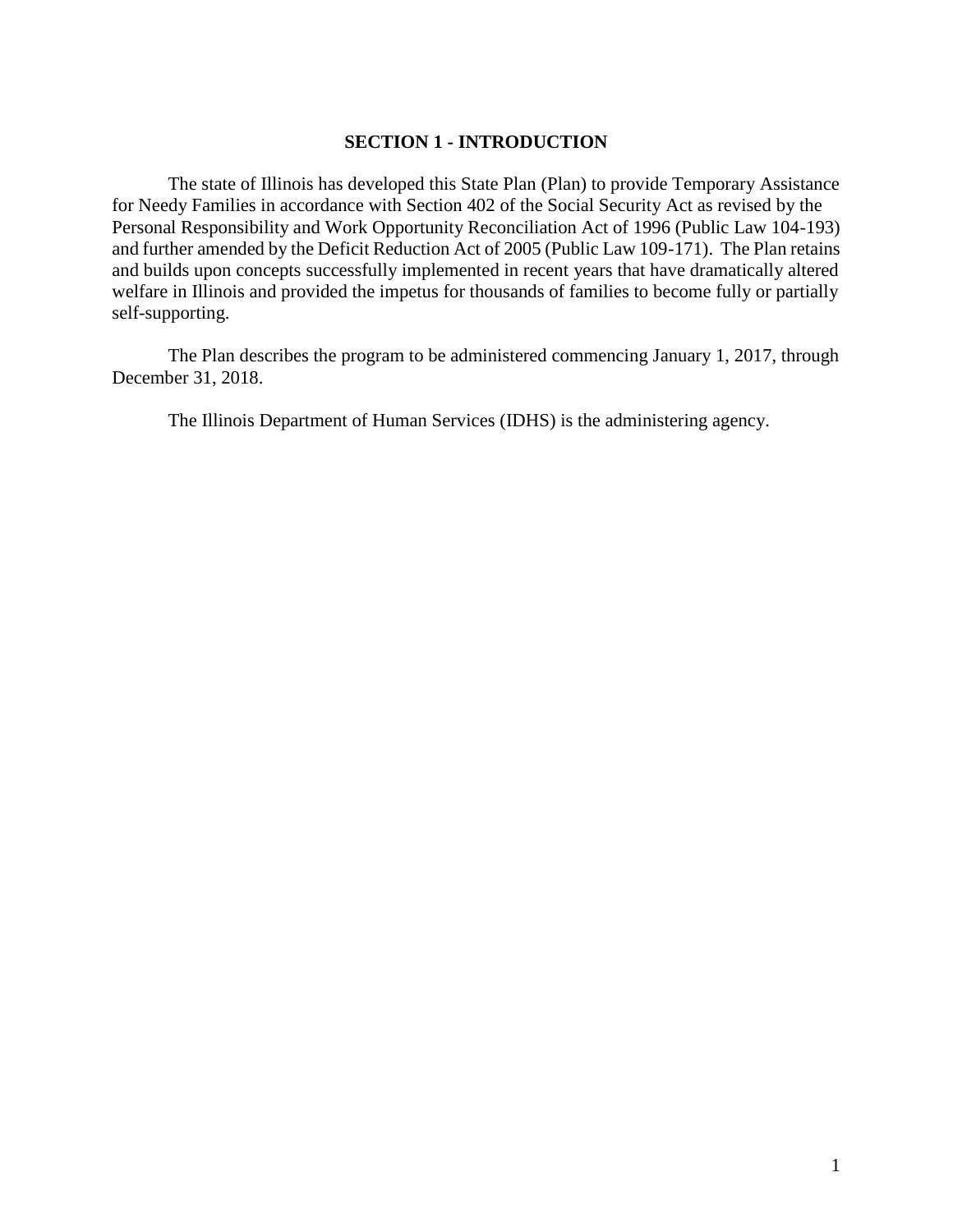## **SECTION 2 – CASH ASSISTANCE PROGRAM**

#### **I. Eligibility**

## **A. Families**

Families must contain at least one eligible child under the age of 18, or under the age of 19 if attending secondary school full time, and may contain no more than two adult caretakers who are related to the children, or are related to each other by marriage. All eligible siblings residing in the home, including eligible half siblings of children included in the assistance unit, must be included in the assistance unit. Parents of the children living with them must be included in the assistance family unit, and their income must be considered when determining eligibility and assistance levels.

Other related caretakers may choose to be included in or excluded from the assisted family unit if they have insufficient income to support themselves according to agency standards. They are not required to be included.

Pregnant women and, if living in the home, their spouse or civil union partner, with no children in the home, may be eligible upon application and verification of her pregnancy.

To be eligible a child must live with a caretaker adult related to the child to the fifth degree of consanguinity.

Children and their married minor parent(s) under age 18 living with the minor parent's parents will be considered separate family units from their parents and siblings*.* If both legal parents are living with the children, one or both are minors, and they are not married, they will be considered a separate family unit even if living with the children's grandparents.

An unmarried parent under the age of 18 and the minor's children will be included in any existing assistance unit of the minor parent's parents if all three generations are living together.

#### **B. Minor Parents**

Unmarried parents under the age of 18 and their children living with them will be assisted only if residing with their parent, legal guardian or other adult relative, or in an adult supervised arrangement as identified in Section 408(a)(5) of the Social Security Act. The unmarried parent may receive assistance for up to six months while an adult-supervised living arrangement is located.

Families headed by unmarried parents under age 18 are exempted from this requirement if the adult parents or guardians are deceased or their whereabouts are unknown, the minor or a child's physical or emotional health or safety would be in danger living with the adult parent or guardian, or the adult parents or guardians will not allow the minor parent and child to live with them. The State of Illinois also finds it is in the best interest of the minor parent and child(ren) to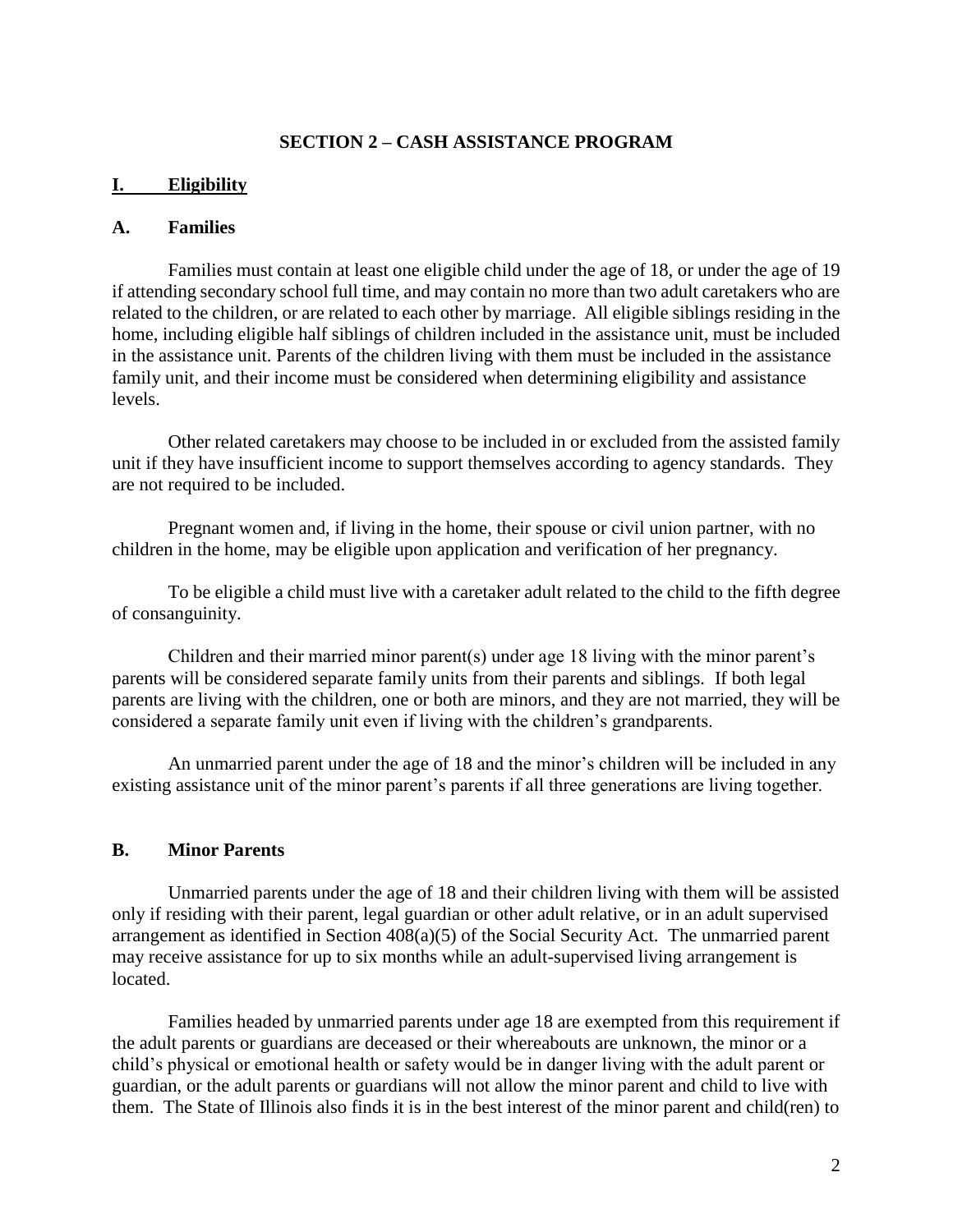waive this requirement when the minor parent has lived apart from the parent or guardian for at least one year before the child's birth or applying for the Illinois TANF Program, or the minor has one of the following good causes to live apart from the parent or guardian:

- the parent or guardian lives out of State, is living in an institution, or is addicted to drugs or alcohol;
- the minor's return to the parent's or guardian's home would violate their lease or local health or safety standards;
- the minor has been placed in an independent living program by the Illinois Department of Children and Family Services; or
- the minor is participating in a licensed substance abuse treatment program which would not be available if living in the parent's or guardian's home.

The five-year time limit on receipt of assistance does not apply to minor parents under age 18.

Minor parents under age 20, married or unmarried, with no child under the age of 12 weeks must attend school unless they have successfully completed high school or have a GED certificate.

## **C. Disabled Persons**

Individuals who receive disability benefits from Supplemental Security Income (SSI), Social Security, Railroad Retirement, or Black Lung, based on their disability are not eligible for TANF cash assistance if the benefit level is greater than the difference in the payment level between the individual being included or excluded in the assistance payment. For example, a family of four including one adult in Group I has a payment level of \$474 and a family of three children has a payment level of \$284. If the disability payment exceeds the difference of \$190, the individual is not eligible to be included in the TANF payment.

However, the disability income up to the SSI level for an individual with no other income is disregarded when determining the TANF eligibility and payment amount for the other family members.

The preceding paragraphs also apply to individuals receiving benefits from the Veterans Administration based on a 100% disability.

## **D. Temporary Absence from the Home**

Assistance for a child may be continued if the child is temporarily absent from the home for a period not to exceed three months.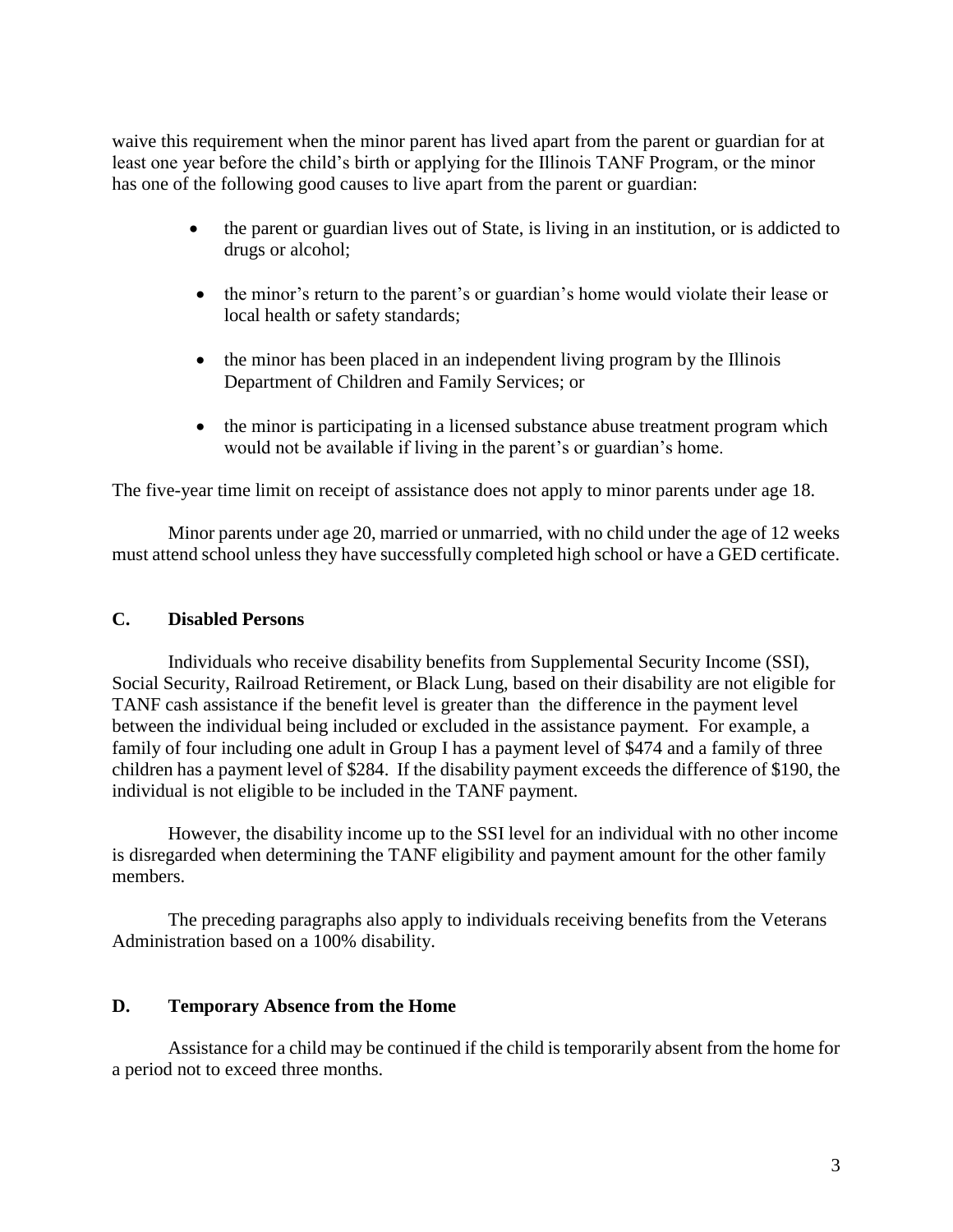The absence of the child may exceed three months and not affect eligibility if the child is hospitalized or attending school and all the following criteria are met:

- the caretaker relative retains primary responsibility for the child's welfare,
- the child considers the relative's home to be the child's permanent residence,
- the child was not removed from the home by court order, and
- the child has not been placed in an IDHS Individual Care Program.

The child's absence does not affect eligibility if the Illinois Department of Children and Family Services certifies the child will shortly be returned to the home.

In no instance are children eligible to receive assistance concurrently in more than one case.

TANF eligibility is not affected whenever the caretaker relative is temporarily absent from the home for a period that does not exceed three months.

# **E. Residence**

Families assisted by the Illinois TANF Program must be residents of Illinois. Illinois residence is established by living in the State and having no current intent to leave. Illinois does not treat families moving into the State from other states differently than other families. The rental or ownership of a home is not required for the establishment of residence. Those without a fixed permanent home are Illinois residents if staying within the State with no intent to leave.

If a family is homeless the Responsibility and Services Plan (RSP) will focus on helping to stabilize the housing situation.

# **F. Citizenship Status**

TANF cash assistance in Illinois will be available to citizens of the United States and to the noncitizens specified below with any applicable limitations.

- People who entered the United States before August 22, 1996 and currently are legally admitted for permanent residence.
- People lawfully admitted for permanent residence who entered the U.S. on or after August 22, 1996, who have resided in the United States for a period of five years beginning on the date the person obtained qualified alien status. There are limited exceptions to this as detailed in some of the categories described below.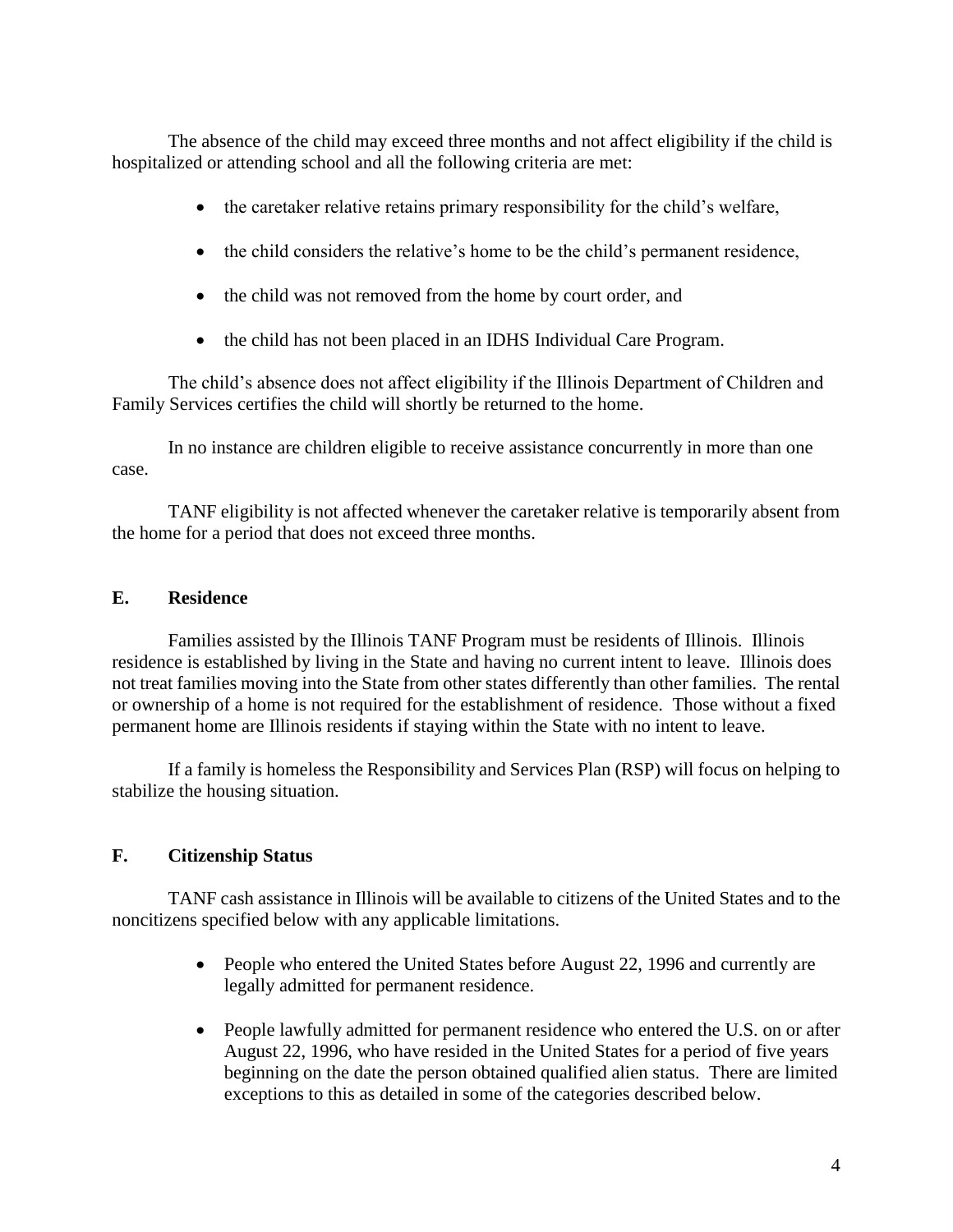- Refugees under Section 207 of the Immigration and Naturalization Act (INA)**.**
- Asylees under Section 208 of the INA.
- A Cuban or Haitian entrant as defined in Section 501(e) of the Refugee Education Assistance Act of 1980.
- Amerasians from Vietnam and their close family members who are issued an immigrant visa and departed from Vietnam on or after March 22, 1988.
- Hmongs or Highland Laotians
- Those whose deportation is being withheld under Section 243(h) of INA, (as in effect before April 1, 1997) or section 241(b)(3) of the INA.
- Those paroled under Section  $212(d)(5)$  of the INA for at least one year and who entered the United States before August 22, 1996.
- Those paroled under Section 212(d)(5) of the INA for at least one year who entered the United States on or after August 22, 1996, and have resided in the United States for five years beginning on the date the person obtained qualified alien status.
- Those granted conditional entry under Section  $203(a)(7)$  of the INA as it existed prior to April 1, 1980.
- Those meeting the veteran and active duty exceptions specified in Sec.  $403(b)(2)$  of the Personal Responsibility and Work Opportunity Reconciliation Act of 1996 (PRWORA).
- Abused noncitizens who meet the definition in Section 431 of Public Law 104-193.
- Noncitizens certified by the United States Citizenship and Immigration Services (USCIS) as trafficking victims.
- Iraqi or Afghan immigrants with special immigrant status under Section  $101(a)(27)$ of the INA.
- An American Indian born in Canada to whom the provisions of Section 289 of the Immigration and Nationality Act (INA) apply.
- A member of an Indian tribe as defined in Section 4e of the Indian Self-Determination and Education Assistance Act.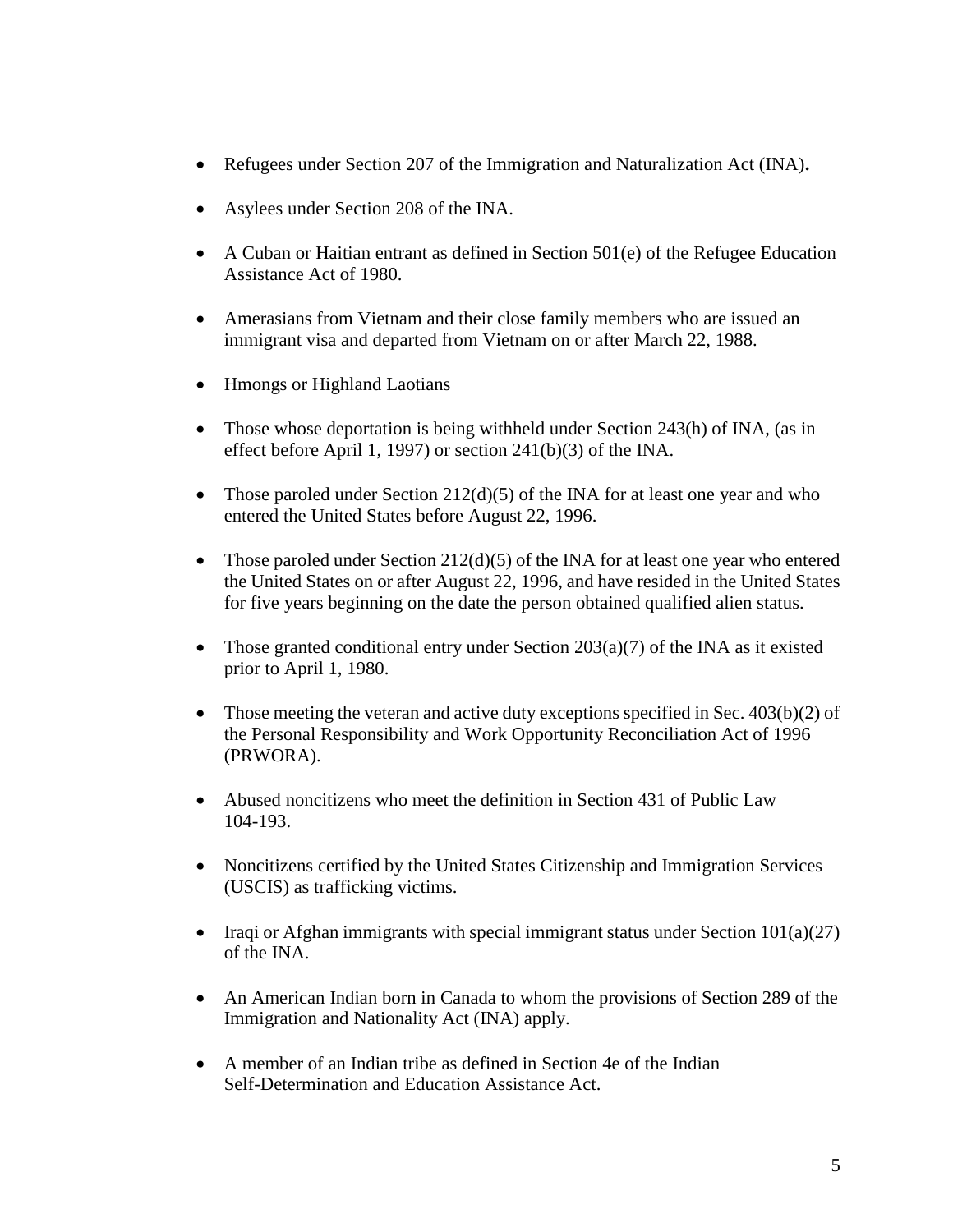A trafficking victim, or their minor child, spouse, parent or sibling, with a letter from the federal Office of Refugee Resettlement stating that pursuant to Section 107(b) of the Trafficking Victims Protection Act of 2000, they are eligible for benefits to the same extent as a refugee, or a T-Visa, issued by the US Immigration and Citizenship Services.

Noncitizens who receive TANF will participate fully in the program. The same benefits and services available to others will be provided to eligible noncitizens.

## **G. Felons**

Probation and parole violators and fugitive felons will not be assisted.

Persons who have been convicted of a Class X or Class 1 felony for an act occurring after August 21, 1996, involving the possession, use, or distribution of a controlled substance under Illinois, or comparable Federal, law are ineligible to receive TANF. Other persons who have been convicted of any other drug-related felony under Illinois or Federal law and are not in or have not successfully completed treatment or aftercare will be ineligible for two years. Aftercare includes programs such as Narcotics Anonymous and Alcoholics Anonymous, which can be used while the individual waits for an open treatment slot or that meets the continuing requirements of a successfully completed program. The remainder of the family may be eligible if the convicted individual is not the only child in the family. However, the income and resources of the excluded parent or child will be considered available to the family.

An individual convicted in State or Federal court of misrepresenting an address to receive assistance from programs funded by the TANF grant, Title XIX, the Food Stamp Act of 1977, or the Supplemental Security Income Program in two or more states is ineligible to participate in the Illinois TANF Program for a ten-year period beginning with the date of conviction.

## **H. Assets**

A family's assets are not considered in the determination of TANF eligibility**.**

## **I. Income Eligibility/Assistance Payment Levels**

In order to receive cash payments under the Illinois TANF Program, a family's countable income must be below the applicable Assistance Payment Level.

An earnings disregard will be applied at application in the amount of the difference between the Assistance Payment Level and 50% of the Federal Poverty Level (FPL) for the applicable family size. Applicants will not be eligible if the monthly income, less the earnings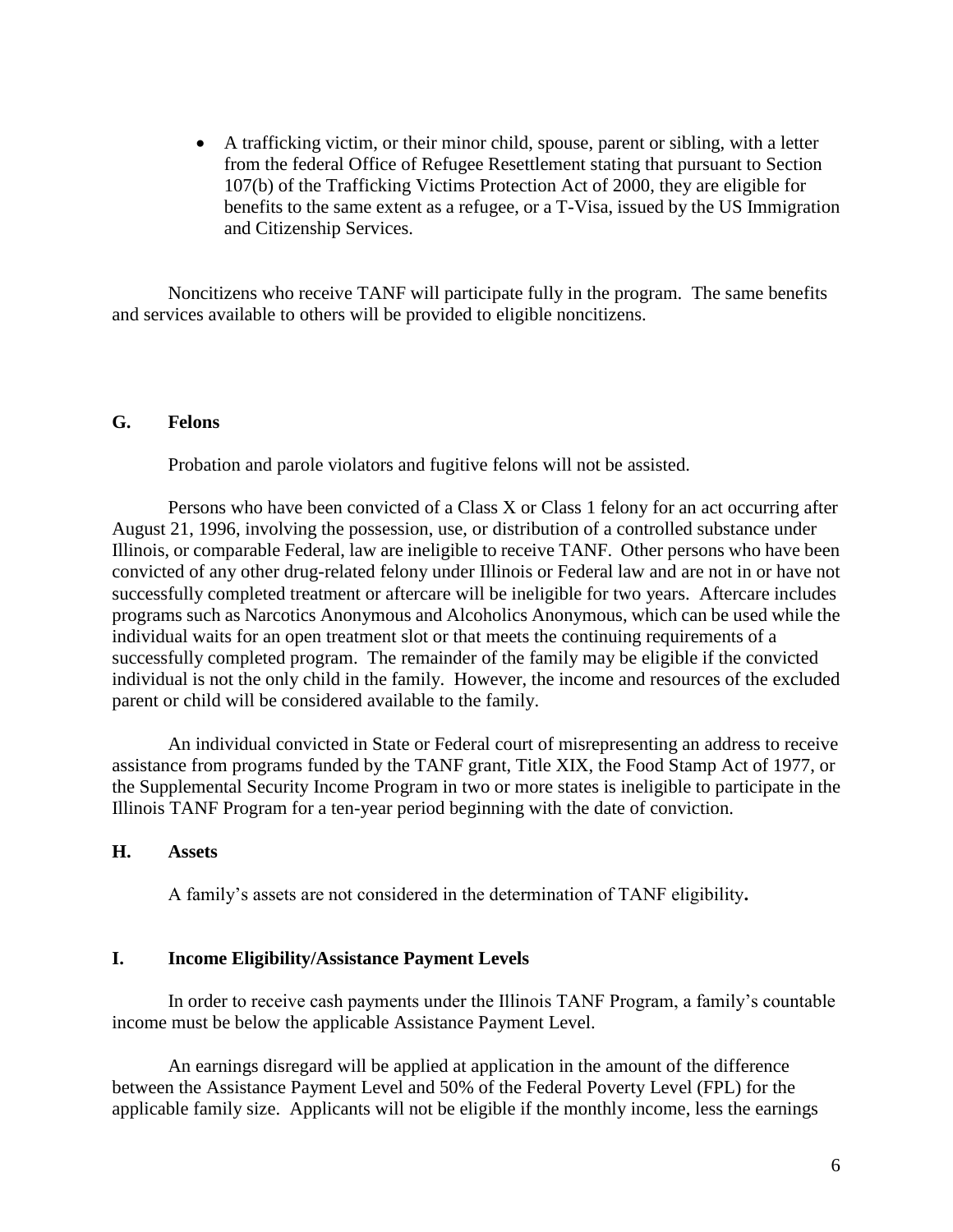disregard (if applicable), exceeds the Assistance Payment Level. Except as specified in the following sentence, applicants for TANF will not have three of every four dollars earned exempted when determining eligibility. However, employed families who received TANF during the six months prior to application, who lost eligibility because of their earnings and child support, and for whom child support payments have ceased, will receive the earned income exemption when TANF eligibility is determined.

Families already found eligible for assistance who are working will remain eligible until their earned income, minus the earned income disregard, plus their unearned income is greater than the appropriate Assistance Payment Level. The earned income disregard is three of every four dollars earned, i.e., only one-fourth of the gross earnings are considered when determining eligibility and assistance payment amounts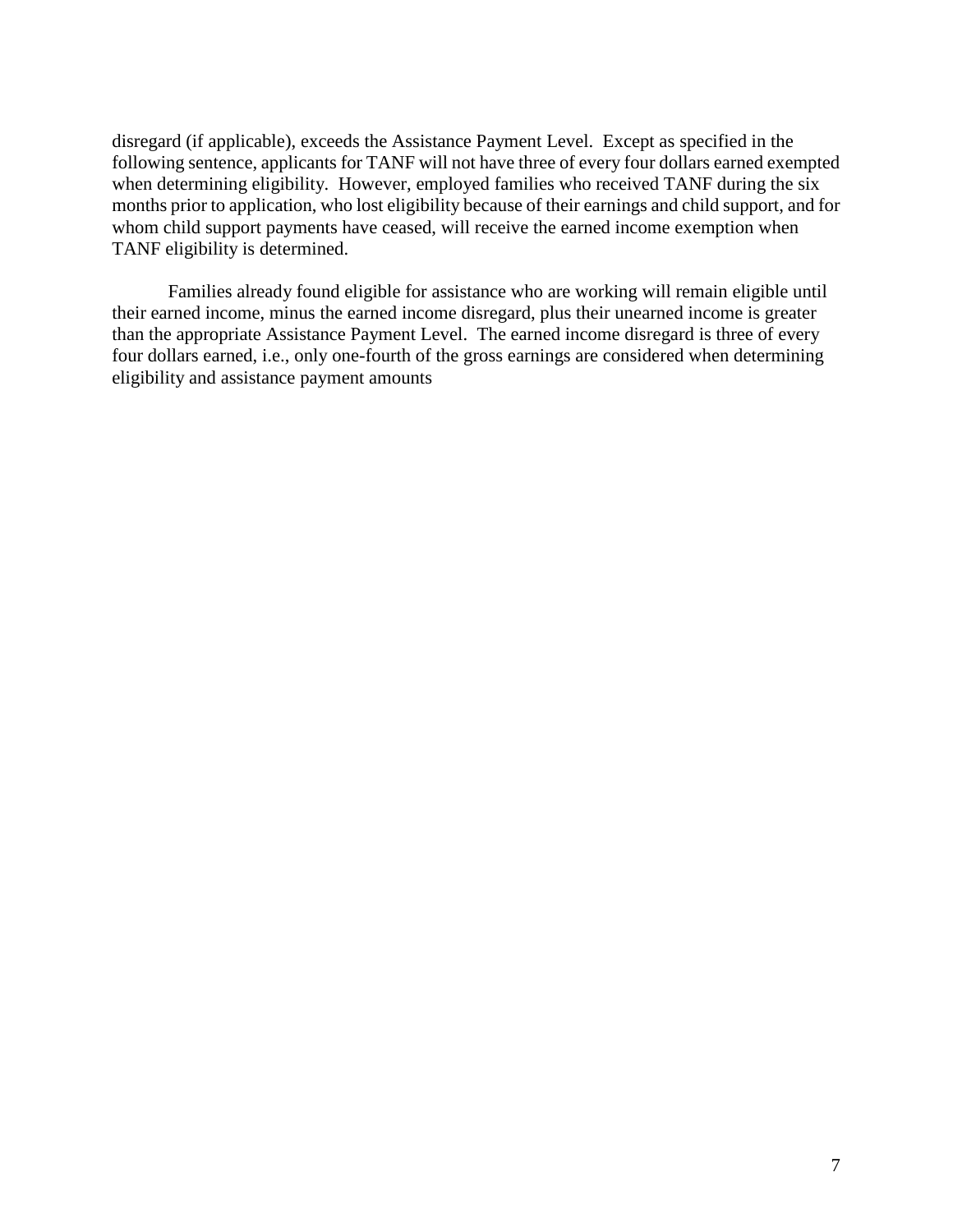The TANF Program also disregards three of every four dollars a family with earnings receives from excess child support payments distributed by the State Child Support agency to the family.

All earnings of children receiving assistance are disregarded.

.

Payments based on the disability status of a parent in the home are disregarded in amounts up to the Supplemental Security Income payment level for one person with no income. This disregard is applied to disability benefits from Social Security, Railroad Retirement, Veterans' Administration (if the disability is 100%), and Black Lung.

Unearned income from sources specified as exempt from consideration by law is disregarded when determining eligibility and payment amounts. These sources include the following:

- The value of Supplemental Nutrition Assistance Program (SNAP) benefits.
- The value of the U.S. Department of Agriculture donated foods (surplus commodities).
- The value of home produce of an applicant or recipient intended for personal consumption.
- The value of supplemental food assistance provided under the Child Nutrition Act of 1966 as amended, and the special food service program for children under the National School Lunch Act as amended.
- Any benefits received under Title VII, Nutrition Program for the Elderly, of the Older Americans Act of 1965, as amended
- Any payment received under the Uniform Relocation Assistance and Real Property Acquisition Policies Act of 1970.
- Any payments distributed per capita or held in trust for members of any Indian Tribe under Public Law 92-254, Public Law 93-134, Public Law 94-114 or Public Law 94-540.
- Tax-exempt portions of payments issued pursuant to the Alaska Native Claims Settlement Act.
- Any compensation provided individual volunteers under the Volunteers in Service to America (VISTA) Program.
- Payments for supporting services or reimbursement for out-of-pocket expenses made to volunteers serving as senior health aides, senior companions, foster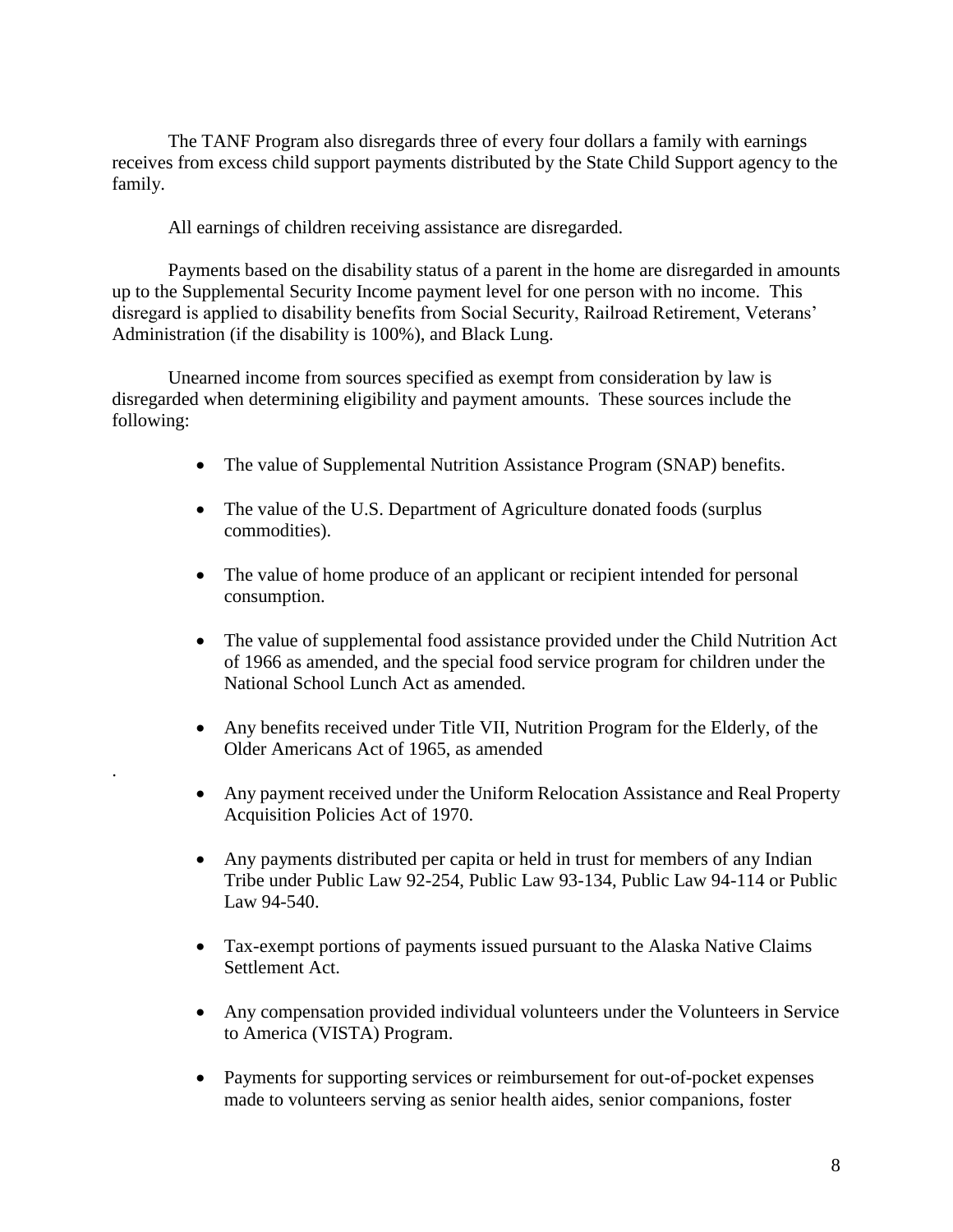grandparents, and persons serving in the Service Corps of Retired Executives (SCORE) and Active Corps of Executives (ACE) and any other programs under Titles II and III, pursuant to section 418 of Public Law 93-113.

- Income received under the provisions of the Illinois Senior Citizens and Disabled Persons Property Tax Relief and Pharmaceutical Assistance Act. This includes both the benefits commonly known as the circuit breaker and "additional grants."
- Cash which is exchanged for purposes of satisfying payment of shelter-related obligations in situations where the assistance unit shares a dwelling unit with another family or individual(s).
- Social Security death benefit expended on a funeral and/or burial.
- Federally subsidized housing payments under Section 8 of the Housing and Community Development Act.
- Payments from the principal or interest of a trust fund made to or on behalf of a child in the assistance unit when the court orders the money released for a specific purpose other than the income maintenance needs of the child.
- Any adoption subsidy payment or foster care payment received from the Department of Children and Family Services or from a state welfare agency of another state.
- Supportive service payments.
- Unearned income, i.e., needs-based payments, cash assistance, compensation in lieu of wages and allowances received under the Workforce Investment Act.
- The amount of the child support Pass Through paid to the client.
- Three dollars of every four of excess child support payments distributed by the State Child Support agency to a family with earnings. Families with earnings include those engaged in wage supplementation programs, On the Job Training, Job Corps, VISTA, Work Study, or any other program that pays wages in exchange for services.
- Up to \$50.00 of inconsequential income per recipient per calendar quarter.
- Any payment received under Title I of Public Law 100-383 of the Civil Liberties Act of 1988.
- Any payment received under Title II of Public Law 100-383 of the Aleutian and Pribilof Islands Restitution Act.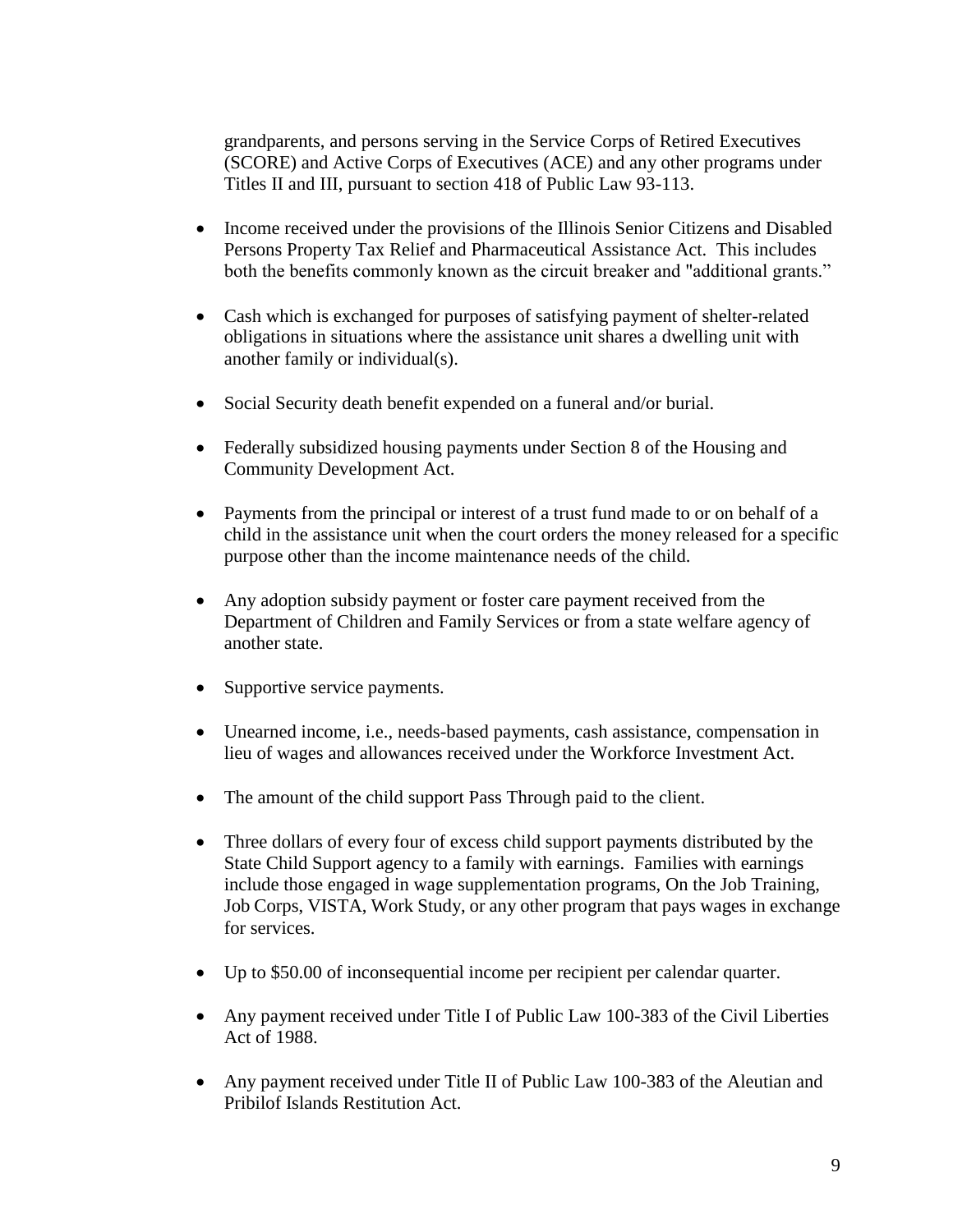- Payments made to veterans who receive an annual disability payment or to the survivors of deceased veterans who receive a one-time lump sum payment from the Agent Orange Settlement Fund or any other fund referencing Agent Orange product liability under Public Law 101-201.
- Payment received under the Radiation Exposure Compensation Act (Public Law 101-426).
- Any payment provided under the Family Assistance Program for Mentally Disabled Children.
- Emergency Financial Assistance vendor payments provided by a local government public assistance program.
- Any disaster relief payment made by Federal, State or local government or by a disaster assistance group.
- A non-recurring lump sum SSI payment (e.g., Zebley payment).
- Benefits paid under the Low Income Home Energy Assistance Act of 1981 pursuant to Section 2605(f) of Public Law 97-35.
- Earmarked child support payments received by the client for the support of a child not included in the assistance unit.
- Payments to a member of the Passamaquoddy Indian Tribe, the Penobscot Nation or the Houlton Band of Maliseet Indians pursuant to the Maine Indian Claims Settlement Act of 1980.
- Up to \$2,000 per year of income received by individual Indians, which is derived from leases or other uses of individually-owned trust or restricted lands pursuant to Section 13736 of PL. 103-66.
- German Reparations Payments to certain survivors of the Holocaust under the German Restitution Act.
- Loans, except loans from individuals who are legally responsible relatives.
- Reimbursements for employment expenses.
- Rickey Ray payments.

Unearned income from other sources is considered dollar for dollar when determining eligibility and assistance payment levels.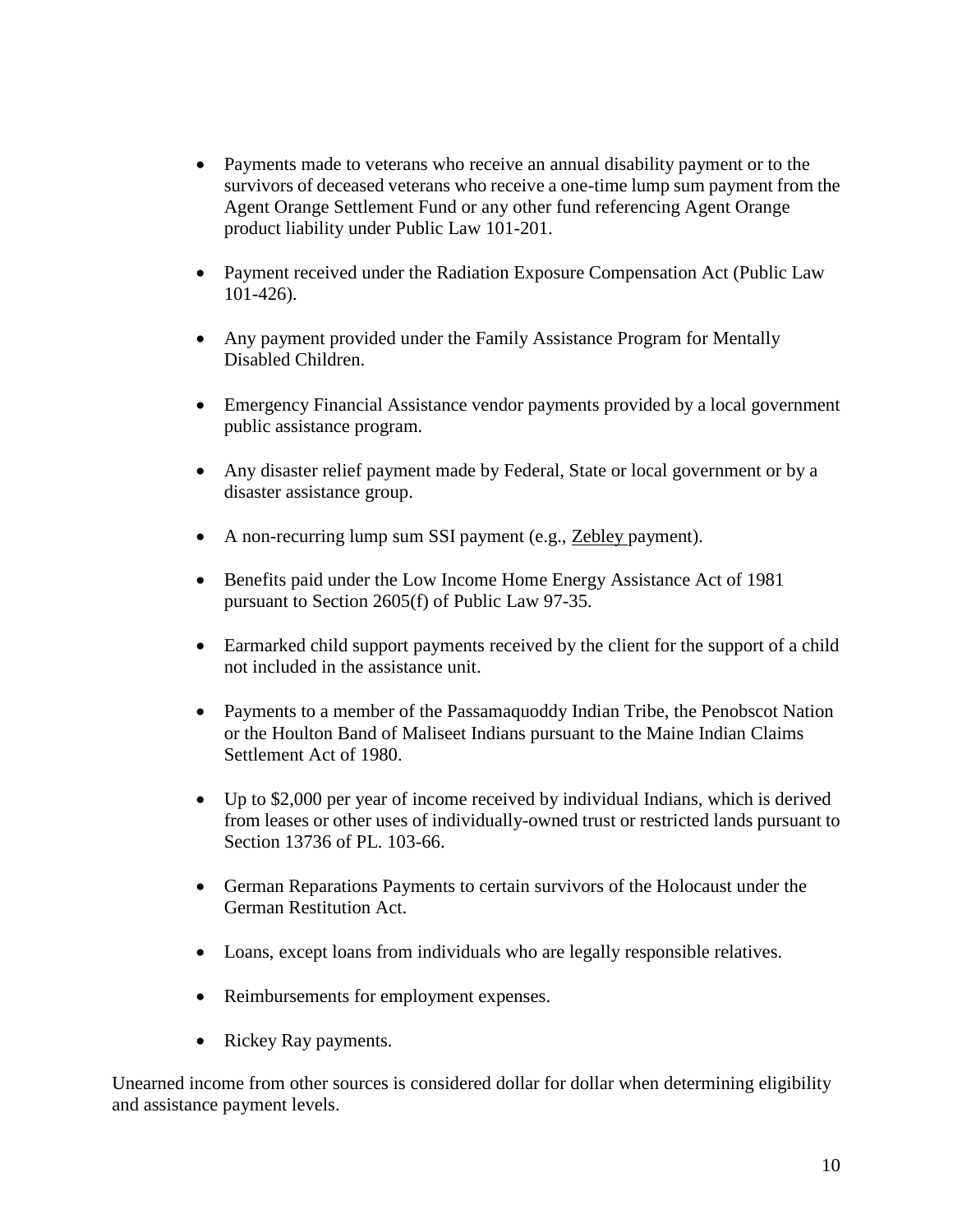A spouse/civil union partner of a caretaker relative, who has no children of his/her own in the TANF unit, is not required to be included in the TANF unit. If he/she chooses to be included, his/her income must be budgeted against the entire TANF unit. His/her income is considered the same as the income of any other assistance unit member. If he/she chooses to be excluded, his/her income must still be budgeted against the needs of his/her spouse only. If the stepparent is not included in the assistance payment the total income for the month is determined and the following deductions are made:

- self-employment business expenses, and
- a "per-person" share for the excluded spouse and for any dependents of either spouse living in the home who are not included in the TANF unit.

The "per person" share is based on the payment level size for the following persons: TANF clients included in the case, the excluded spouse, and any dependents of either spouse who are not included in the TANF unit.

The remaining amount is deemed available to the assistance unit and deducted from the Assistance Payment Level.

Lump sum payments are considered as income in the month received.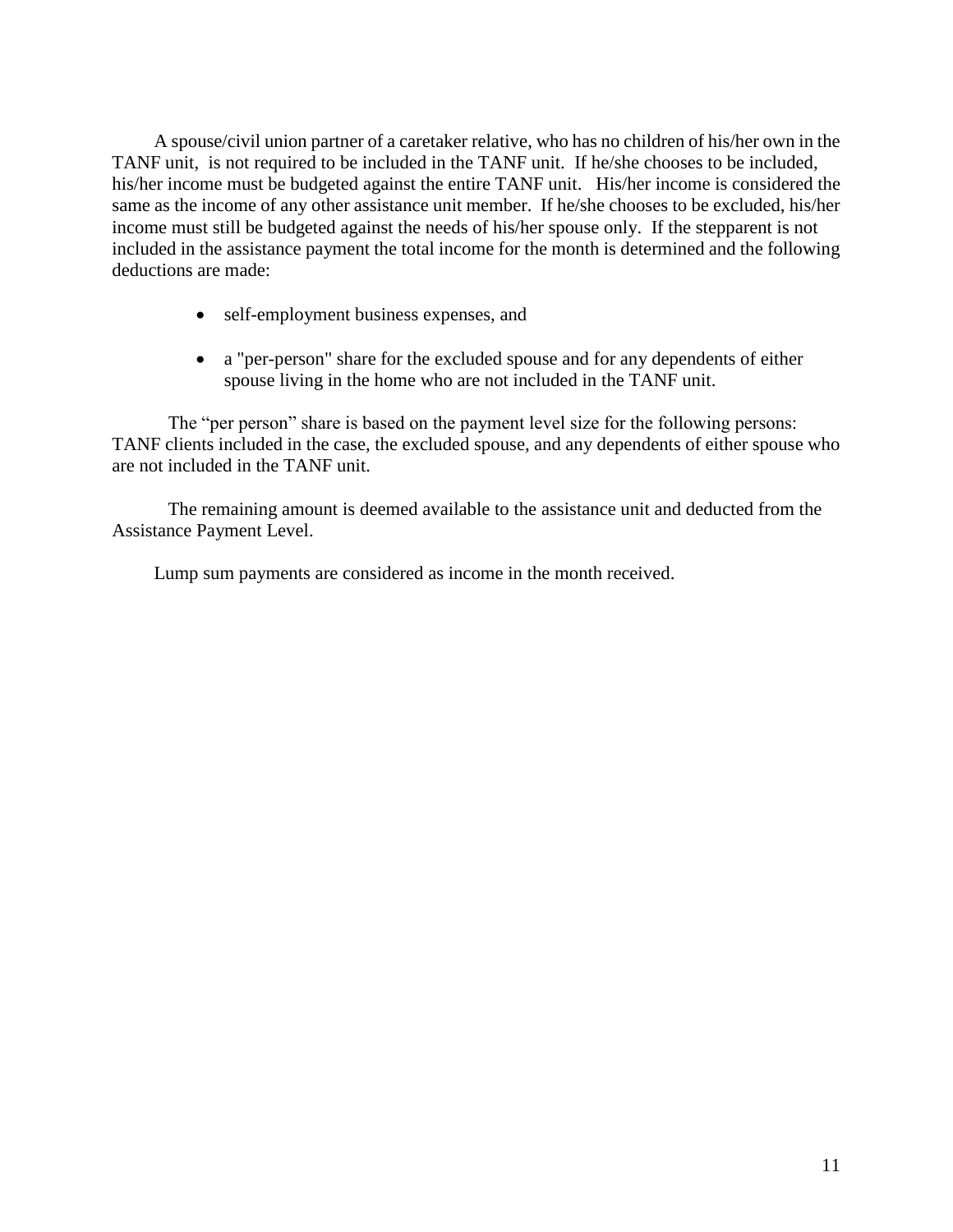# **MONTHLY ASSISTANCE PAYMENT LEVELS** (Effective 07-01-08)

| <b>Family Size</b> | <b>Group I</b> | <b>Group I</b> | <b>Group II</b> | <b>Group II</b> |              | Group III Group III |
|--------------------|----------------|----------------|-----------------|-----------------|--------------|---------------------|
|                    | With           | <b>Child</b>   | With            | <b>Child</b>    | With         | Child Only          |
|                    | <b>Adult</b>   | Only           | <b>Adult</b>    | Only            | <b>Adult</b> |                     |
| One                | \$243          | \$117          | \$233           | \$111           | \$198        | \$108               |
| Two                | 318            | 230            | 307             | 222             | 294          | 215                 |
| <b>Three</b>       | 432            | 284            | 417             | 277             | 399          | 271                 |
| Four               | 474            | 365            | 461             | 356             | 445          | 346                 |
| <b>Five</b>        | 555            | 434            | 540             | 422             | 519          | 411                 |
| <b>Six</b>         | 623            | 465            | 605             | 455             | 585          | 443                 |
| <b>Seven</b>       | 657            | 501            | 638             | 488             | 616          | 474                 |
| Eight              | 691            | 536            | 673             | 525             | 647          | 509                 |
| <b>Nine</b>        | 727            | 576            | 709             | 562             | 683          | 546                 |
| Ten                | 765            | 616            | 746             | 601             | 718          | 584                 |
| <b>Eleven</b>      | 807            | 659            | 784             | 642             | 758          | 623                 |
| <b>Twelve</b>      | 848            | 703            | 825             | 686             | 797          | 665                 |
| Thirteen           | 894            | 751            | 870             | 725             | 839          | 692                 |
| Fourteen           | 941            | 800            | 915             | 774             | 883          | 739                 |
| Fifteen            | 991            | 851            | 962             | 824             | 930          | 788                 |
| <b>Sixteen</b>     | 1043           | 908            | 1014            | 877             | 979          | 840                 |
| <b>Seventeen</b>   | 1098           | 965            | 1069            | 933             | 1030         | 895                 |
| Eighteen           | 1156           | ---            | 1124            | ---             | 1085         |                     |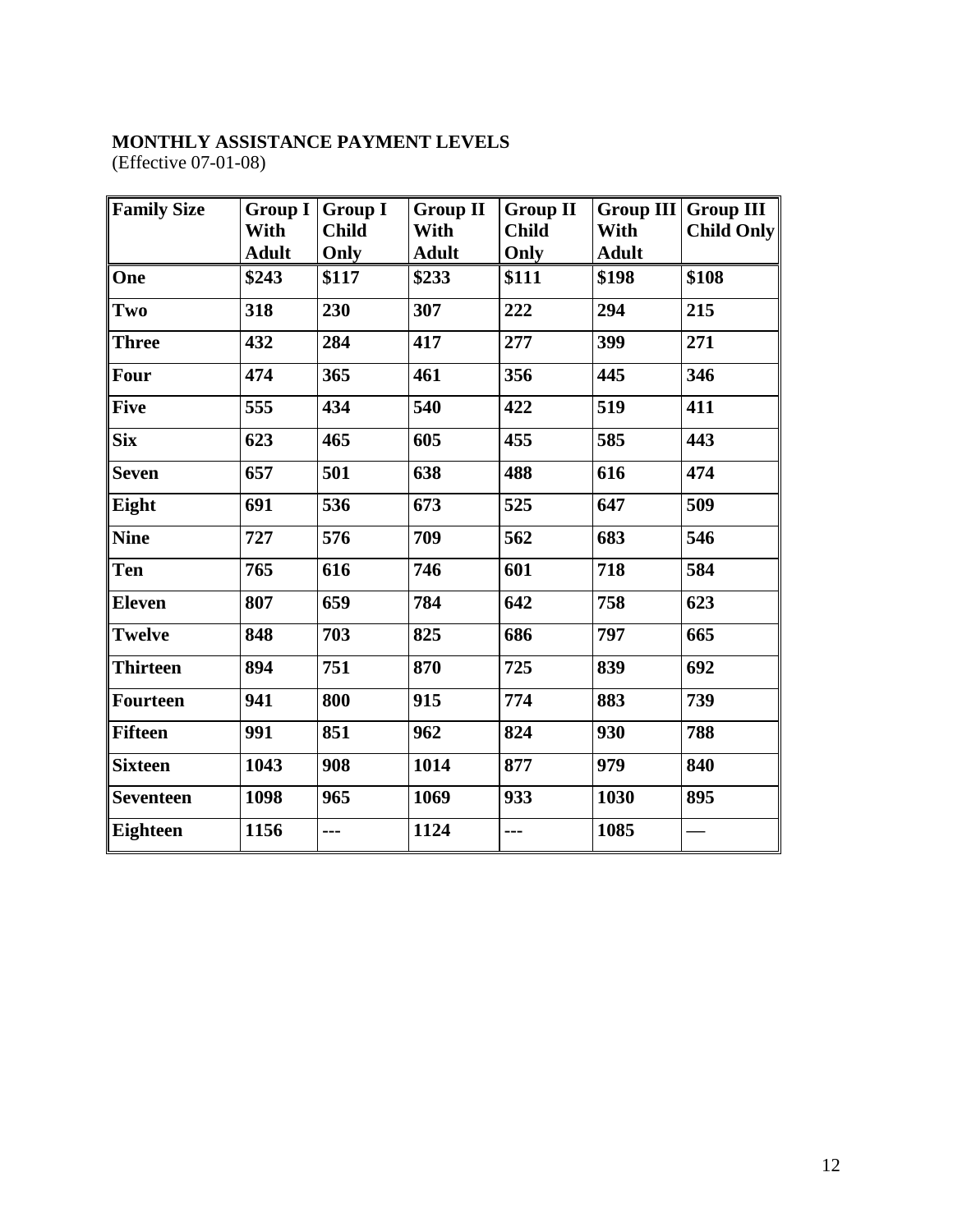# **COUNTIES BY GROUPS**

| <b>GROUP I</b> |        |          |           |           |  |  |
|----------------|--------|----------|-----------|-----------|--|--|
| Boone          | DeKalb | Kankakee | McHenry   | Winnebago |  |  |
| Champaign      | DuPage | Kendall  | Ogle      | Woodford  |  |  |
| Cook           | Kane   | Lake     | Whiteside |           |  |  |

| <b>GROUP II</b> |                  |            |             |            |  |  |
|-----------------|------------------|------------|-------------|------------|--|--|
| <b>Adams</b>    | Fulton           | Lee        | Mercer      | Sangamon   |  |  |
| Bureau          | Grundy           | Livingston | Monroe      | St.Clair   |  |  |
| Carroll         | Henry            | Logan      | Morgan      | Stephenson |  |  |
| Clinton         | Iroquois         | Macon      | Moultrie    | Tazewell   |  |  |
| Coles           | Jackson          | Macoupin   | Peoria      | Vermilion  |  |  |
| DeWitt          | <b>JoDaviess</b> | Madison    | Piatt       | Wabash     |  |  |
| Douglas         | Knox             | McDonough  | Putnam      | Warren     |  |  |
| Effingham       | LaSalle          | McLean     | Rock Island | Will       |  |  |
| Ford            |                  |            |             |            |  |  |

| <b>GROUP III</b> |           |           |            |              |  |  |
|------------------|-----------|-----------|------------|--------------|--|--|
| Alexander        | Edgar     | Jasper    | Menard     | Schuyler     |  |  |
| <b>B</b> ond     | Edwards   | Jefferson | Montgomery | Scott        |  |  |
| <b>Brown</b>     | Fayette   | Jersey    | Perry      | Shelby       |  |  |
| Calhoun          | Franklin  | Johnson   | Pike       | <b>Stark</b> |  |  |
| Cass             | Gallatin  | Lawrence  | Pope       | Union        |  |  |
| Christian        | Greene    | Marion    | Pulaski    | Washington   |  |  |
| Clark            | Hamilton  | Marshall  | Randolph   | Wayne        |  |  |
| Clay             | Hancock   | Mason     | Richland   | White        |  |  |
| Crawford         | Hardin    | Massac    | Saline     | Williamson   |  |  |
| Cumberland       | Henderson |           |            |              |  |  |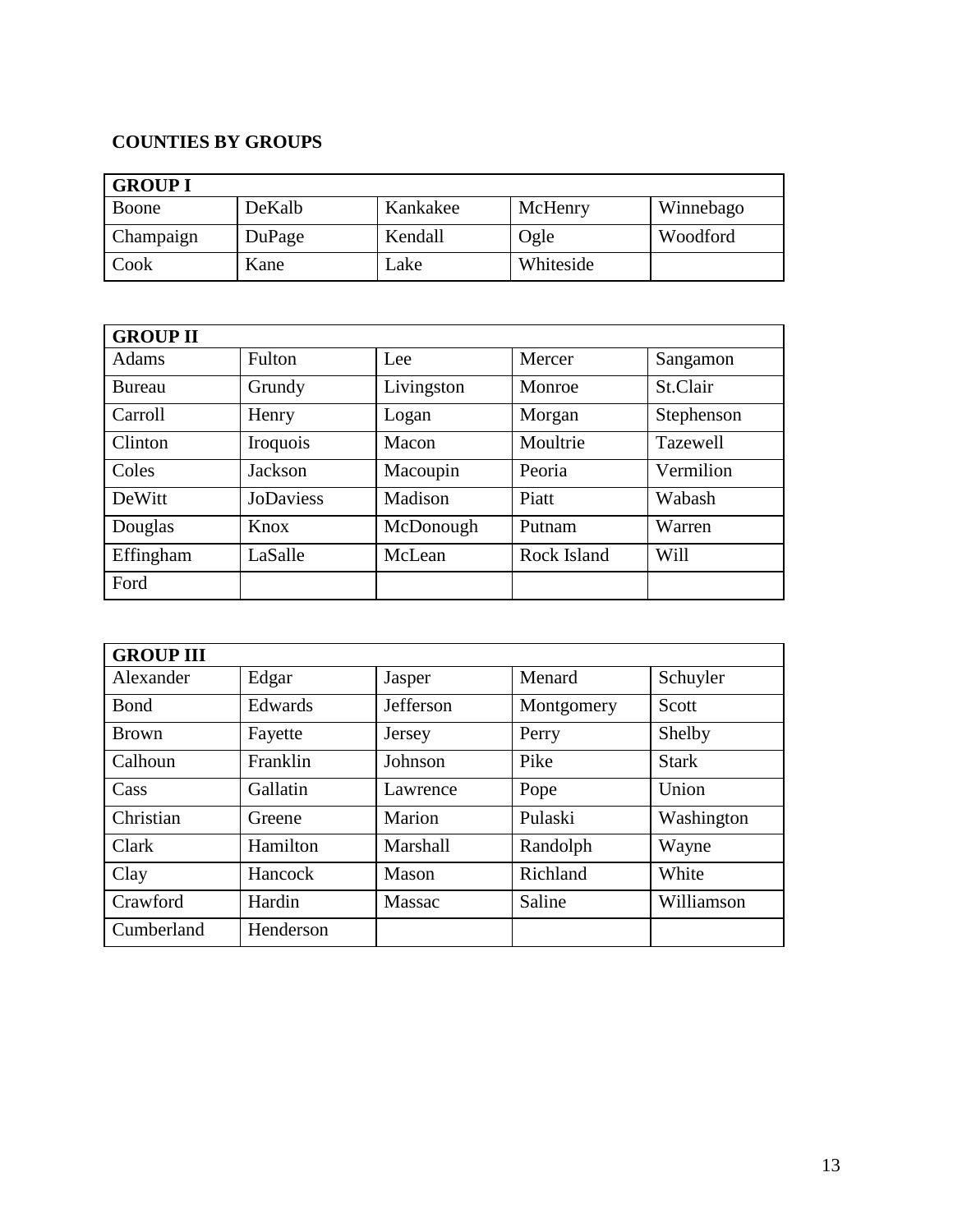Earned income is reported semi-annually. Working families receiving TANF will file a report of earned income following the end of the fifth month of each six-month period. If earned income has changed, paystubs for amounts received during the fifth month are submitted with the report. The report and paystubs will be used as a basis to forecast earnings and hours for the following six months and to determine the amount of earnings to be considered for reducing the assistance payment. The monthly countable earnings projected will not be changed unless the family reports a change. If the client reports that the job has ended, earnings will stop being deducted for the month after the last paycheck is received. This system brings stability to the family's assistance payment and aligns reporting requirements with SNAP.

#### **J. Employment and Child Support Requirement**

TANF will not be provided to families if an adult refuses, without good cause, to be available for work or refuses, without good cause, to pursue child support enforcement.

In the first 30 days after application, individuals are expected to work toward stabilizing their family situation and are not required to engage in work activities. Once approved, if they fail to cooperate with an aspect of the Responsibility and Services Plan (RSP), or fail to cooperate with a child support enforcement activity without good cause, the progressive sanction policy contained in Article VII of this this Plan will apply.

Individuals who have been cooperative in employment and child support activities and subsequently state they are not available for work or will not cooperate with child support enforcement and good cause is not present are subject to the provisions of this Topic.

If good cause exists for failing to cooperate with the RSP or with a child support enforcement activity, a cash penalty or sanction will not be imposed.

A statement refusing to participate in child support activities without good cause during the application process results in family ineligibility. For an active client, failure to follow an RSP with no verbal refusal to participate in either the employment or child support programs is a circumstance subject to the sanction provisions contained in Article VII of this Plan.

When an individual maintains, without good cause, an inability or refusal to be available for work activities or child support enforcement, an explanation of the consequences is provided. If, after receiving the explanation, the client continues non-participation, existing benefits will be terminated.

All denial or termination actions based on this policy will be reviewed by a higher administrative level to assure proper application of the policy.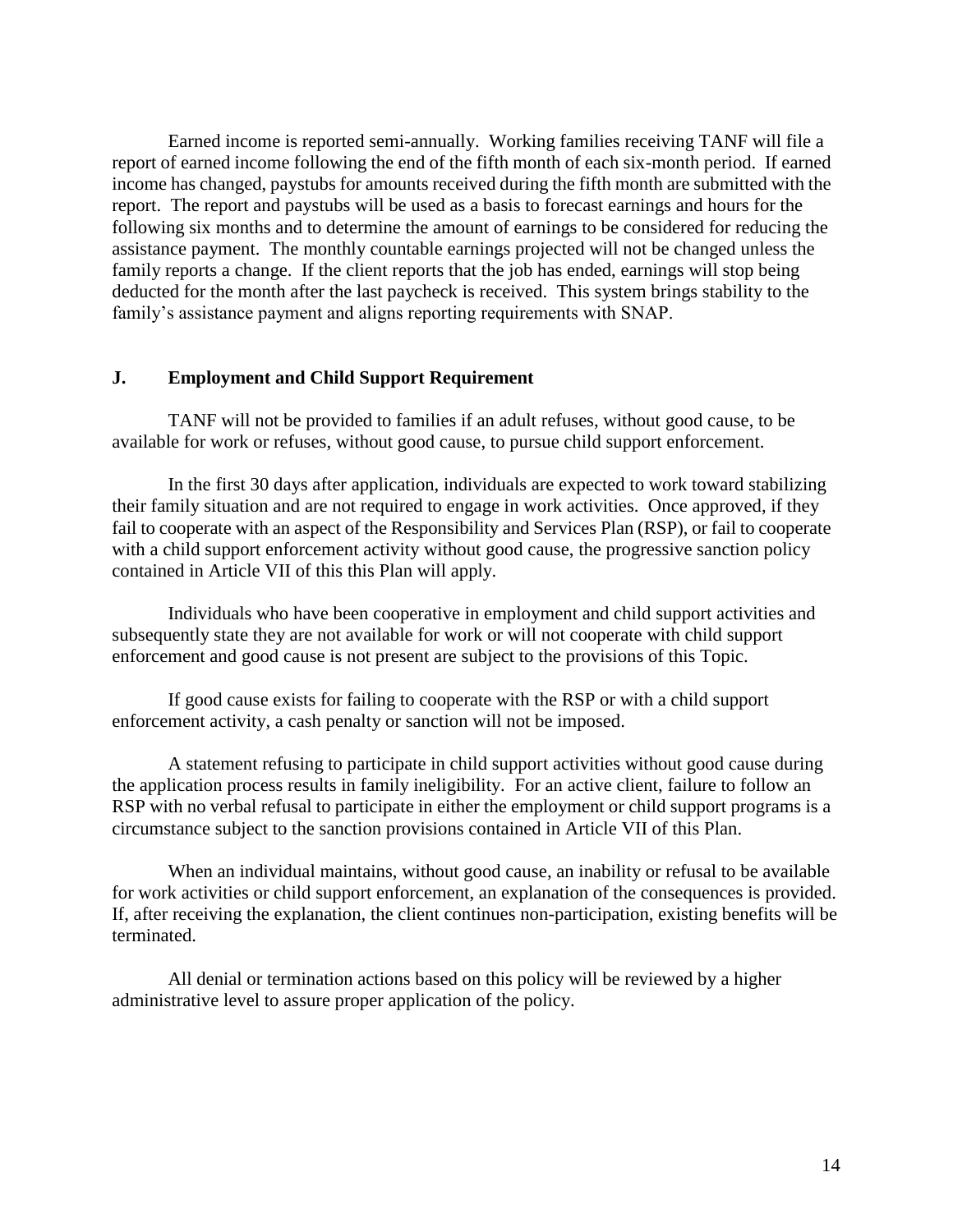## **K. Personal Responsibility**

## **Responsibility and Services Plan**

All adults and minor parents applying for or receiving assistance will be required to sign a Responsibility and Services Plan (RSP) and follow through with its provisions. The RSP will be periodically updated and staff will monitor the family's progress and compliance. The goal of each person's RSP is to obtain the skills needed to become employed. Based on the Family Assessment, the RSP may include assignment to core and non-core work and training activities, as well as address child immunization, appropriate school attendance, family well-being, and economic self-support goals.

Sanctions, i.e., the reduction or termination of assistance, are included in the program as a tool to enforce the importance of adhering to the activities and goals in the RSP. However, a sanction will not be imposed if good cause exists for the failure to adhere to the RSP. The failure of the Department to make available a supportive service agreed upon in the RSP as necessary for complying with the RSP is always considered good cause.

## **School Attendance**

TANF families shall be subject to the School Attendance Initiative. The Initiative is a partnership among IDHS, Community-Based Organizations (CBO), and local elementary and middle schools that choose to participate. The schools define initial indicators of truancy and refer the family to a CBO for services designed to improve the child's attendance. If the family fails to participate in the CBO program or attendance fails to improve, the assistance payment is directed to an alternate payee for its management. If the truant behavior is not corrected within three months, the family is subject to the sanction provisions in Topic VII of this Plan.

# **Child Support**

Parents will be required to cooperate in establishing paternity for children born out-of-wedlock and in securing child support enforcement.

# **L. 60- Month Time Limit**

Families containing an adult head of household or a spouse of the head of household who has received TANF for 60 months may no longer receive benefits unless eligible for an exception in Section II.M below. This is both a Federal and State limit. TANF benefits, which include Federal block grant funds, received in other states and/or in non-continuous months are applied to the 60-month limitation.

The following families are in a Solely State-Funded program that is not reported as Maintenance of Effort (MOE):

two-parent families;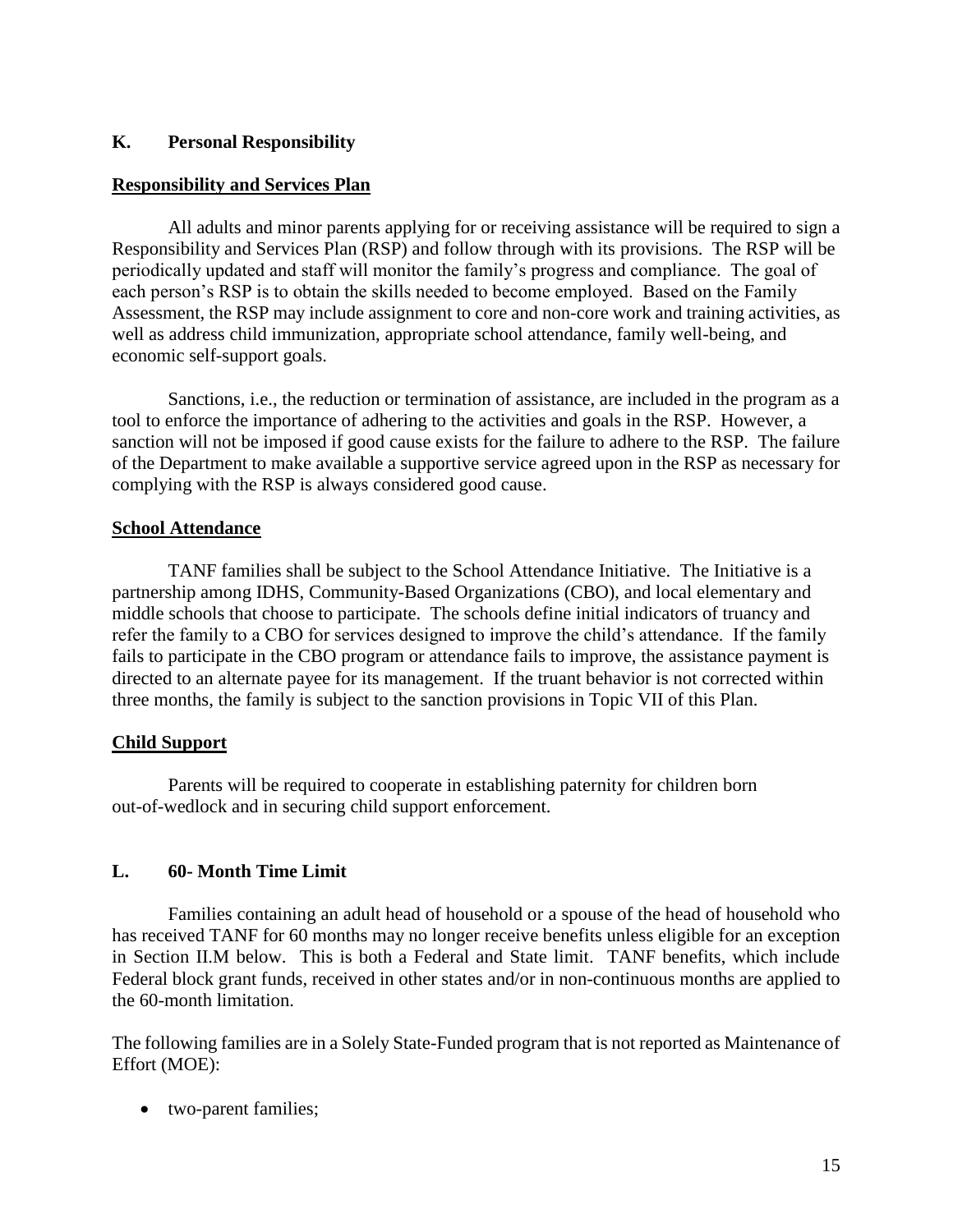- refugees;
- pregnant women with no other children living with them; and
- a parent with a child under age one.
- a work-eligible individual who is not employed and is not assigned to Work Experience, Work First, Community Service, Vocational Education, or a Bachelor Degree Program; and
- a work-eligible individual in their first month of TANF eligibility.

The 60-month time limit applies to all families including those funded in a Separate State Program, unless they meet one of the following exceptions:

- Assistance provided to families with one adult able to work with 30 hours of earnings per week will be provided from State funds (reported as MOE) only and will not be counted against the 60-month limit. Assistance provided to families with both parents present and able to work with 35 hours of earnings per week will be provided from State funds (not reported as MOE) only and will not be counted against the 60-month limit. Assistance provided to families headed by minor parents will also be provided by State funds (reported as MOE) only and not counted against the 60-month limit.
- Assistance provided to single parent families where the parent is in an approved full-time post-secondary degree program and is maintaining a 2.5 cumulative grade point (on a 4.0 scale) will be paid from State funds (reported as MOE) only and will not be counted against the 60-month limit.
- Assistance provided to families who care for a child approved under the Medically Fragile Technology Dependent waiver will be paid from State funds (reported as MOE) only and will not be counted against the 60-month limit.
- Assistance provided to families where the single parent provides care to a child under age 18 with medical problems, or where one adult provides care to his or her spouse with medical problems and where the demands of care giving do not allow the caregiver to obtain or retain employment of 30 hours per week, will be paid from State funds (reported as MOE) and will not count against the 60-month limit.
- Assistance provided to families where the parent is approved for a Domestic Violence Exclusion will not be counted against the 60-month limit.

Applicants for the Illinois TANF Program will be orally informed of the time limits and will be provided with a clearly written explanation of them.

# **M. Exceptions to the Time Limit**

Families containing an adult head of household or a spouse of the head of household who has received TANF for 60 months may receive additional months of TANF cash assistance only if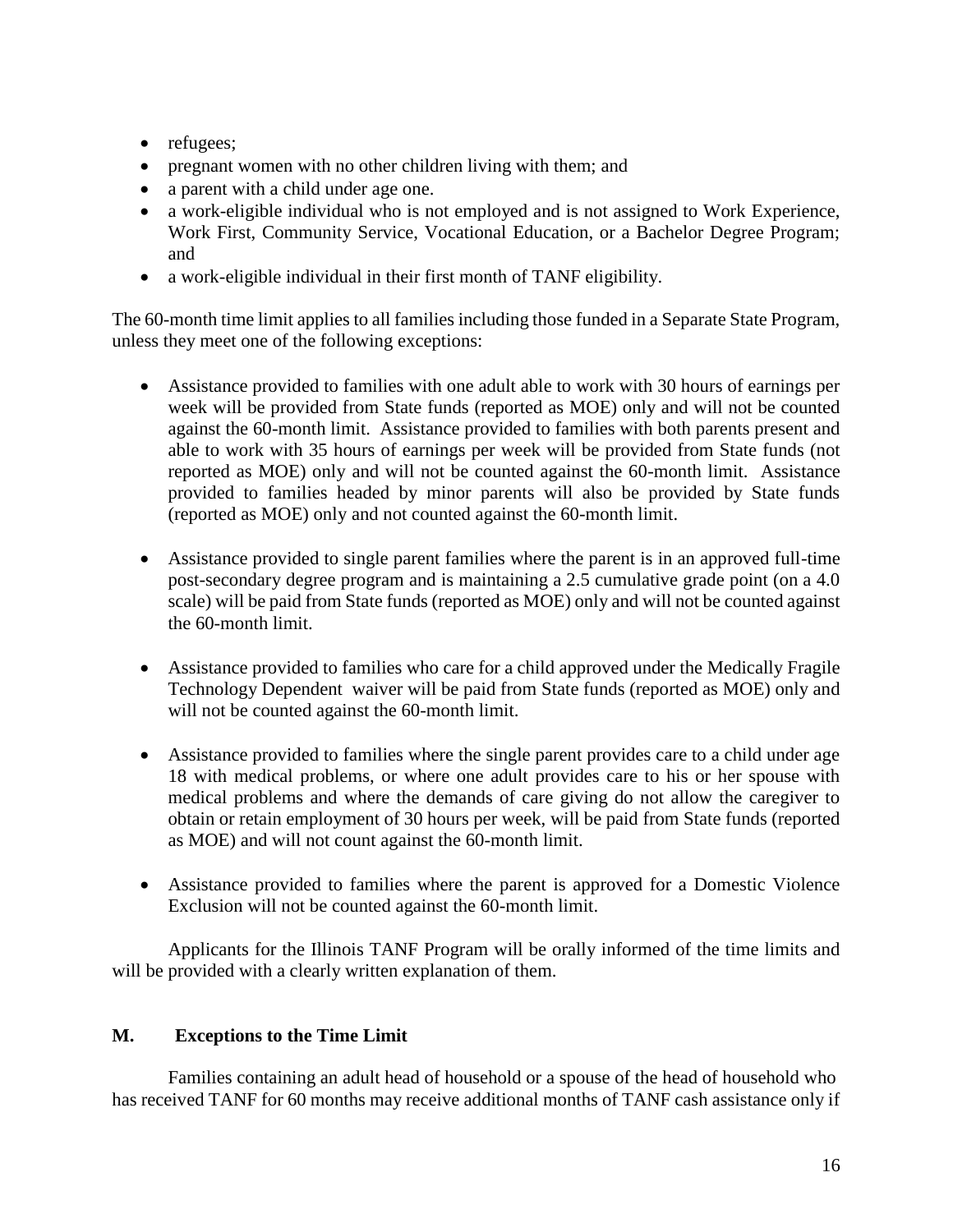they meet one of the exceptions listed below:

- The client has an application for Supplemental Security Income (SSI) pending at the Social Security Administration and IDHS determines the client is probably eligible for SSI. If the client is in the appeal stage of the SSI application, there must be legal or advocacy representation, unless the client can show legal representation is unavailable.
- IDHS determines that the client has a medical condition which prevents the client from obtaining or retaining employment of at least 30 hours per week.
- The client is in an approved education and training program, which will be completed in six months or less after the client's  $60<sup>th</sup>$  month.
- The client is in an intensive service program to help overcome a barrier to work, including but not limited to programs under mental health, substance abuse, vocational rehabilitation, domestic violence, homeless services and involvement with the Illinois Department of Children and Family Services. An exception to the 60-month limit will be granted for this reason only if the client's involvement in the program precludes the ability to obtain or retain employment of at least 30 hours per week.
- The client has a severely disabled child approved for a waiver under the Home and Community-Based Care Program.
- The client is the only adult in the assistance unit and is the primary caregiver for a child under age 18 with a physical or mental health problem(s), or is the primary caregiver for his or her spouse who has a physical or mental health problem(s) and the demands of caregiving do not allow the caregiver to obtain or retain employment that would satisfy the criteria in Section II.L which allows a month to not be counted towards the 60-month limit.

The client must request an exception in writing. A written request for an exception may be filed at any time and will be required if the client makes a new application for TANF after the 60 month limit has been exhausted. The client will be informed of the decision on the request in writing. IDHS will periodically review each case to determine if it still meets the criteria for an exception. When IDHS determines the client is no longer eligible for an exception, the client will be notified in writing and will be provided an additional three (3) months of TANF eligibility.

# **N. Other Eligibility Factors**

The following requirements must be met to participate in the Illinois TANF Cash Assistance Program:

- Each member of the assistance unit must provide IDHS with the individual's Social Security number or provide proof of application for a Social Security number.
- The family must cooperate in securing support for a child whose parent is absent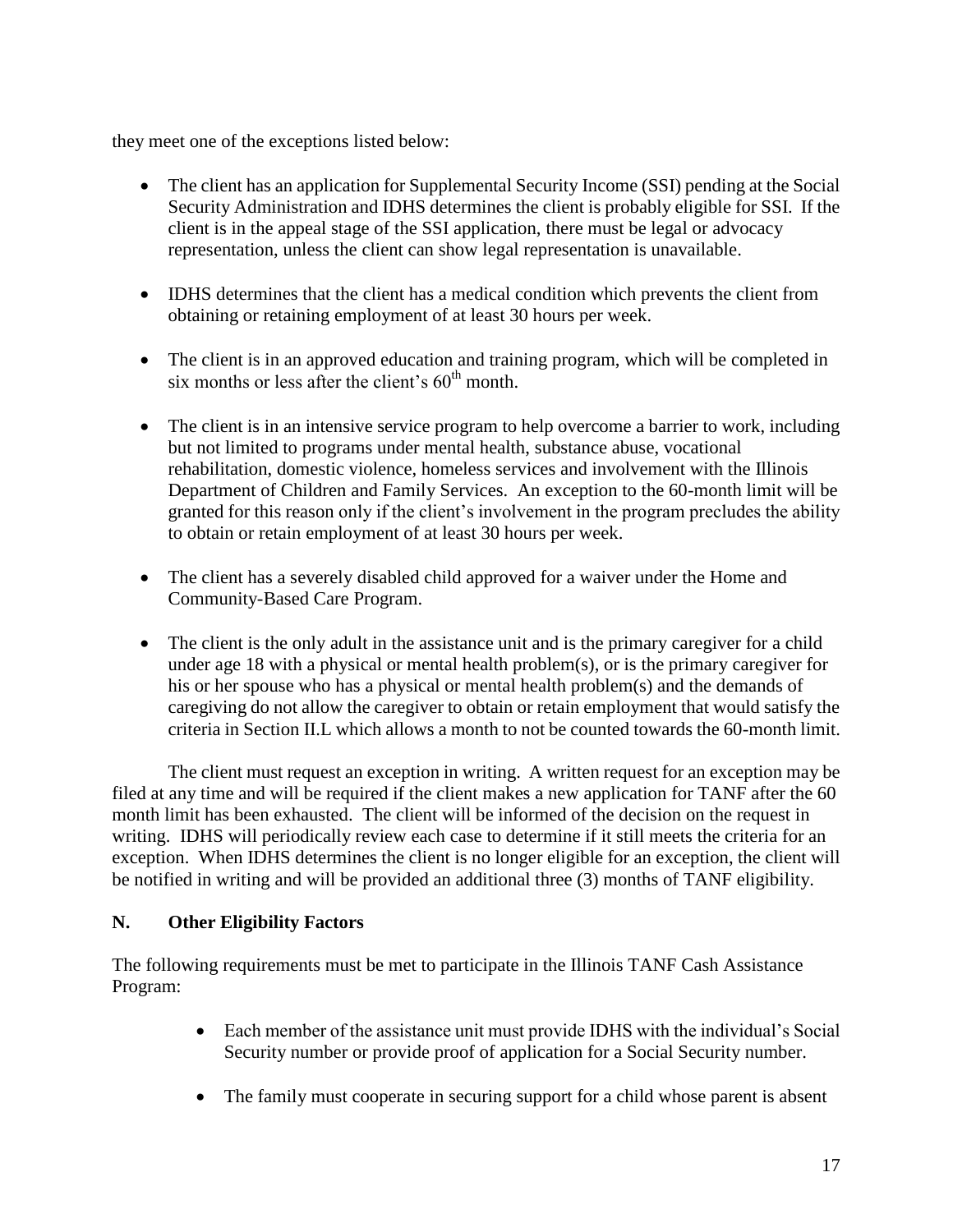from the home.

- The family must take all reasonable steps to produce documentation and information needed to establish eligibility and the payment amount.
- The family's potential TANF eligibility may not result from a strike. A family's TANF payment will not increase as a result of a strike. Families with strikers may receive TANF if they would have been eligible immediately before the strike began. Workers locked out of a worksite are not considered strikers even if the lockout is a response to a strike.
- The family must report the departure of any family member from the home.

# **O. Application Disposition and Initial Date of Eligibility**

All applications for TANF are to have a disposition made within 45 days.

If the family is eligible the assistance begins on the  $30<sup>th</sup>$  day after the date of application.

# **P. Redetermination of Eligibility**

Every effort will be made to complete a redetermination of eligibility timely and accurately in accordance with Federal guidelines.

# **II. Program Model**

Illinois will provide self-sufficiency activities for adults and minor parents in accordance with the following model subject to the availability of limited resources.

- A. All adult clients and teen parents are assessed. The family assessment serves as a basis for creation of the RSP, and the monitoring of the progress of the individual in fulfilling the activities of the RSP is used to identify when an individual is ready to engage in work. Based on this assessment of the client's self-sufficiency strengths and barriers the client will be referred for participation and/or treatment.
- B. Clients for whom barriers to employment are identified through the assessment process will be referred for services or treatment and will be required to follow up as a condition of eligibility. Clients who are identified as having substance abuse problems which prevent them from maintaining successful employment will be referred for treatment. Clients who do not participate in treatment will be subject to sanction.
- C. Clients with a high school education or recent work experience will be referred to local services for job ready clients and will be assigned to job search.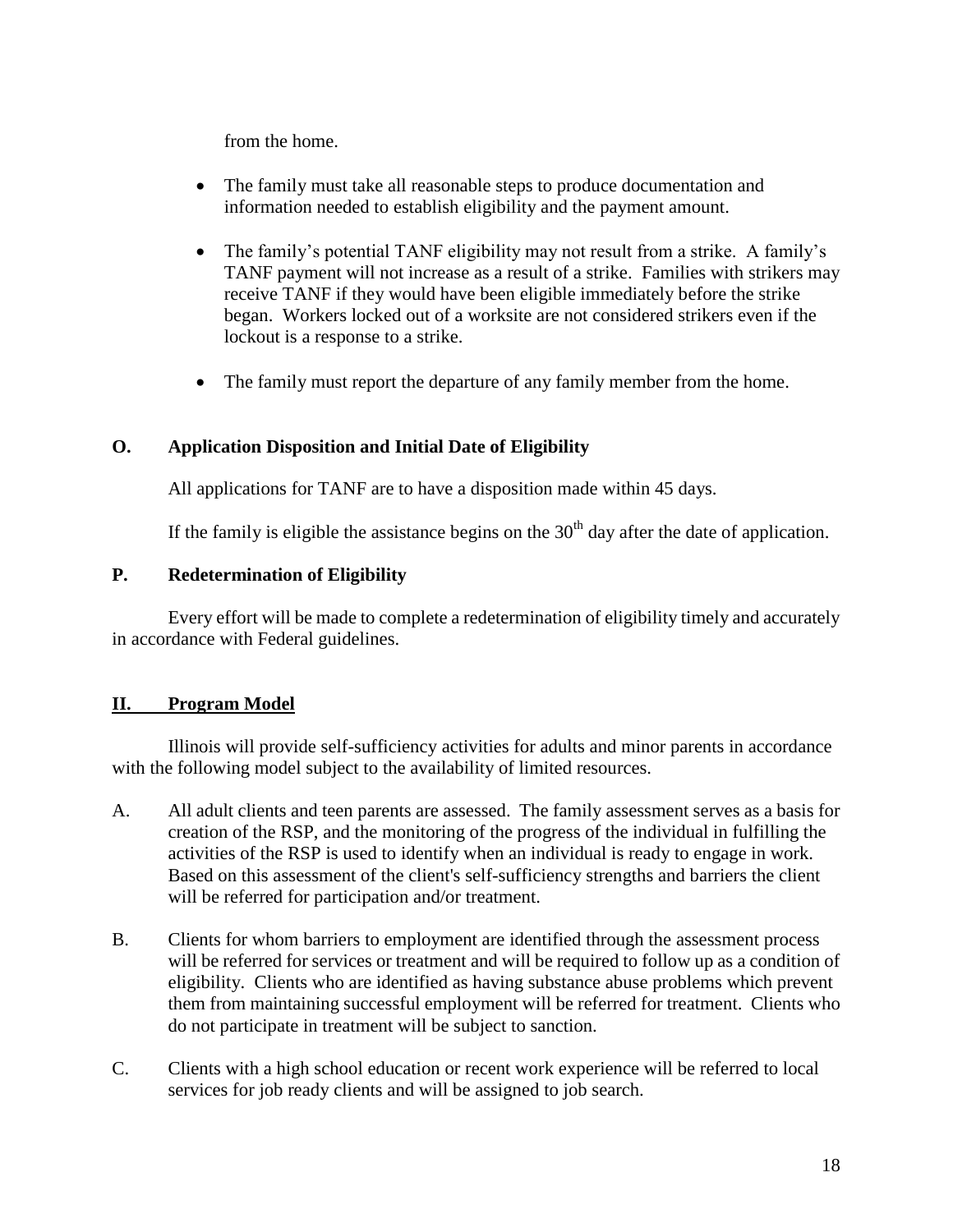- D. Clients who are determined not job ready will be assisted in the identification of barriers to employment and provision of services to eliminate those barriers.
- E. Clients in need of additional services will be referred to the appropriate provider.
- F. Supportive services will be provided for any client whose approved RSP requires such services.

Supportive services include child care, transportation, books, fees (e.g., lab or registration), supplies, employment or participation expenses, \$20 per month for job search participants, and a \$20 per month payment to individuals in Work First, work experience, or community service to help cover additional expenses. Supportive services of transportation, employment expenses, costs of books and fees will be provided to clients in accordance with their RSP. Child care will be provided via the State's Child Care Program which is funded, in part, by the Federal Child Care and Development Fund.

Services in general will be available Statewide. However, each area of the State within IDHS and the community will be asked to develop, coordinate, and target resources needed to serve the population in the area. Partnerships will be developed with the Workforce Investment Area (WIA) program, adult education providers, community colleges, employment and training centers, community-based organizations, and substance abuse, mental health and domestic violence providers to develop a comprehensive service delivery system for the TANF population.

# **III. Work and Training Participation Requirements**

No family may receive TANF for more than 24 months without being engaged in a work activity. For this provision, activities such as providing community service, volunteering, education, substance abuse treatment, rehabilitative services, or domestic violence counseling coupled with appropriate work activities and other activities specified in the Responsibility and Services Plan that help move the family toward their goals and self-sufficiency will be considered a work activity.

## **A. Work Eligible Individuals - Exclusions**

A work eligible individual is an adult receiving cash assistance under the TANF Program or under a Separate State Program for whom Maintenance of Effort (MOE) expenses are claimed or a non-recipient parent living with a child receiving assistance, unless the individual is excluded. Work eligible individuals are included in the Federal work participation rate. The following individuals are excluded as work eligible individuals and are not included in the Federal work participation rate:

 A minor parent who is receiving TANF as a child and is not the head of the household and not the spouse of the head of the household.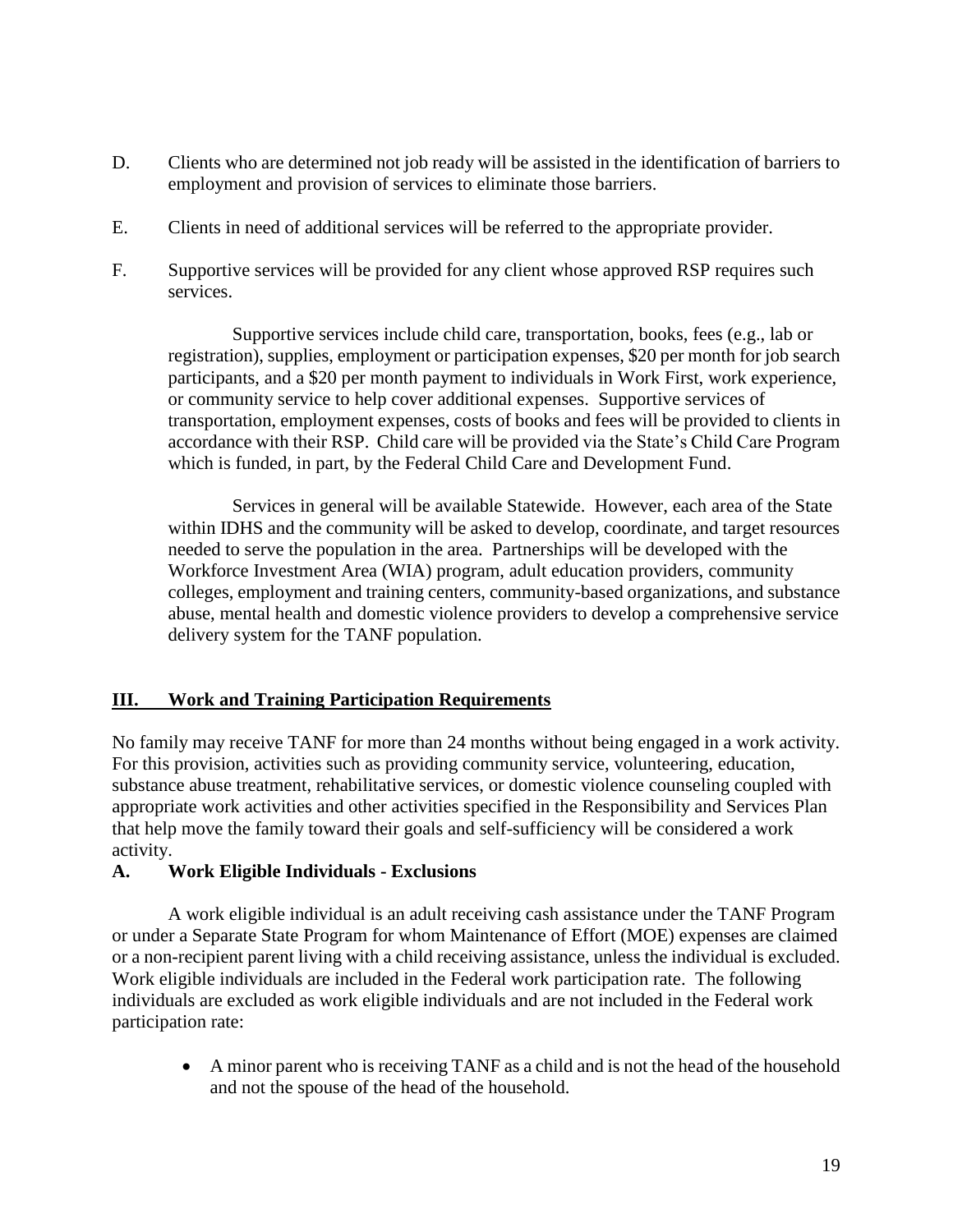- A parent in a family when only children are receiving TANF benefits and the parent is an alien who is ineligible to receive assistance due to his or her immigration status (as outlined in Section II.F of this Plan).
- A parent providing care for a disabled minor child or spouse living in the home who does not attend school on a full-time basis.
- A non-recipient parent who receives Supplemental Security Income (SSI) benefits.

# **B. Individuals Excluded from the Federal Participation Rate (Receiving assistance under a Solely State Funded Program for whom MOE expenses are not claimed)**

The following individuals who receive assistance under a Solely State Funded Program for whom MOE expenses are **not** claimed are excluded from the Federal work participation rate:

- A parent with a child under age one;
- A refugee;
- Two-parent families where both parents are medically able to work;
- A pregnant woman who has no other dependent children living with her;
- A work-eligible individual who is not employed and is not assigned to Work Experience, Work First, Community Service, Vocational Education, or a Bachelor Degree Program; and
- A work-eligible individual in their first month of TANF eligibility.

A parent with a child under age one is exempt from participating in work and training activities per Illinois State law (305 ILCS 5/9A-4). The other individuals receiving assistance under a Solely State Funded Program for whom MOE expenses are not claimed may be required to participate in work and training activities.

# **C. Individuals Included in the Federal Participation Rate but Exempt from Work Participation Requirement**

Individuals age sixty or older who receive assistance under TANF or under a Separate State Program for whom Maintenance of Effort (MOE) expenses are claimed are included in the Federal work participation rate but are excluded from the work participation requirement per State policy.

# **IV. Work and Training Activities**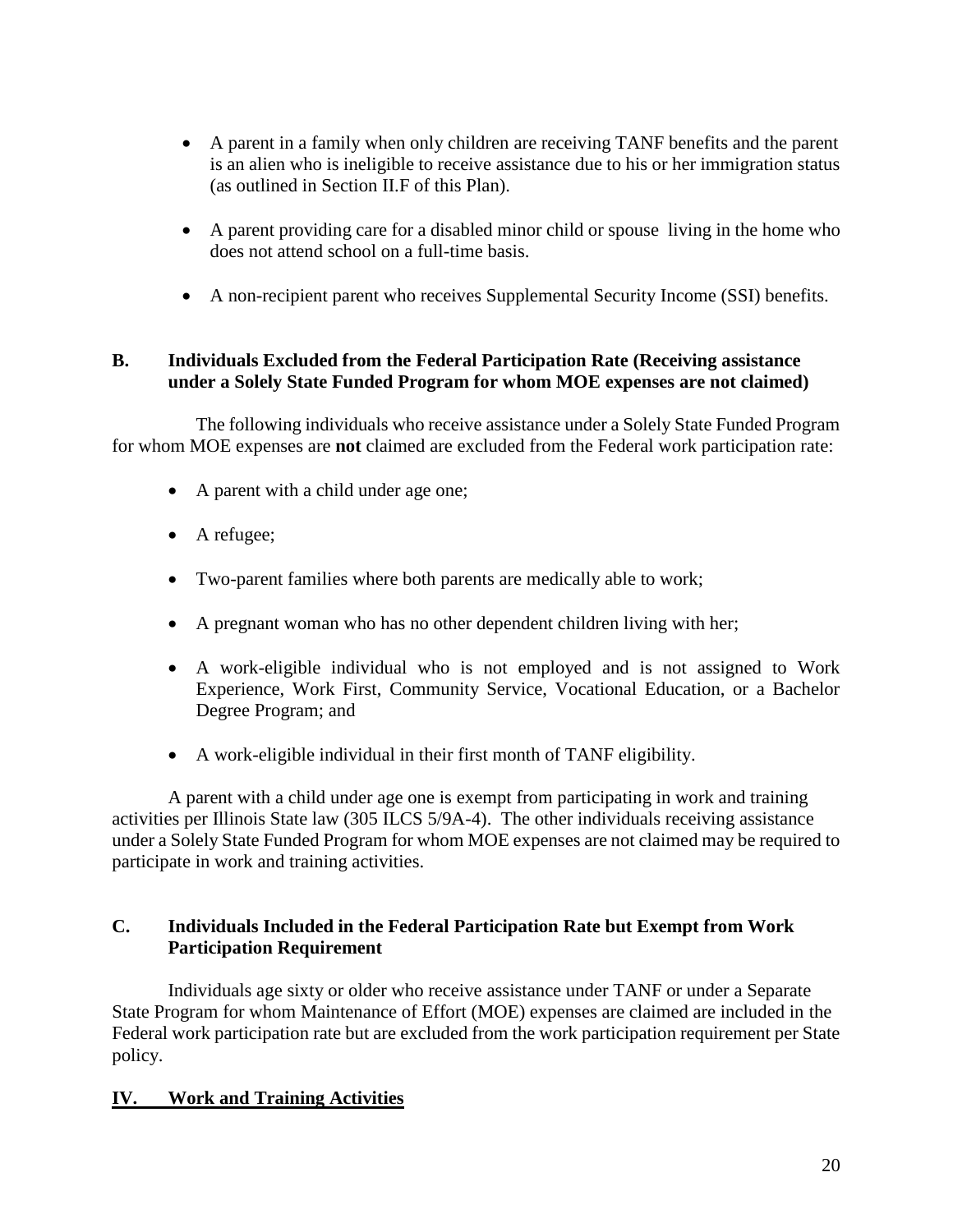## **A. Unsubsidized Employment**

Unsubsidized employment is full or part-time employment in the public or private sector where the employer is not subsidized by the TANF Program or any other public program. Self-employment is included as unsubsidized employment and includes farming, sales, small business, domestic work, and providing child care.

## **B. Subsidized Employment**

Subsidized employment is paid employment in the private or public sector for which the employer receives a subsidy from public funds to offset some or all of the wages and costs of employment. The purpose of subsidized employment is to increase the employability of the client by providing needed work experience that will help transition the client to unsubsidized employment.

## **C. Work Experience**

Work experience is a work activity that is performed in return for TANF and SNAP benefits. Partnerships with individual employers are created to provide individuals with experience in a work setting to develop work skills while receiving their TANF assistance.

# **D. Work First**

Illinois' pay after performance work experience program under the TANF Program is Work First. Work First enables individuals to develop work skills and work habits while earning their assistance as if it were a paycheck. This program seeks to open doors of potential employers for TANF participants.

# **E. Community Service**

Community Service is a structured program of activities in which the client performs work for the direct benefit of the community. Community Service programs serve a useful community purpose in fields of health, social service, environmental protection, education, urban and rural redevelopment, welfare, recreation, public facilities, public safety, and child care. The goal of Community Services is to improve the employability of a client.

## **F. Vocational Education**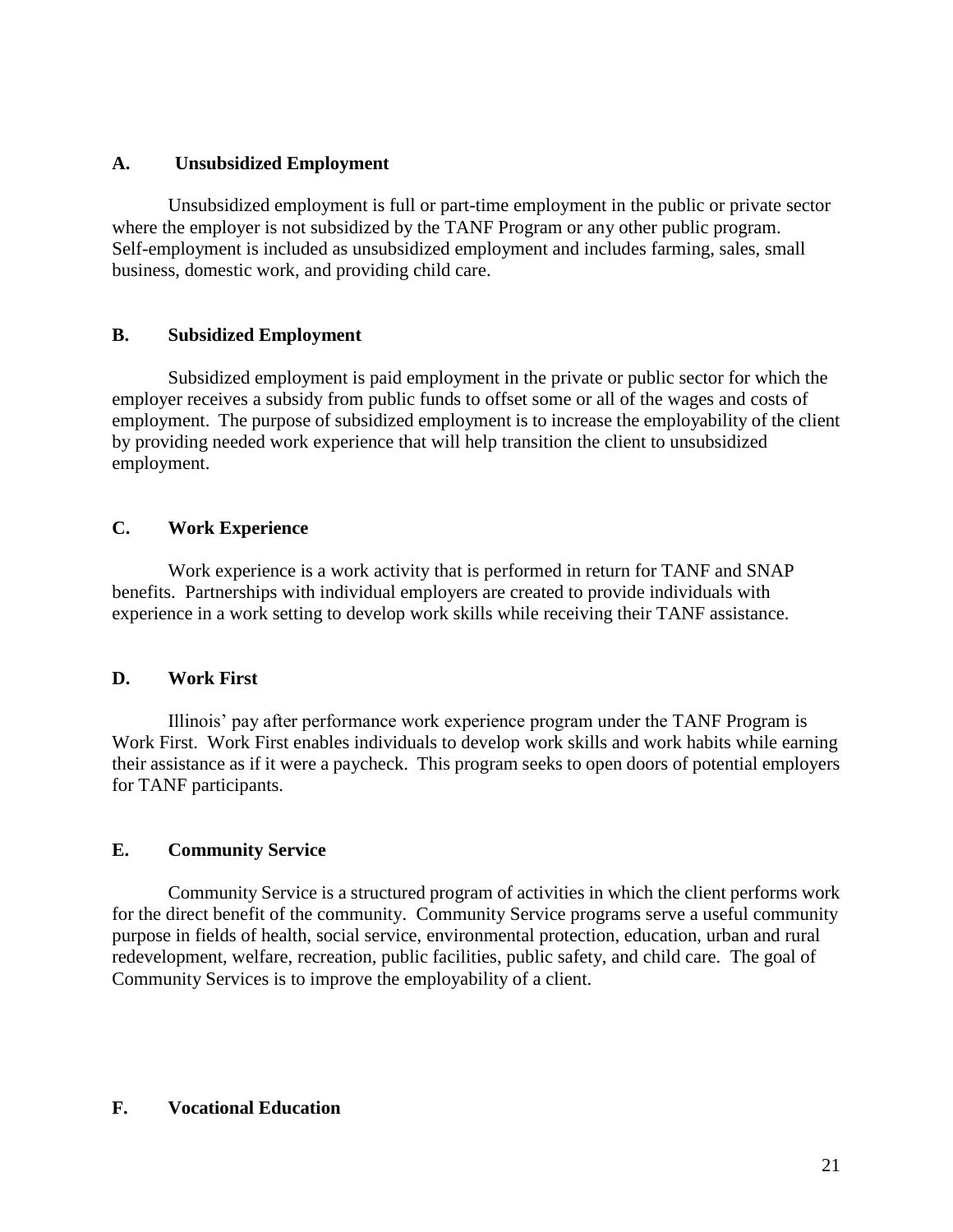Vocational education training is an organized educational program that is directly related to the preparation of an individual for a specific occupation that requires training other than a bachelor's or advanced degree. Vocational education programs are provided by vocational-technical schools and may also include degree or certificate programs based in secondary schools but may not consist of secondary school training. Vocational education programs may also be provided by postsecondary educational institutions. Clients may participate in vocational education for up to 12 months without a work requirement.

When the individualized assessment indicates an interest and ability to succeed in such a program, individuals are referred to community providers for training in healthcare and eldercare vocations, including but not limited to, home health care, personal care, Certified Nursing Assistants and Licensed Practical Nurses.

## **G. Job Search and Job Readiness Activities**

Job Search is the act of seeking or obtaining employment. Job Readiness is the preparation necessary for a person to seek or obtain employment. Job Readiness includes barrier reduction services such as substance abuse treatment, mental health treatment, and rehabilitation activities.

## **H. Job Skills Training**

Job Skills training is training or education for job skills required by an employer to provide an individual with the ability to obtain employment or to advance or adapt to the changing demands of the workplace. Job Skills training may be customized training for a specific employer or specific employment. It may also include participation in training or retraining that develops or enhances skills in the areas of writing, reading, math, oral and written business communication, or new industry technology.

## **I. Education Directly Related to Employment**

Education directly related to employment, in the case of a client who has not received a high school diploma or GED, means education related to a specific occupation, job, or job offer. This includes adult basic education, English as a Second Language, and GED classes where required as a prerequisite for employment.

## **J. Satisfactory Attendance at Secondary School**

Secondary school attendance is an education program for teen parents age 19 or younger who have not completed secondary school or received their GED. It includes enrollment in a secondary school, a course of study leading to a GED or a basic remedial education.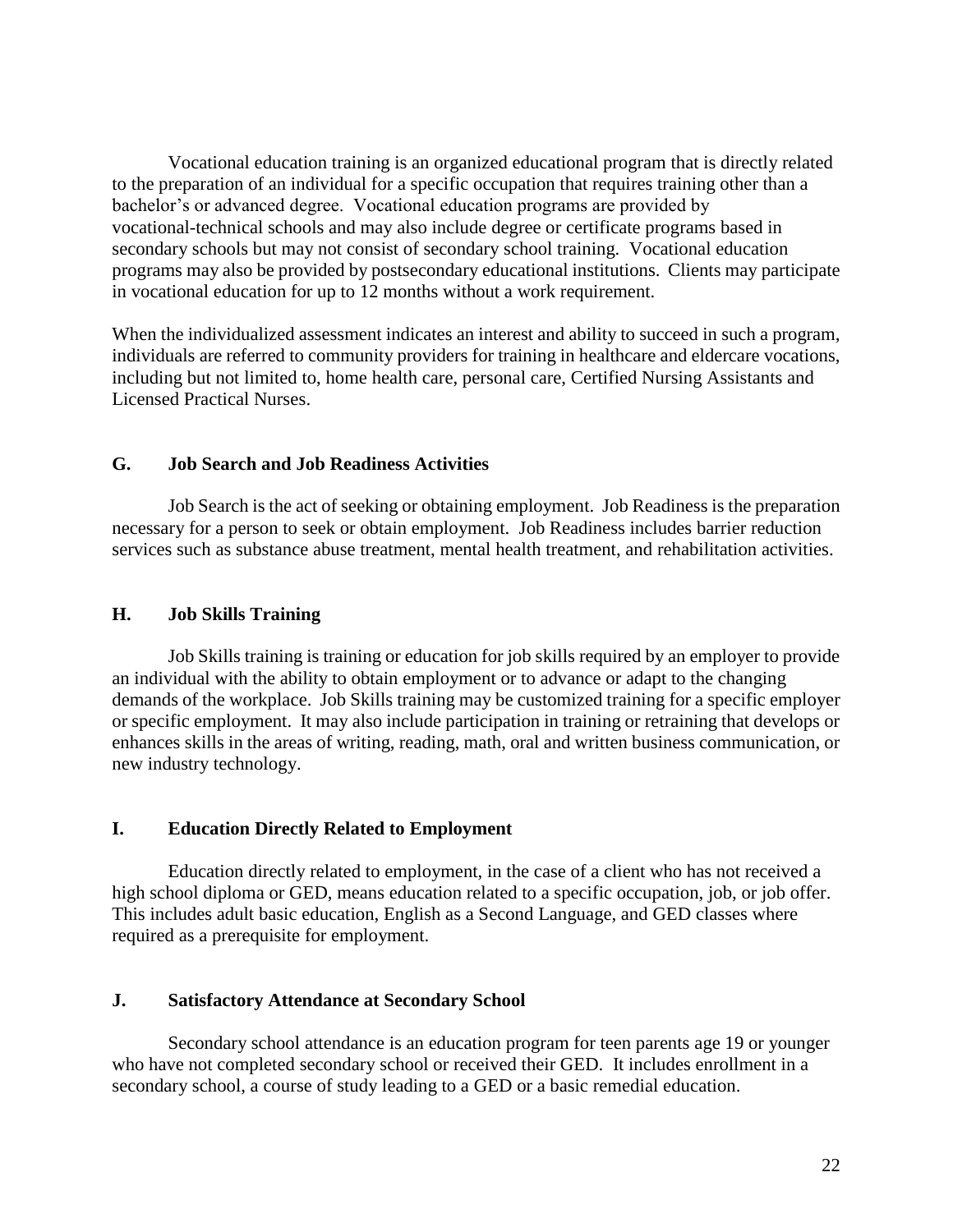## **K. Bachelor's Degree Program**

An individual with his/her high school diploma or GED may be approved for participation in a Bachelor's Degree program. The degree program must be administered by an educational institution accredited under requirements of State law. Factors to consider when determining whether a Bachelor's Degree program is appropriate include, but are not limited to, the client's educational and work history, his/her aptitude for further education, his/her career goal, his/her ability to finance tuition and other expenses not provided by IDHS, and his/her ability to arrange transportation, child care, and other family obligations.

## **V. Other Self Sufficiency Activities**

## **A. Alcohol and Substance Abuse Treatment**

Adults identified as having an alcohol or substance problem must participate in treatment unless employed 30 hours or more per week.

## **B. Family Violence Program**

Persons participating in a Family Violence program may also participate in other activities, if recommended by the provider.

# **C. Mental Health Treatment**

A work-eligible adult who is identified as having a mental health issue that presents a barrier to becoming employed must participate in treatment.

# **D. Parents with Children Under Age One**

Persons with a child under age one may be required to participate in:

- counseling or group sessions that explain the benefits to their child's emotional and financial future of establishing paternity and obtaining child support;
- health-related education and prevention services;
- group activities that promote understanding of the 60-month lifetime limit, the benefits of working, networking and mutual support opportunities;
- a forum with information about child care, education and transportation resources; or
- activities that address access to medical services and housing.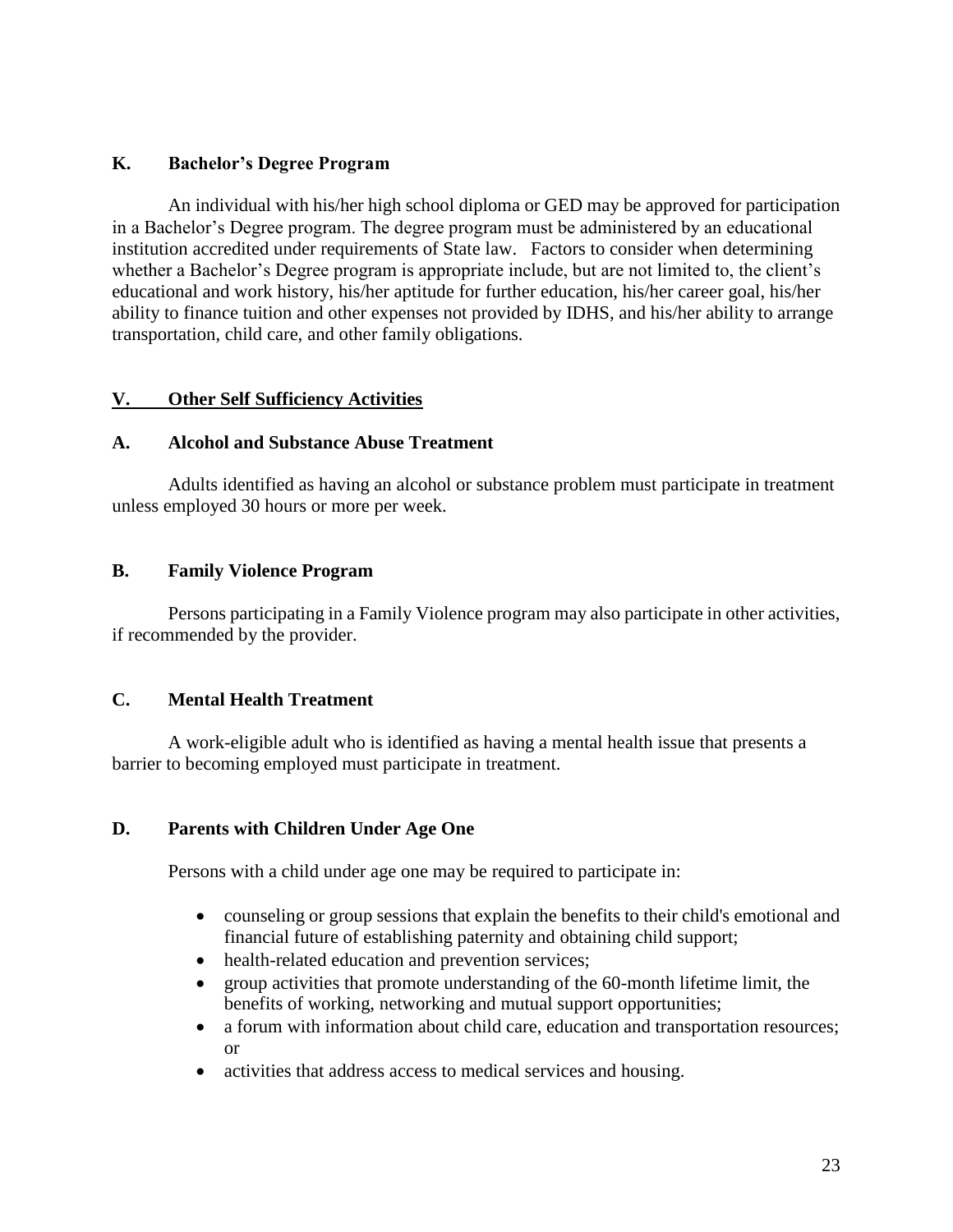## **VI. Work Verification Plan**

In accordance with 45 CFR 261.63, the State's TANF Work Verification Plan was approved by the Administration for Children and Families, Office of Family Assistance, on September 19, 2007.

## **VII. Sanctions**

Unfortunately, some clients fail to fulfill the obligations they agreed to and only reconsider when their benefits are affected. TANF sanctions, i.e., the reduction or termination of benefits, will be consistent regardless of the reason, and the policy will guarantee fairness with a right to correct the problem. Exempt clients who volunteer to participate in work, education and training activities are not subject to sanctions for not complying with those outlined activities.

A sanction is the tool of last resort and represents a failure of the family to be properly engaged in the self-support process. It is an undesirable outcome, and is to be applied only when the following conditions are met:

- 1. The client has failed to perform a work, education or training activity in the number of hours required under the Responsibility and Services Plan; or
- 2. The client has failed to perform a self-sufficiency activity required under the RSP; or
- 3. The client has failed to cooperate with the Child Support Enforcement Program; or
- 4. The client has failed to cooperate with the School Attendance Initiative.

## AND

- 1. There is not a valid good cause for failing to perform the activity or cooperating with the Child Support Enforcement Program; and
- 2. The client has been given the opportunity by a pre-sanction meeting to correct the issue before the sanction is applied; and
- 3. Any supportive services agreed to and identified in the RSP as necessary to perform the activity have been made available; and
- 4. For failure to take action in accordance with a work, education, training or self-sufficiency activity, a clear distinction has been made that the action leading to sanction is a failure to take a step and not a failure to achieve a goal of the RSP. E.g., failure to attend a GED program is a sanctionable issue if the client has not used the opportunity to correct the failure. However, failure to pass the GED test as specified in the RSP is not sanctionable.

Good cause for failing to take indicated actions will be defined in the Illinois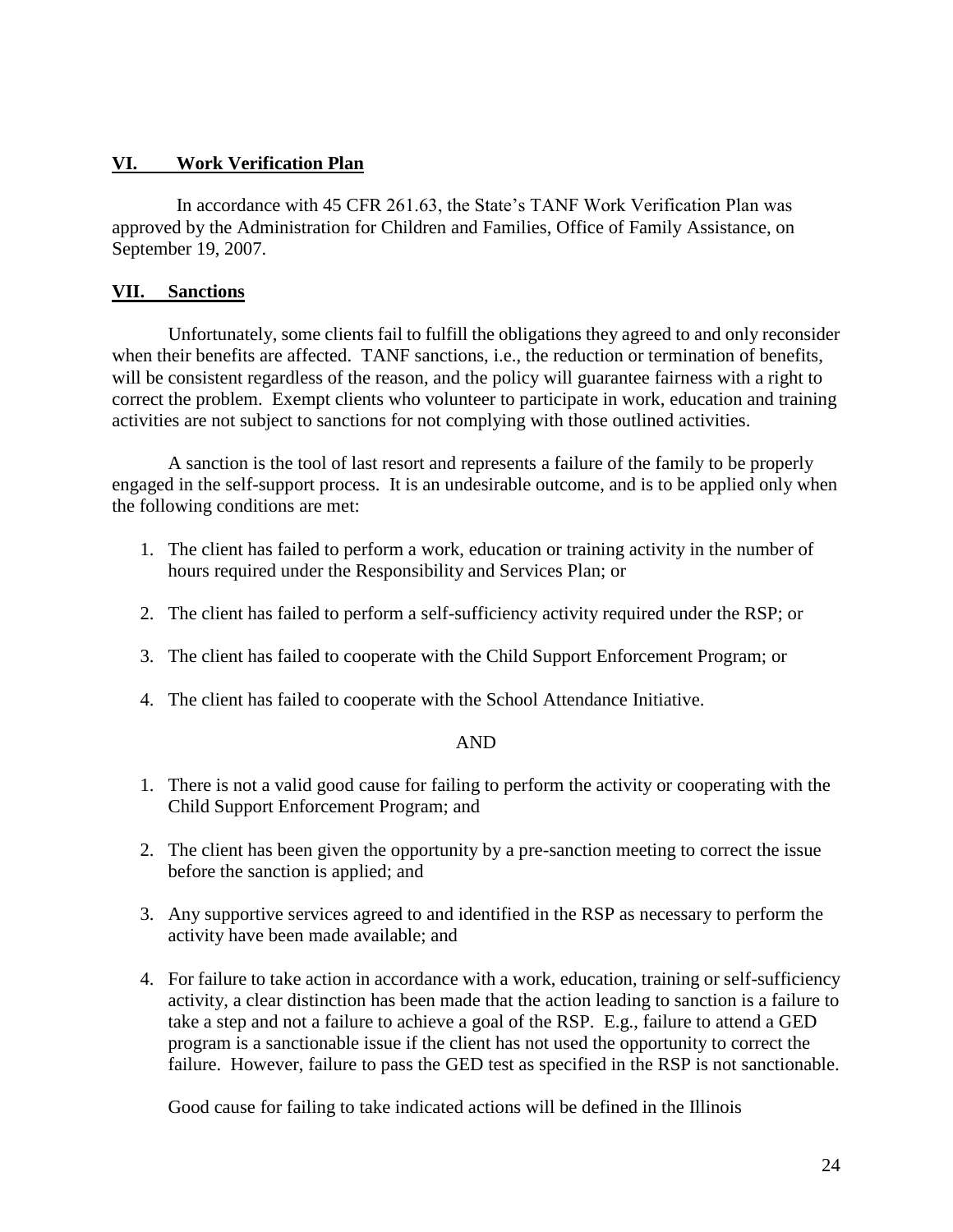Administrative Code.

Sanctions for failing to comply with work, education, training or self-sufficiency activities will not be applied to a single custodial parent of a child if:

- appropriate child care is not available because none is located within reasonable distance of the family's home; or
- informal child care from a relative or elsewhere is not available or suitable; or
- appropriate and affordable formal child care arrangements are not available.

"Appropriate child care" meets the child's needs and complies with all applicable State and local laws and regulations. "Reasonable distance" means the client's total travel time (from home to child care provider to job/activity, plus return trip) is not more than 25% of the client's total time on the job/activity, e.g., no more than two hours commuting for an 8-hour work day. "Unsuitability of informal child care" means arrangements with family or friends to provide child care do not meet the child's needs, are unreliable and/or violate applicable State or local laws and regulations. "Affordable child care arrangements" are free or eligible for payment by IDHS and do not exceed IDHS' maximum rate for the type of care.

Sanctions for failure to cooperate will be applied to families participating in the Illinois TANF Program. The first instance of non-cooperation without good cause will result in the assistance payment being reduced by 50% until the cooperation requirement is satisfied or three months of reduced payments have been issued. If cooperation has not occurred at the end of three months, the entire assistance payment is discontinued.

The second instance of non-cooperation without good cause will result in the assistance payment being reduced by 50% for a minimum of three months. If cooperation has not occurred at the conclusion of three months, the entire assistance payment will be discontinued.

The third instance of non-cooperation without good cause will result in the payment being discontinued for a minimum of three months and will not be resumed until cooperation has occurred.

Under each sanction step Illinois will seek to engage the individual in the required activity. A pre-sanction meeting will be offered to the client prior to the imposition of any sanction. This meeting will provide the client the opportunity to show good cause or to remedy the situation by immediately complying with the requirement.

A client who participates in Work First, Work Experience, or Community Service will be sanctioned if he/she fail to participate in the activity for the maximum hours assigned based on the calculation of his/her TANF grant plus his/her SNAP allotment divided by the higher of the State or Federal minimum wage. When the hours assigned based on this calculation are fewer than 20, the client is deemed to have participated in the 20 core hours needed to meet the Federal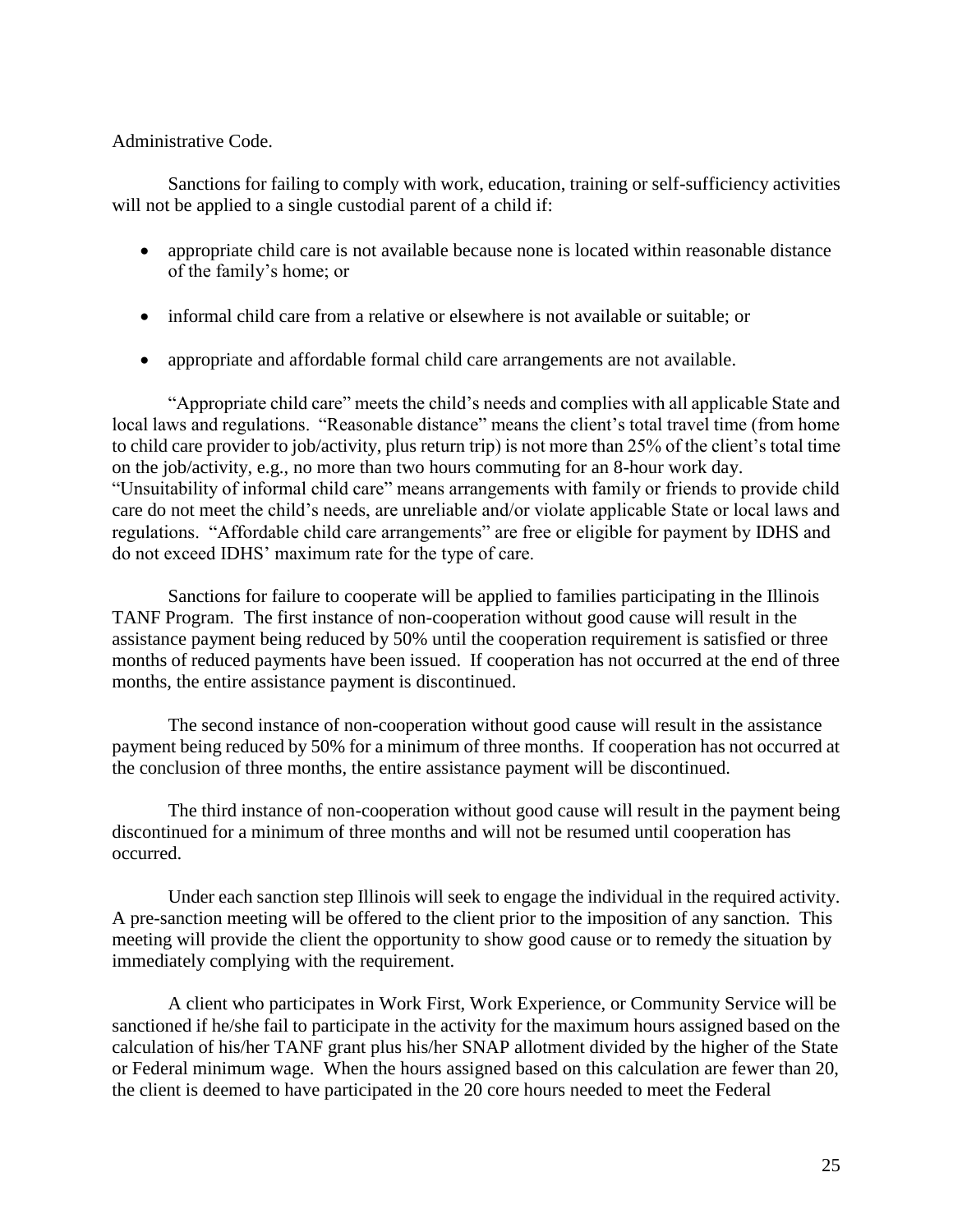participation rate as long as the client completes the maximum number of hours assigned. In order to count a family as having satisfied the 20-hour core activity requirement when it participates, the maximum number hours allowed by dividing TANF and SNAP benefits by the minimum wage, Illinois adopted a mini-simplified SNAP program. Under the mini-simplified SNAP program, when a family fails to cooperate with the TANF work activity requirement, both TANF and SNAP benefits are sanctioned with one exception. If the TANF adult has a child under age 6, the SNAP benefits are not sanctioned.

# **VIII. Client Rights**

# **A. Client Notifications**

Applicants for cash assistance will be sent written notification of the disposition of the application. If the application is denied for all or any family members, the written disposition notification will identify who was denied and who was approved, a statement of the reason for the denial, and a citation of the policy that resulted in the denial.

Families receiving TANF cash assistance will be sent advance notice when an assistance payment is to be reduced or discontinued. The notice will identify the amount of reduction, the reason for the reduction, and provide a citation of the policy that resulted in the reduction or discontinuance. The notice will be sent at least ten days prior to the effective date of the action.

If the reduction or discontinuance is caused by a client cooperation factor, such as failing to provide available information to determine eligibility, and the client cooperates within ten days of the date the benefit became or would have become available, assistance will be restored retroactive to the date of reduction or discontinuance.

The preceding paragraph does not apply to notices of anticipated sanctions.

# **B. Right to Appeal**

The application disposition notice, the notices of adverse action, and the written material provided to applicants all contain an explanation of the client's right to appeal. The client has the right to appeal the failure of IDHS to act upon requests, the failure to accept or process an application for benefits, the failure to provide proper notice of adverse actions, issues of program policy, the amount of assistance determined by IDHS, the denial of an application, and the reduction or discontinuation of assistance. If proper notice of the action has been issued by IDHS the client or representative must file the appeal within 60 days after the date of notification. The 60-day limit is not applied if proper notice was not provided. If the appeal is filed by the date of the change, or within 10 days of the date of the notice, the action under appeal is not taken until the issue has been resolved.

An administrative hearing is held on appeal issues. The appellant has the right to be represented, present evidence, and question IDHS' representative. If the final administrative decision does not resolve the issue to the appellant's satisfaction, the client may opt for a judicial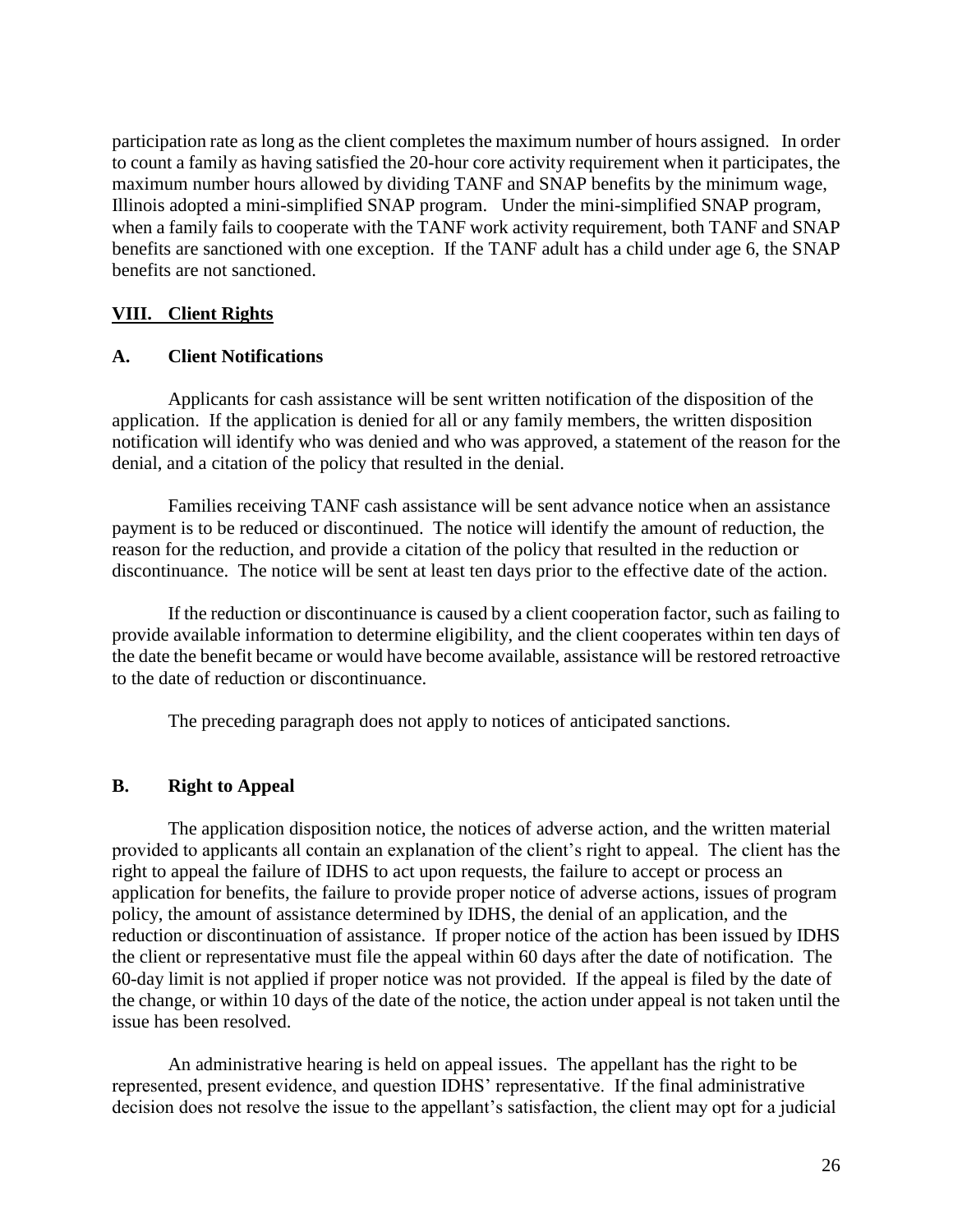review.

## **C. Client Grievance Procedure**

Applicants and recipients have a client grievance procedure available to use if they believe they have not been treated with courtesy, consideration, and respect by a staff member. A management staff member not associated with the grieved action is appointed to investigate the matter. An informal meeting is held among the parties within 10 days. The grievant may bring a representative. Within 15 days of the conference the grievant is informed of any action taken in response to the grievance. Specific employee discipline actions are not included in the disposition notification.

## **D. Non-Discrimination**

IDHS does not discriminate against any individual on the basis of race, color, religion, sex, protected age group, disabling condition, national origin/ancestry, political beliefs, or marital status. Vendors contracting with IDHS are required to maintain the same nondiscrimination policy. Complaints of discriminatory acts or treatment may be filed with the IDHS. These are investigated and resolved by the IDHS' Equal Employment Officer.

## **E. Interpretive Services**

Interpretive services are made available to assist Limited English Proficiency applicants and recipients. Interpretive services and TTY devices are available to communicate with individuals who are communication impaired.

# **F. Confidentiality**

Client information may only be used for the administration of the program. This include establishing the family's initial or continuing eligibility, establishing financial need, establishing services need (includes self-support services), finding and making needed services and resources available to families, assuring the health and safety of the family members, and assisting the Illinois Department of Children and Family Services in investigating allegations of child abuse or neglect. Use of information for commercial, personal, or political purposes is prohibited.

Law enforcement agencies are provided the current address of a client for whom they have an outstanding arrest warrant without the family's consent when the law enforcement officer provides the name and Social Security number of the client, evidence that the individual has an outstanding arrest warrant, proof that apprehension of the client is within the officer's official duties, and evidence that the request is made as a proper exercise of the officer's duties.

Families who apply for benefits and contain immigrants will be advised that IDHS will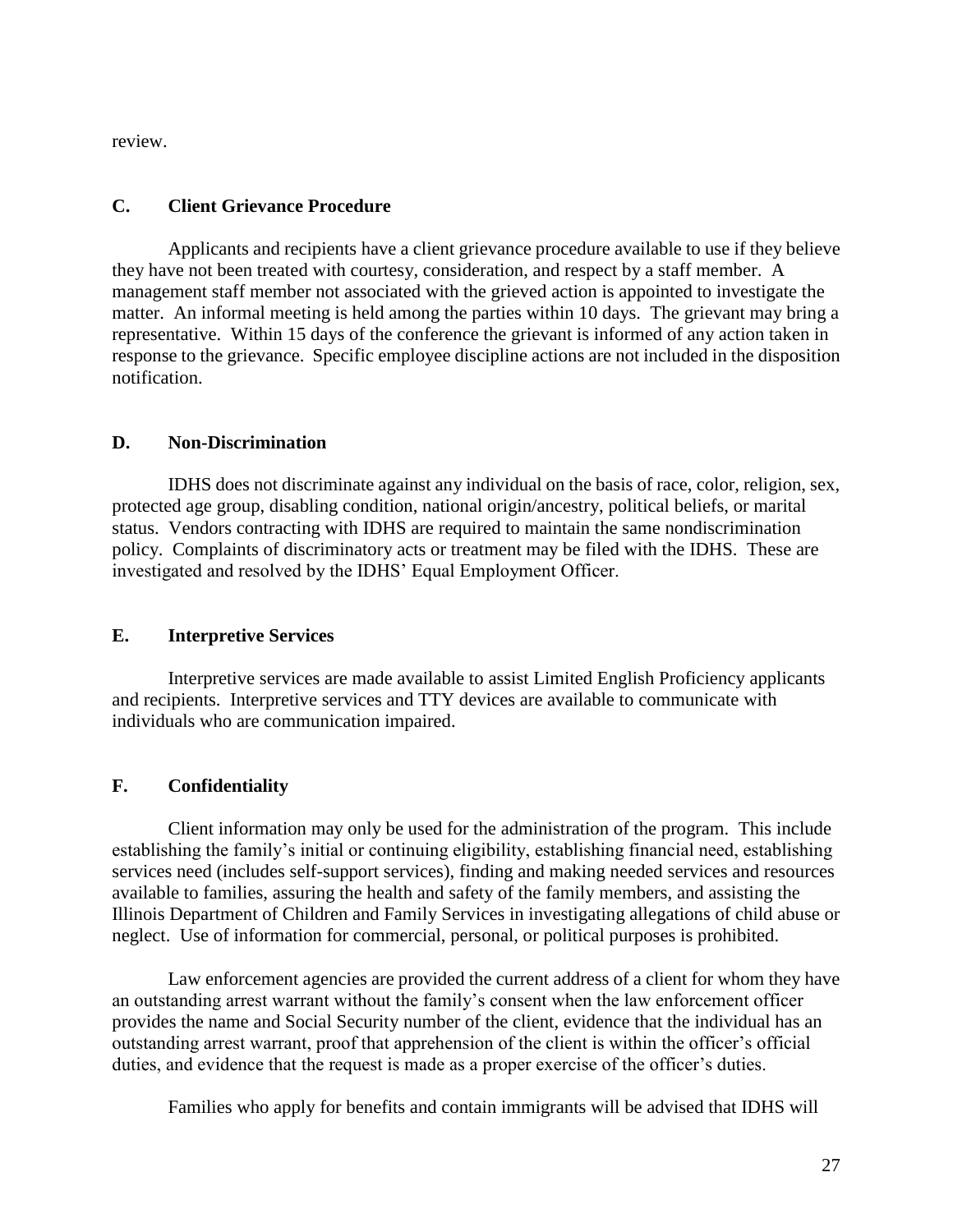verify their status with the Bureau of Citizenship and Immigration Services if the immigrants are applying to be included in the assistance unit, claim to have assistance qualifying immigration status, and provide some documentation of their status. Applicants will also be advised that IDHS will not verify the status of immigrants unable or unwilling to provide information concerning their status, or not requesting assistance for themselves.

The release or use of information concerning families participating or applying for the Illinois TANF Program is restricted to persons or agency representatives who are subject to standards of confidentiality comparable to those of IDHS.

# **G. Anti-Displacement and Grievance Procedure**

- 1. An employer may not utilize a work activity participant if such utilization would result in:
	- a. the displacement or partial displacement of current employees, including but not limited to a reduction in hours or non-overtime or overtime work, wages, or employment benefits; or
	- b. the filling of a position that would otherwise be a promotional opportunity for current employees; or
	- c. the filling of a position created by or causing termination, layoff, a hiring freeze, or a reduction in the workforce; or
	- d. the placement of a participant in any established unfilled vacancy; or
	- e. the performance of work by a participant if there is a strike, lockout, or other labor dispute in which the employer is engaged.
- 2. An employer who wishes to utilize work activity participants shall notify the appropriate labor organization in accordance with the applicable State statute (305 ILCS 5/9A-13).
- 3. Participants, other employees at the work site, or their representatives, may file a grievance with IDHS if they believe the participant's work assignments are causing displacement. In order for IDHS to consider a grievance, it must be in writing and contain the following information:
	- a. the name and address of the participant or other employee at the work site (the grievant);
	- b. the participant's case number (if grievant is participant);
	- c. the grievant's Social Security number;
	- d. Work Experience (work site); and
	- e. a statement as to why the grievant believes the participant is causing displacement.
- 4. Within ten days after receipt of a written grievance, IDHS shall arrange an in-person conference with:
	- a. the grievant;
	- b. the grievant's representative, if any;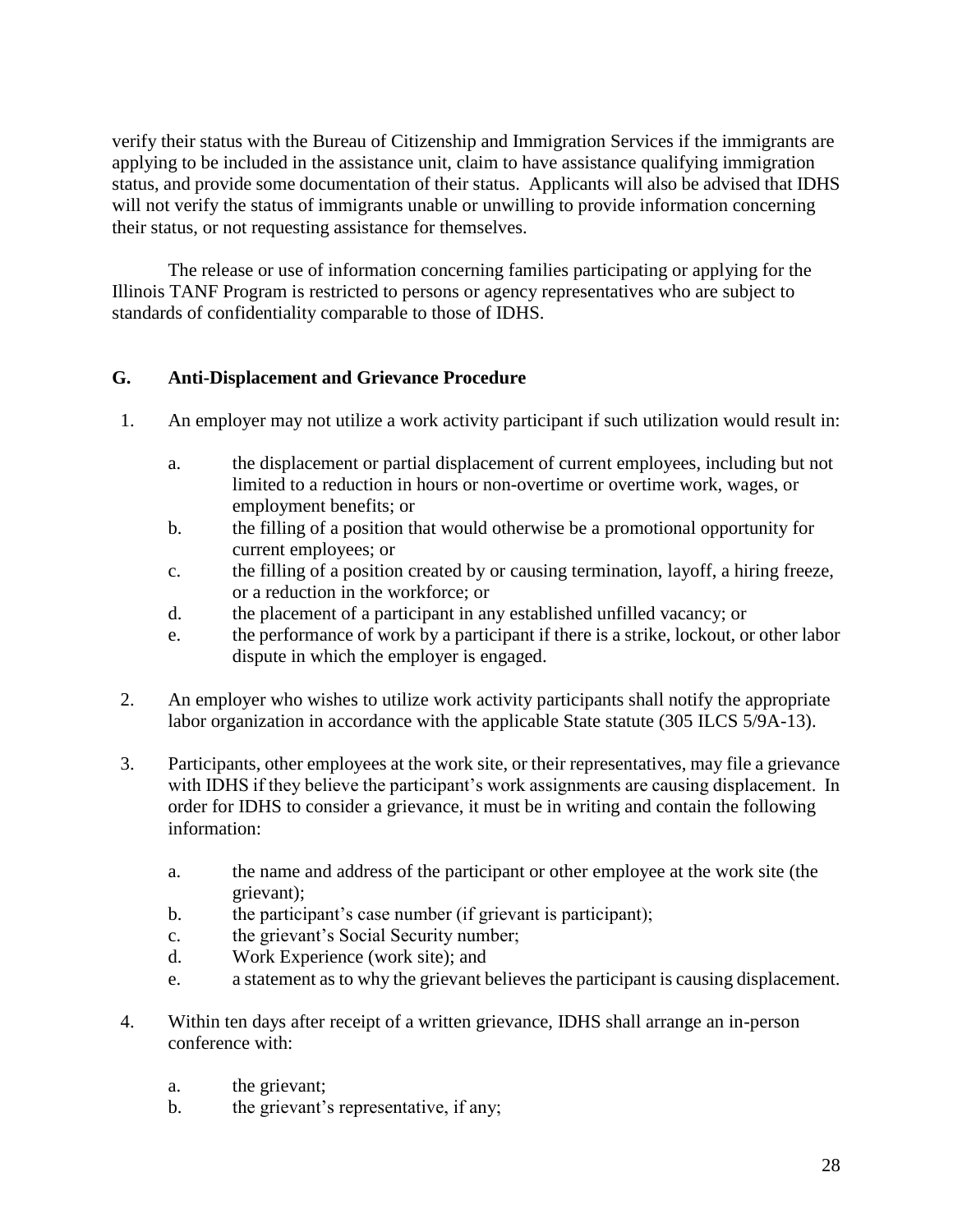- c. the Work Experience Sponsor;
- d. the Work Experience Sponsor's representative, if any; and
- e. IDHS' representative.
- 5. At the in-person conference, IDHS shall solicit and receive from the grievant and the Work Experience Sponsor any documents and statements relevant to the matters alleged in the grievance. The Work Experience Sponsor shall provide whatever documents or other information is requested by the grievant and/or IDHS.
- 6. Within 15 days after the in-person conference, IDHS shall advise the participant or other employee at the work site and the Work Experience Sponsor in writing of the information obtained in the investigation and of the findings and conclusions as to the matters alleged in the grievance.
- 7. If IDHS concludes that displacement occurred (as described in subsection (q)(1) of this Section), IDHS shall terminate the participant's assignment to that Work Experience Sponsor. If IDHS concludes, as a result of the evidence presented at the conference, that the Work Experience Sponsor has caused displacement by use of TANF participants in addition to the participants involved in the grievance, IDHS shall terminate those TANF participants' assignment to that Work Experience.
- 8. IDHS, its employees, or the Work Experience Sponsor shall not retaliate for filing a grievance or otherwise proceeding under this policy. Retaliation will result in the termination of the Work Sponsor contract.

# **IX. Additional Program Provisions**

## **A. Benefits Delivery**

TANF Program benefits are delivered by means of an electronic benefit transfer system, Illinois Link.

Clients may also choose to have their cash benefits directly deposited into their financial institution accounts.

Under Illinois law, it is illegal for any ATM owner to attach surcharges to any cash transaction completed with an Illinois Link card.

The Illinois Link brochure informs recipients they may withdraw cash or request a balance inquiry at an ATM two times per month before being charged a fee, and that they may avoid a fee by withdrawing cash at stores which accept the Illinois Link card and provide cash back.

Where ATM's are not available or are non-functional, recipients may use the Illinois Link card to withdraw cash at a point of sale (POS) terminal in a retail establishment where Illinois Link is accepted. If the Illinois Link card fails to scan, the cashier may manually enter the card number on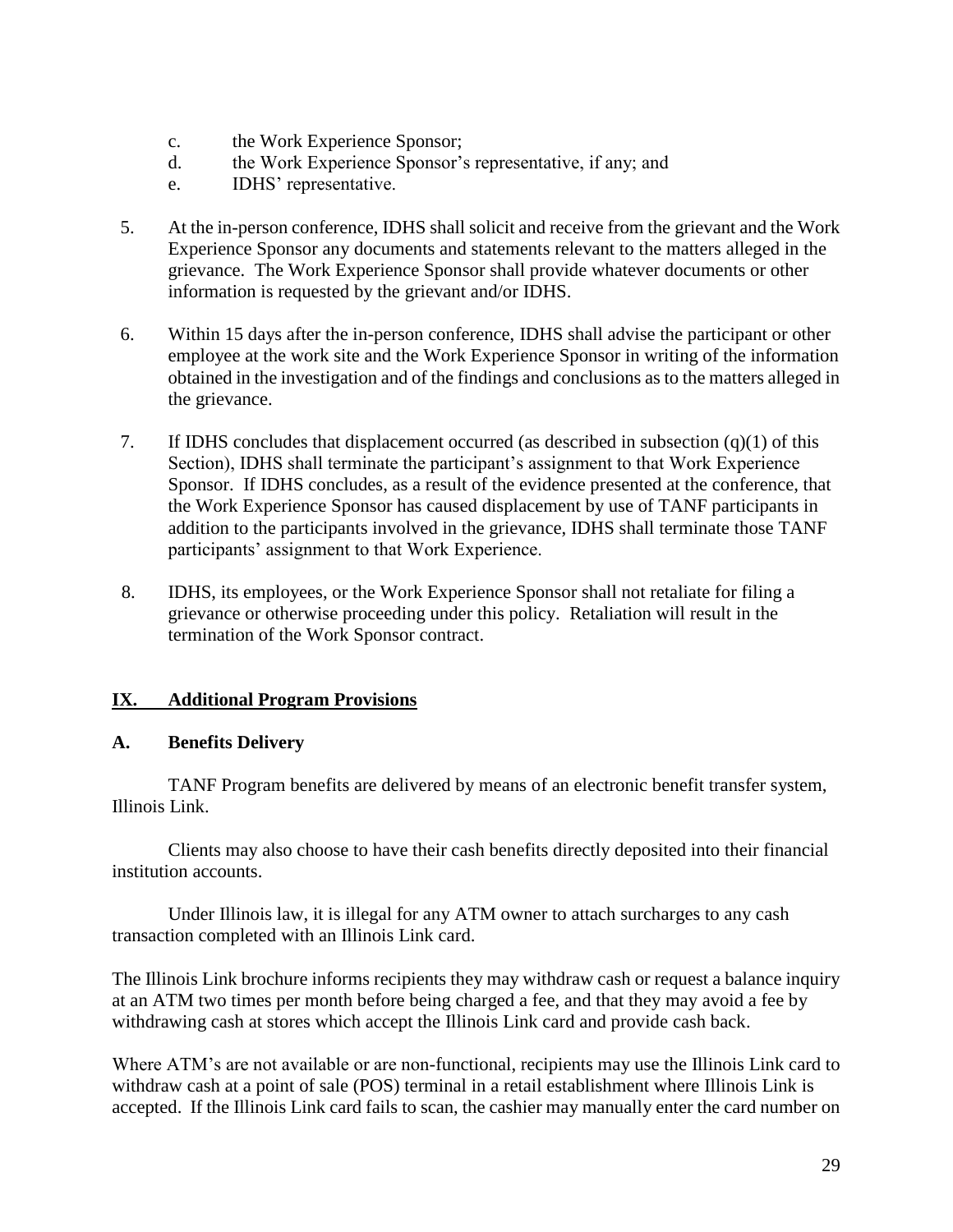the terminal to complete the transaction.

#### **B. Statewide Program Uniformity**

Illinois will assist needy families statewide in an objective and uniform manner. The monthly income maintenance support level will be determined by the county in which the family resides. There are three groups of counties and all counties within a group use the same monthly income maintenance levels for each family size. Individual self-sufficiency planning and support services will also be universally included in the program, although local circumstances may determine the availability of some services.

## **C. Child Support Enforcement Link**

Families who apply for the Illinois TANF Program will in the same action apply for child support enforcement services. The application process will secure information pertaining to the need for paternity establishment and child support enforcement and electronically transmit this data to the child support enforcement component of the Illinois Department of Healthcare and Family Services.

The child support link is vital to self-sufficiency efforts for families with children having an absent parent. A combination of child support, earnings, and the earned income tax credit are a solid foundation for a family to become independent of assistance. With the continued aggressive establishment of paternity already initiated by the Illinois Child Support program, and the establishment of new hire reporting, IDHS anticipates even more families will benefit from the receipt of child and spousal support.

In recognition of the importance of the combination of child support and employment, the TANF Program will employ a special disregard of three dollars of every four of excess child support distributed by the child support agency to a family with earnings. In addition up to \$50 of child support is passed through to the client.

Under Illinois law, an applicant or recipient of assistance automatically assigns support rights to the State.

## **D. Recoupment of Overpayments**

Families participating in the Illinois TANF Program who have received an overpayment of AFDC (prior to July 1, 1997) or TANF, and have not repaid the money, will have the overpayment recouped from the TANF payment. The recoupment amount will be limited to assure that each family has monthly income of at least 90% of the applicable assistance payment level with a \$75 monthly maximum deduction.

## **E. Native American Tribes**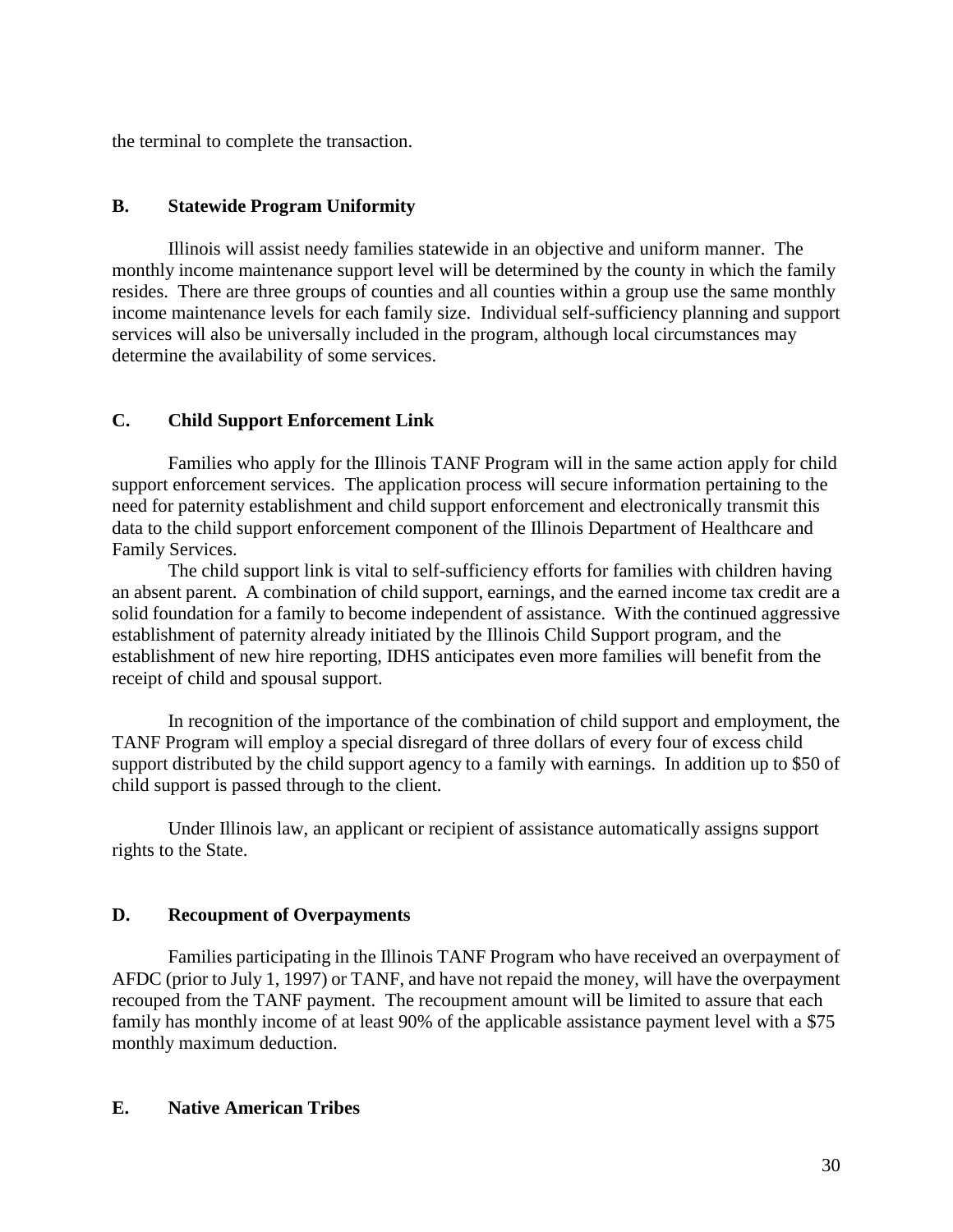There are no Native American tribal organizations receiving TANF Block Grant funds in Illinois. All Native Americans have access to the Illinois TANF Program equal to that of any other Illinois resident.

## **F. EBT Use Restrictions**

Cash benefits may not be used in any Illinois Link transaction in any liquor store; any casino, gambling casino, or gaming establishment; or any retail establishment which provides adult-oriented entertainment in which performers disrobe or perform in an unclothed state for entertainment.

Clients are informed of this prohibition by means of (a) approval notices; (b) the Illinois Link brochure; and (c) posters displayed in each of the Illinois Department of Human Services Family Community Resource Centers. In addition, posters are hung in liquor stores which are not SNAP approved retailers. The Illinois Casino Gaming Association voluntarily blocks ATMs at all casinos.

## G. Comprehensive One – Stop Centers

As part of the Illinois WIOA Unified State Plan, the Department of Human Services' Division of Family & Community Services will have a strong presence in Comprehensive One-Stop Centers and is committed to increasing workforce engagement with collaborative partnerships to achieve employment opportunities for all adults served by DHS. Casework staff will develop a services plan for TANF recipients connecting them to career pathways opportunities offered in each Comprehensive One-Stop Center. Casework staff will connect customers in need of barrier reductions services at the Comprehensive One-Stop Centers and connect them to services offered by DHS such as mental health, substance abuse and child care. Supportive services will be provided to participants as per policy guidelines.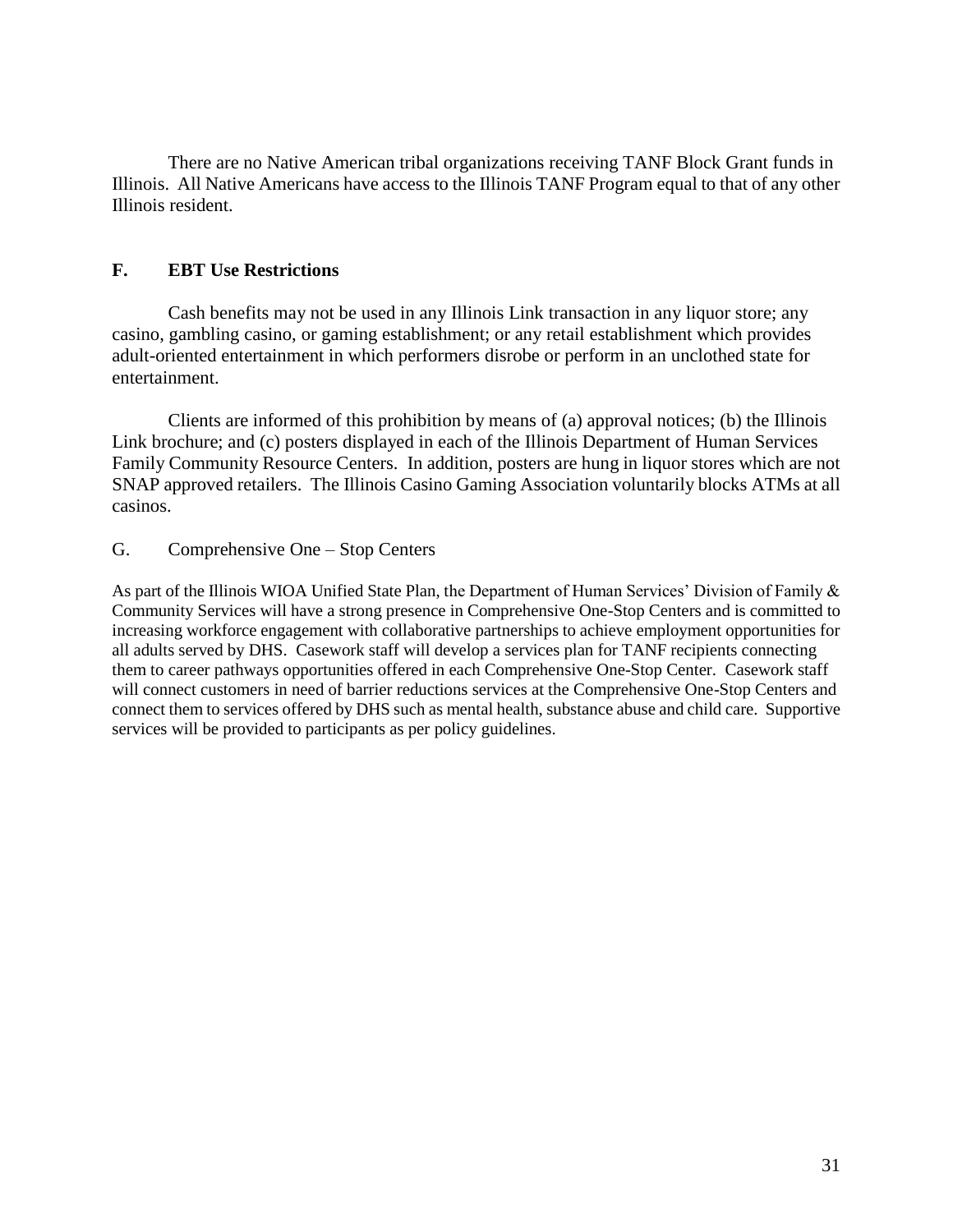# **SECTION 3 - ADDITIONAL USES OF TANF BLOCK GRANT FUNDS AND STATE MAINTENANCE OF EFFORT FUNDS**

In addition to the program described in this Plan which provides cash assistance and supportive services to needy families meeting the financial criteria contained in Sections III. H & I of this Plan, the State of Illinois also intends to use TANF Block Grant funds and State Maintenance of Effort (MOE) funds to provide other services which are reasonably calculated to accomplish the purposes outlined in Section 401 of the Social Security Act (42 USC 601 *et seq.*) or which were in Illinois' approved Title IV-A State Plan on August 21, 1996. For some programs, Illinois will claim qualified third party expenditures toward its MOE requirement via a Memorandum of Understanding with the third party.

## **I. Programs Funded by TANF Block Grant Funds**

The following programs were in Illinois' approved State Plan under Title IV-A on August 21, 1996. The use of TANF Block Grant funds is authorized under Section 604(a)(2) of the Social Security Act (42 USC 604(a)(2)).

- Illinois Department of Children and Family Services Child Welfare Services: Training, emergency assistance, case management, pre-placement, counseling and other services provided to families and children in the child welfare network.
- Emergency Repatriation Planning: Developing and planning activities for emergency repatriation, as needed.

# **II. Programs Funded by TANF Block Grant Funds or MOE Funds to Families with Income Below 200%**

The following programs are provided to eligible families whose income is below 200% of the Federal Poverty Level using TANF Block Grant funds or MOE funds (or TANF Emergency Contingency funds).

- Child Care: Child care provided to families to enable the caretaker relative to work.
- Transportation: Payments for transportation for job search and other activities designed to promote self-sufficiency.
- Employment and Training Contracts: Payments to contractors who provide employment and training services, case management, job placement and other job-related services.
- Illinois Student Assistance Commission (including the Monetary Award Program): Payment of tuition and other fees for low income college students.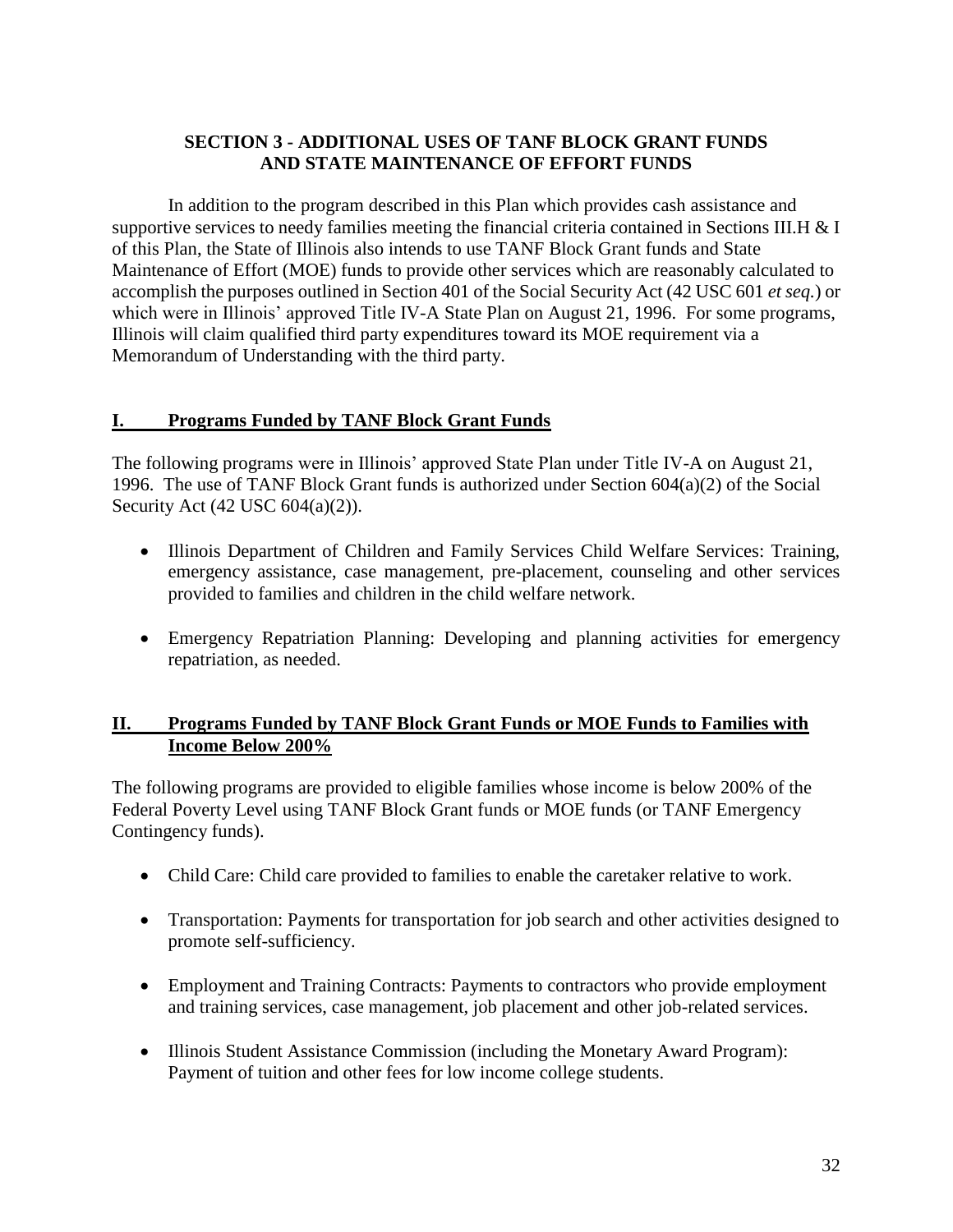- Other Supportive Services: Other supportive services (*e.g.* work and training expenses, uniforms, car repairs) designed to help clients or applicants obtain or retain employment and for training.
- Child Support Pass-Through Payments: Payments made to TANF cash recipients representing the first \$50 of child support collected each month, which payments do not affect eligibility for or the level of TANF cash payments.
- Teen Parent Services: Services which help parents under age 19 stay in school, develop parenting skills, become more self-sufficient and increase self-esteem.
- Crisis Assistance: Payments to families that have emergent needs due to fire, flood, eviction, loss of cash, covering such items as food, clothing and furniture.
- DCFS Teen Parent and Family Preservation Services: Services provided by the Illinois Department of Children and Family Services to help keep intact families together and help teen parents learn to properly care for their children.
- Youth Programs through the Public Schools: Before and after school, weekend and summer programs designed to help keep children in school, stay away from drug and gang activity, reduce teenage pregnancies and other related activities. May include transporting homeless students in Pre-Kindergarten through Grade 6 to their school of origin and picking up homeless youth at their temporary residence. Outreach programs designed to ensure that all homeless youth and their families are served are included.
- Substitute Parental Care: Care provided to a family when the caretaker must be out of the home on an emergency basis, e.g., the caretaker is hospitalized.
- Medical Services: Medical services for families that are not covered by Title XIX or Title XXI, e.g., medical services for ineligible immigrant children.
- The Children's Place Contract: A program that allows children infected with HIV to remain in the home by the provision of necessary services to the family.
- Early Childhood Programs: Services to young children and their parents that help learning with long-range outcome of better jobs and reduced teen pregnancies.
- Illinois Community College Board Adult Education Program Funds for educational expenses and supportive services.
- Illinois Free and Reduced Lunch Program: Illinois State Board of Education expenditures for the free and reduced lunch program which are in excess of the Federal program and match requirement.
- Food Banks: Payments to food banks to purchase food for distribution to TANF-eligible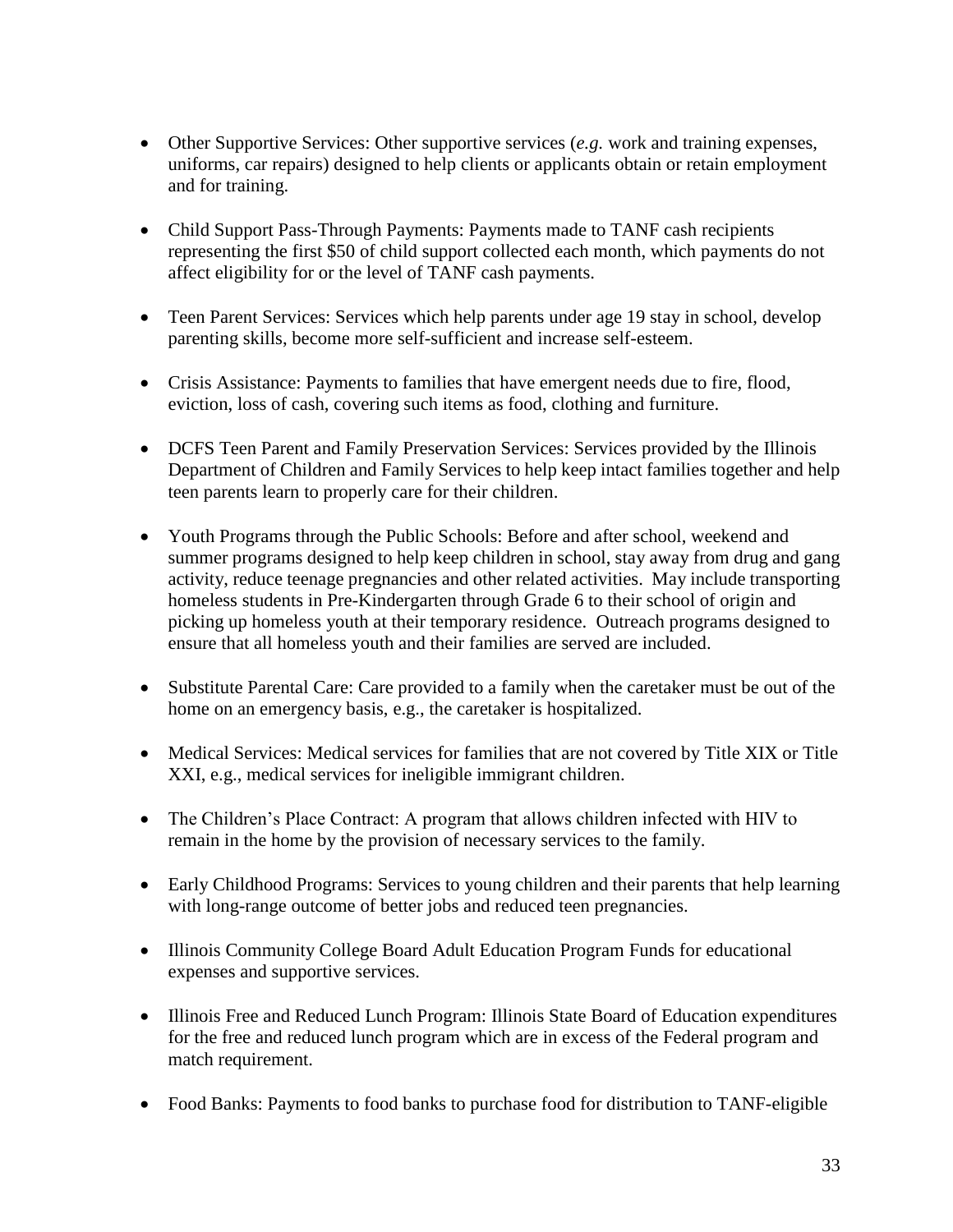clients receiving food at food pantries that participate in the Emergency Food Program.

• Community Based Tax Counseling and Preparation: Payments to providers to provide tax counseling and tax form preparation and filing.

The following is provided to families with a dependent child under age 18 who qualifies for the Federal Earned Income Tax Credit:

State Earned Income Tax Credit: This refundable credit supplements the earned income of lower income workers who have children living with them. Persons are eligible if they have at least one qualifying child living with them and are qualified for the Federal Earned Income Tax Credit.

# **III. Programs Funded by TANF Block Grant Funds that Meet Purpose 3 or Purpose 4**

The following services meet either Purpose 3 or Purpose 4 under Section 601 (a) of the Social Security Act (42 USC 601(a)). Purpose 3 is to "prevent and reduce the incidence of out-of-wedlock pregnancies." Purpose 4 is to "encourage the formation and maintenance of two-parent families." TANF Block Grant funds are used and the services are provided to eligible families without regard to the family's income.

- Teen Responsibility, Education, Achievement, Caring and Hope (Teen REACH): Structured Activities during non-school hours to help prevent involvement in gang activity, alcohol and substance abuse, sexual activity, teen pregnancy and other problems facing teenagers.
- Healthy Families: Intensive home visiting to families at risk of child abuse or neglect, targeting new parents, providing services designed to promote healthy child development, strengthen parent-child relationships, prevent further teen pregnancies, coping with stress and supporting parents as the child's first teacher.
- Parents Too Soon: Counseling and other services for young parents including counseling to help prevent further teen pregnancies.
- Guide to Programs Brochure: a brochure provided to aid recipients detailing the services available through IDHS.

## **IV. Programs Funded by Maintenance of Effort (MOE) funds:**

The following services, by their nature, are provided to persons whose income at the time falls below 200% of the Federal Poverty Level. When a client is requesting assistance during their time of crisis we accept their statement that their income is below 200% of the Federal Poverty Level.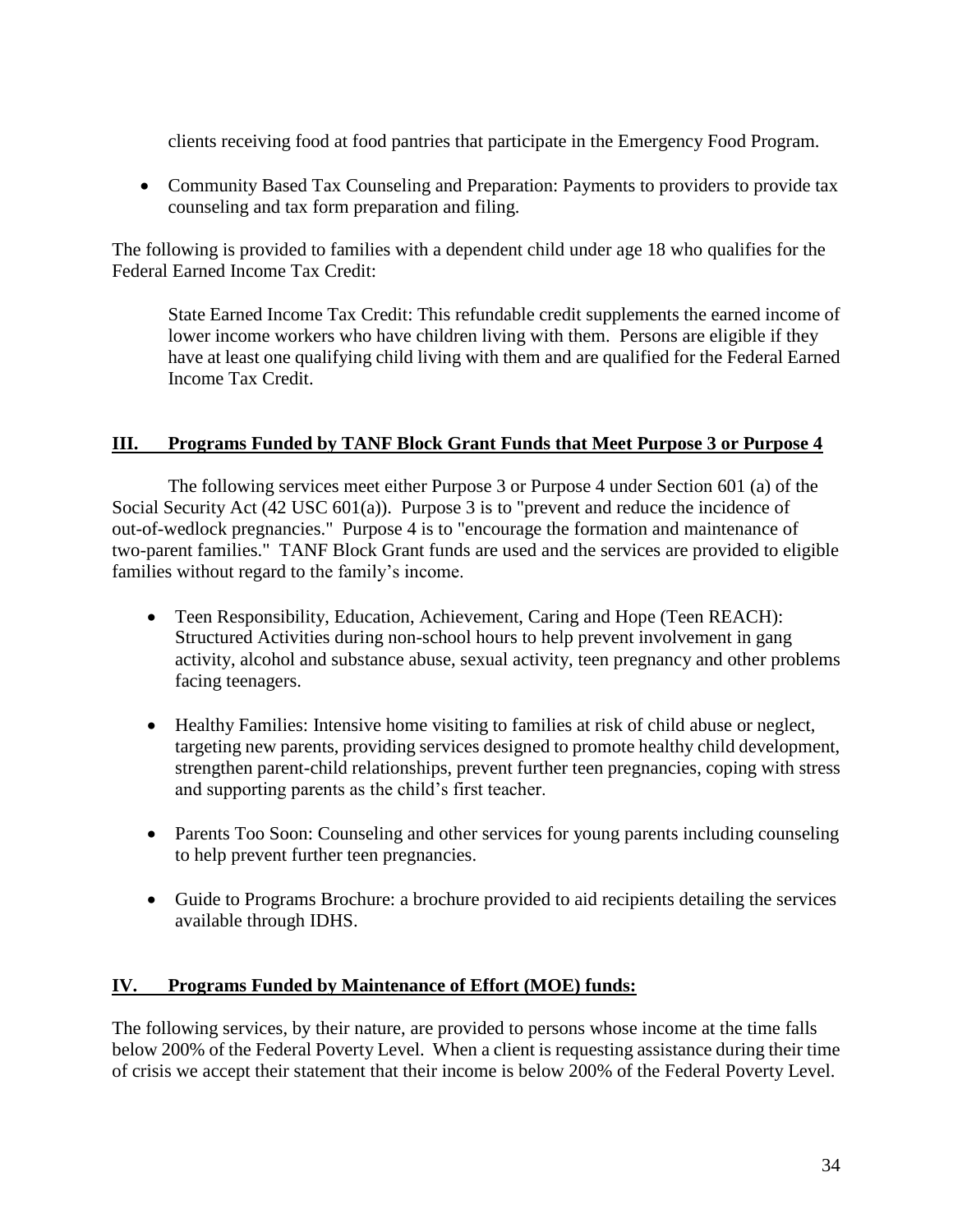- Homeless Services: Funding for meals, shelter and supportive and prevention services to non-profit organizations that serve homeless families and families at risk of becoming homeless, including overnight shelters, transitional shelters and emergency shelters.
- Domestic Violence Services: Services to victims of domestic violence and their children including shelter, hotlines, individual and group counseling, advocacy, information, referral, transportation, school prevention programs, public education and professional training.
- Crisis Nursery: Shelter services to families experiencing a crisis, e.g., domestic violence, substance abuse, mental health issues.

# **V. Subsidized Employment Programs**

TANF Block Grant funds and MOE funds will also be used to fund subsidized employment programs, including transitional jobs programs.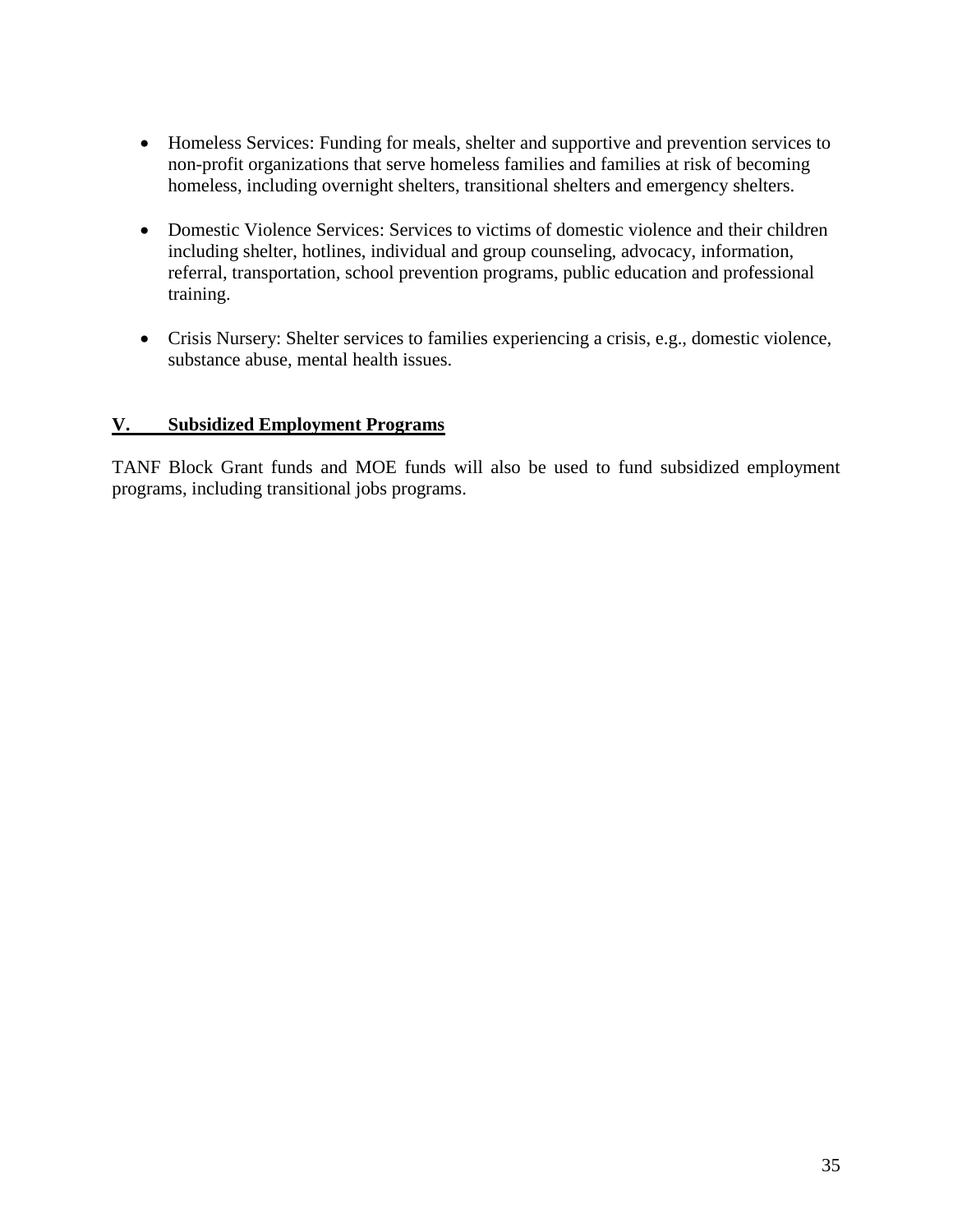## **SECTION 4 - PROGRAMS TO ATTACK DEPENDENCY RELATED ISSUES**

#### **I. Teen Pregnancy Prevention Strategies and Programs**

The most important factors in preventing teen pregnancies are academic success, involvement with a caring adult and the development of expectations for future success after completing school. Illinois has successfully reduced its teen pregnancy rate from 10% (of total births) in 2008 to 6.1% in 2014. While the State has been successful in this area, the out-of-wedlock birth percentage has remained steady at approximately 40% (i.e., 400.7 per 1000 births for 2014, 403.2 per 1000 births for 2013, and 403.8 per 1000 births for 2012. To maintain the out-of-wedlock pregnancy rate as well as the reduced teenage pregnancy rate, Illinois continues to focus on teen pregnancy prevention strategies. Consequently, the services provided feature parental involvement and work with adult mentors; school completion; health education and access to health care; and development of decision-making skills. The specific programs that use these strategies include:

- **Teen REACH** (Responsibility, Education, Achievement, Caring and Hope) is an initiative to provide out-of-school time programming for children between 10 and 17 years of age who live in high-risk communities. The programs emphasize enrichment, recreation, life skills education and mentoring, with active parental involvement.
- **The Abstinence Education Project** is designed to promote abstinence from sexual activity outside of the context of marriage. Intervention strategies include classroom instruction, supervision and mentoring.
- **Parents Too Soon Primary Prevention programs** offer peer support groups which include mentoring, tutoring, opportunities for community service, cultural education, field trips, promotion of school completion, improved academic achievement, recreation activities and skill building in areas such as effective communication, responsible decision making and goal setting.
- **Teen Pregnancy Prevention Services** target 10-20 year old youth in school, detention and homeless shelters. Services include the delivery of evidence-based curriculum, positive youth development activities (addressing topics such as career development and healthy relationships) and working with a multi-sector coalition.
- **Male Responsibility projects** provide health and sexuality education (including social development and abstinence) and decision making skills; tutoring; mentoring; and structured activities. Services target 10- to 14-year-old males at risk of school drop-out behavior problems.
- **The Subsequent Pregnancy Prevention program** is designed to help adolescent mothers delay subsequent pregnancies, consistently and effectively practice birth control and continue their schooling to high school graduation.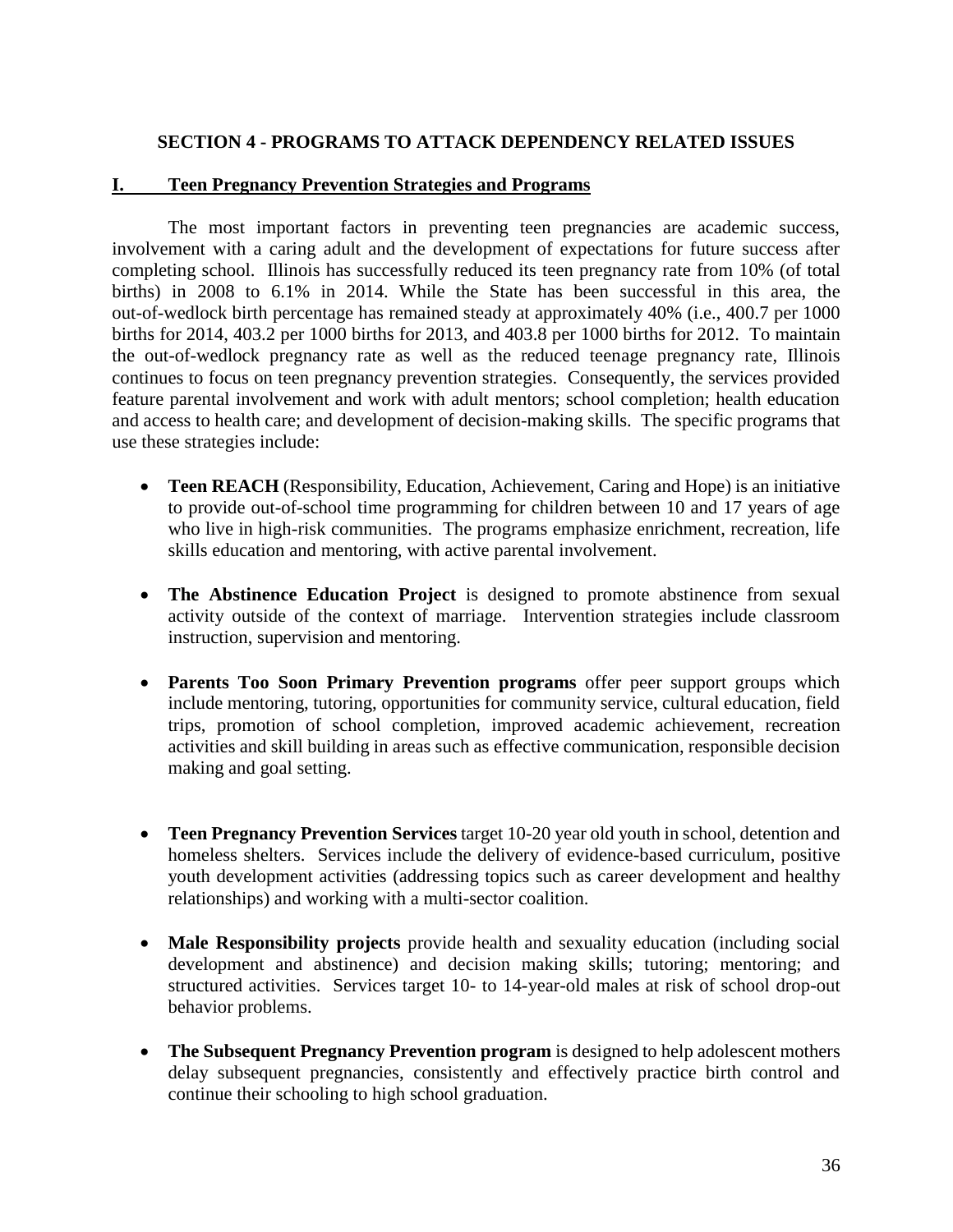- **School-Based or School-Linked Health Centers** have established linkages to local health departments, community health care agencies, not-for-profit agencies, parent organizations, schools and the community-at-large. Services include Early and Periodic Screening, Diagnosis, and Treatment (EPSDT), screening, immunizations, family planning services (on-site or by referral), counseling, health education, acute treatment, sexually transmitted disease (STD) testing and treatment and school or sports physicals.
- **The Family Planning program** provides comprehensive reproductive health services to help men and women control the number and spacing of their children. Program services include health education, contraceptive services, pregnancy testing and counseling and sexually transmitted disease services.
- **Use of Family Planning Services by TANF Recipients.** The ability to avoid unplanned pregnancy is essential for women striving to leave welfare and become economically self-sufficient. Special training is being provided to local office staff by the Family Planning program to improve staff's knowledge of the Family Planning program and to help them encourage women to use family planning services.
- **The Teen Parent Services (TPS) program** helps young, TANF-eligible parents to stay in school and obtain a high school diploma (or its equivalent) so that they may become self-sufficient and economically independent. TPS is a part of the TANF Employment and Training program. Participation is mandatory. TPS services include: intensive case management, comprehensive family assessment, individualized counseling, referral to social service agencies, and reimbursement for child care and transportation to attend school or TPS activities. Since the younger siblings of a teen parent are at increased risk of becoming teen parents themselves, special prevention programs are being developed to serve this population.
- **Substance Abuse Prevention** Teen pregnancy, delinquency, school drop-out and substance abuse share common risk and protective factors. Therefore, substance abuse prevention services also help reduce teen pregnancies.. Illinois' substance abuse system is comprised of four sub-grant programs and are delivered a the local level or statewide. More than. 80 agencies are funded to deliver suubstance abuse prevention services which may include mentoring, youth prevention education and parent education as well as a statewide clearinghouse. .

#### **II. Programs that Provide Education on the Problem of Rape/Sexual Assault**

IDHS' Division of Family and Community Service's Domestic Violence and Sexual Assault Unit partners with the Illinois Coalition Against Sexual Assault (ICASA) to fund community-based, sexual assault crisis centers and satellite offices throughout the State.

The purpose of ICASA is two-fold: to end sexual assault violence and to alleviate the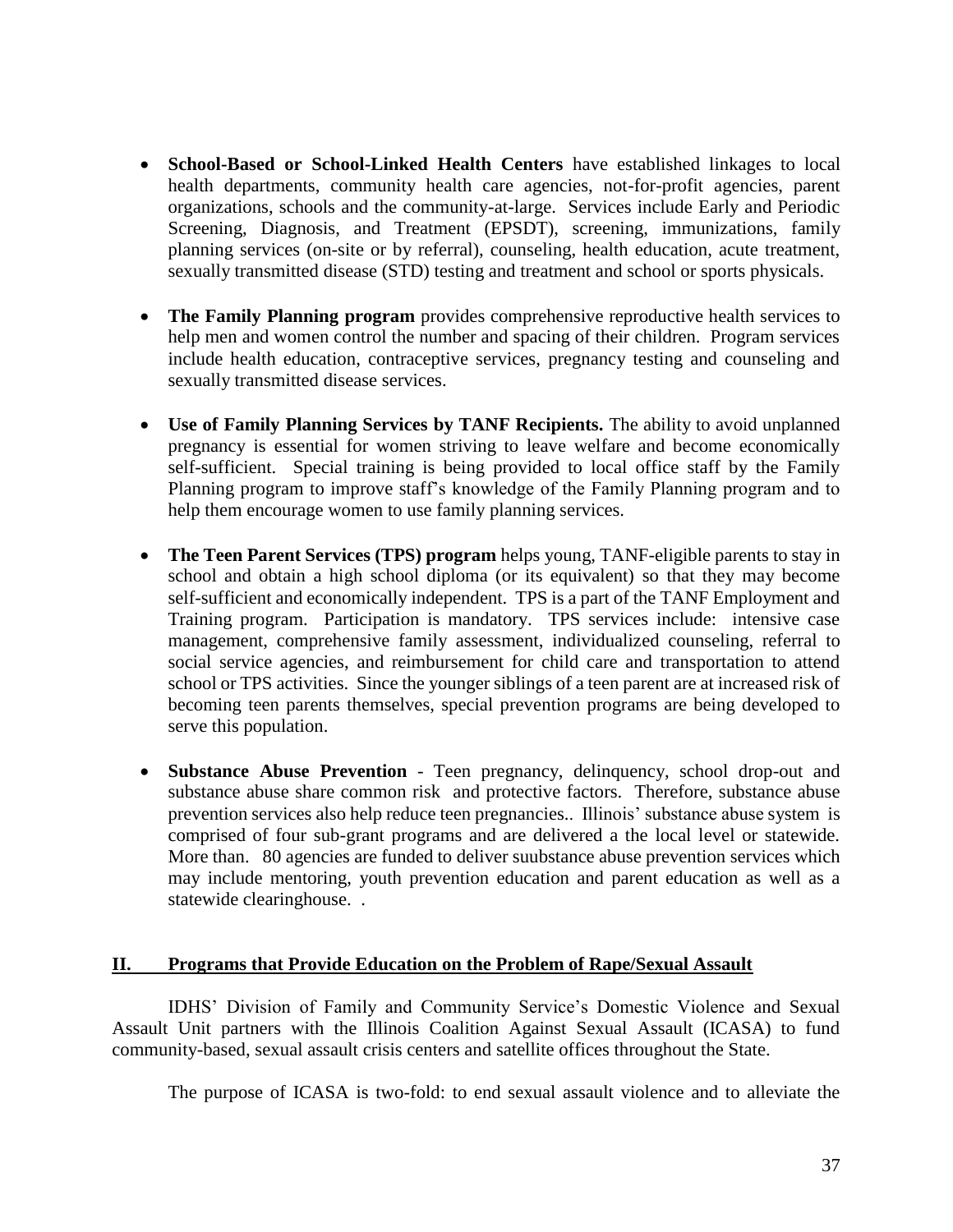suffering of sexual assault victims. To accomplish these goals, ICASA advocates for public policy that prevents sexual violence and guarantees sensitivity to victims. ICASA uses the power of public education to change societal attitudes about the causes and consequences of sexual violence.

ICASA's prevention education programs and training sessions are conducted:

- $\bullet$  in schools;
- with civic organizations and other community groups;
- with law enforcement officers; and
- with hospital emergency room staff, educators, prosecutors, and others who respond to survivors.

These sessions address aged-based offenses and stress consent, pursuing the issue federally defined as "statutory rape" (statutorily referenced as "sexual assault" in Illinois). The courses are provided to both males and females, targeting the prevention of teen pregnancy.

ICASA's Training Institute also conducts Statewide conferences focused on education, counseling and advocacy. Employees of IDHS and the Illinois Department of Children and Family Services participate in the conferences.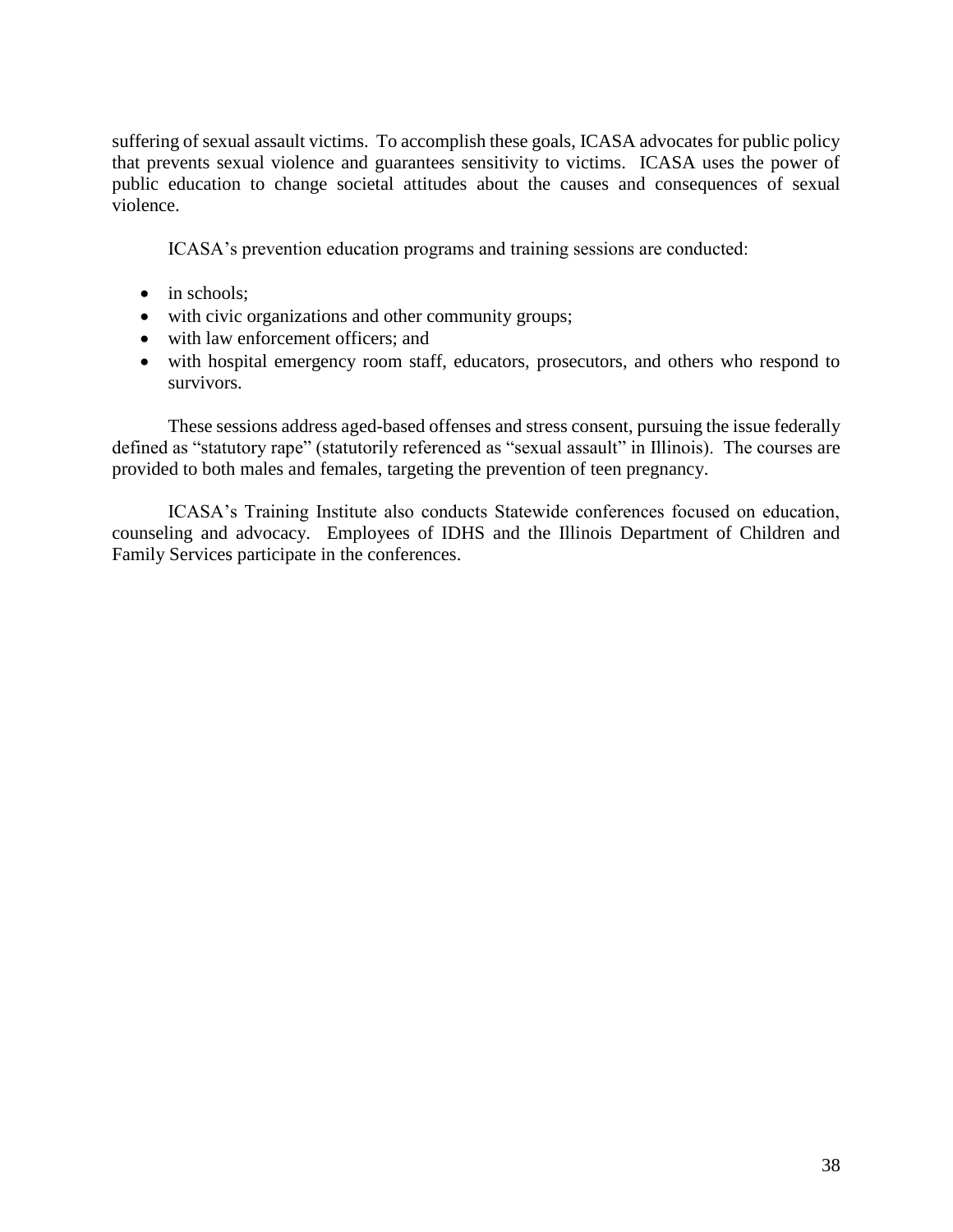## **SECTION 5 - PROGRAMS TO PROMOTE HEALTHY RELATIONSHIPS AND MARRIAGES**

The promotion of healthy marriages and healthy relationships is one of the goals of the TANF program. Illinois supports the formation and maintenance of healthy marriages. As a component of the Responsibility and Services Plan (RSP), appropriate adult members of the family may be referred to IDHS' and community-based organizations' workshops geared toward the promotion of healthy relationships and co-parenting skills.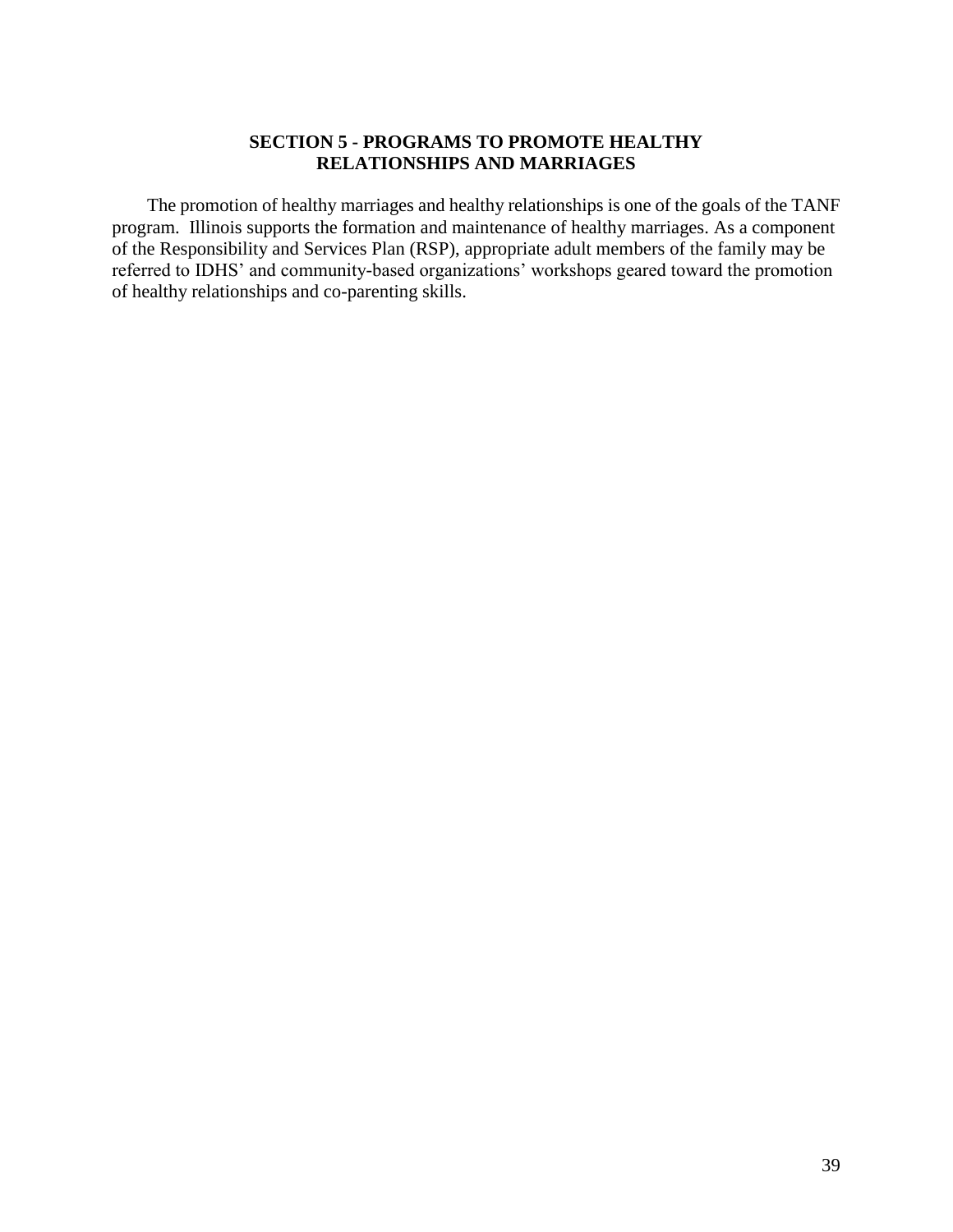## **SECTION 6 - LIST OF FEDERAL CERTIFICATIONS AND ASSURANCES**

In accordance with the requirements of the Personal Responsibility and Work Opportunities Reconciliation Act of 1996, I, **Bruce Rauner,** Governor of the State of Illinois, certify that the State of Illinois agrees to the following:

- A. CERTIFICATION THAT THE STATE WILL OPERATE A CHILD SUPPORT ENFORCEMENT PROGRAM. Illinois will operate a child support enforcement program under the State Plan approved under Title IV-D of the Social Security Act.
- B. CERTIFICATION THAT THE STATE WILL OPERATE A FOSTER CARE AND ADOPTION ASSISTANCE PROGRAM. Illinois will operate a foster care and adoption assistance program under the State Plan approved under Title IV-E of the Social Security Act, and the state will take such actions as are necessary to ensure that children receiving assistance under such part are eligible for medical assistance under the State Plan pursuant to Title XIX of the Social Security Act.
- C. CERTIFICATION OF THE ADMINISTRATION OF THE PROGRAM. The Illinois Department of Human Services is authorized to administer and operate the TANF Program.
- D. LOCAL GOVERNMENT AND PRIVATE SECTOR INVOLVEMENT. Illinois assures that local governments and private sector organizations have been consulted regarding the plan and design of welfare services in the State so that services are provided in a manner appropriate to local populations.
- E. PUBLIC COMMENT. Illinois assures that local governments and private sector organizations have had at least 45 days to submit comments on the State Plan and the design of such services.
- F. CERTIFICATION THAT ILLINOIS WILL PROVIDE NATIVE AMERICANS WITH EQUITABLE ACCESS TO ASSISTANCE. Illinois will provide each Native American with equitable access to assistance under the State program funded under this part attributable to funds provided by the Federal government.
- G. CERTIFICATION OF STANDARDS AND PROCEDURES TO ENSURE AGAINST PROGRAM FRAUD AND ABUSE. Illinois has established and is enforcing standards and procedures to ensure against program fraud and abuse, including standards and procedures concerning nepotism, conflicts of interest among individuals responsible for the administration and supervision of the State program kickbacks, and the use of political patronage.
- H. OPTIONAL CERTIFICATION OF STANDARDS AND PROCEDURES TO ENSURE THAT THE STATE WILL SCREEN FOR AND IDENTIFY DOMESTIC VIOLENCE. The State of Illinois adopts the Domestic Violence Option pursuant to 42 USC §602(2)(7).